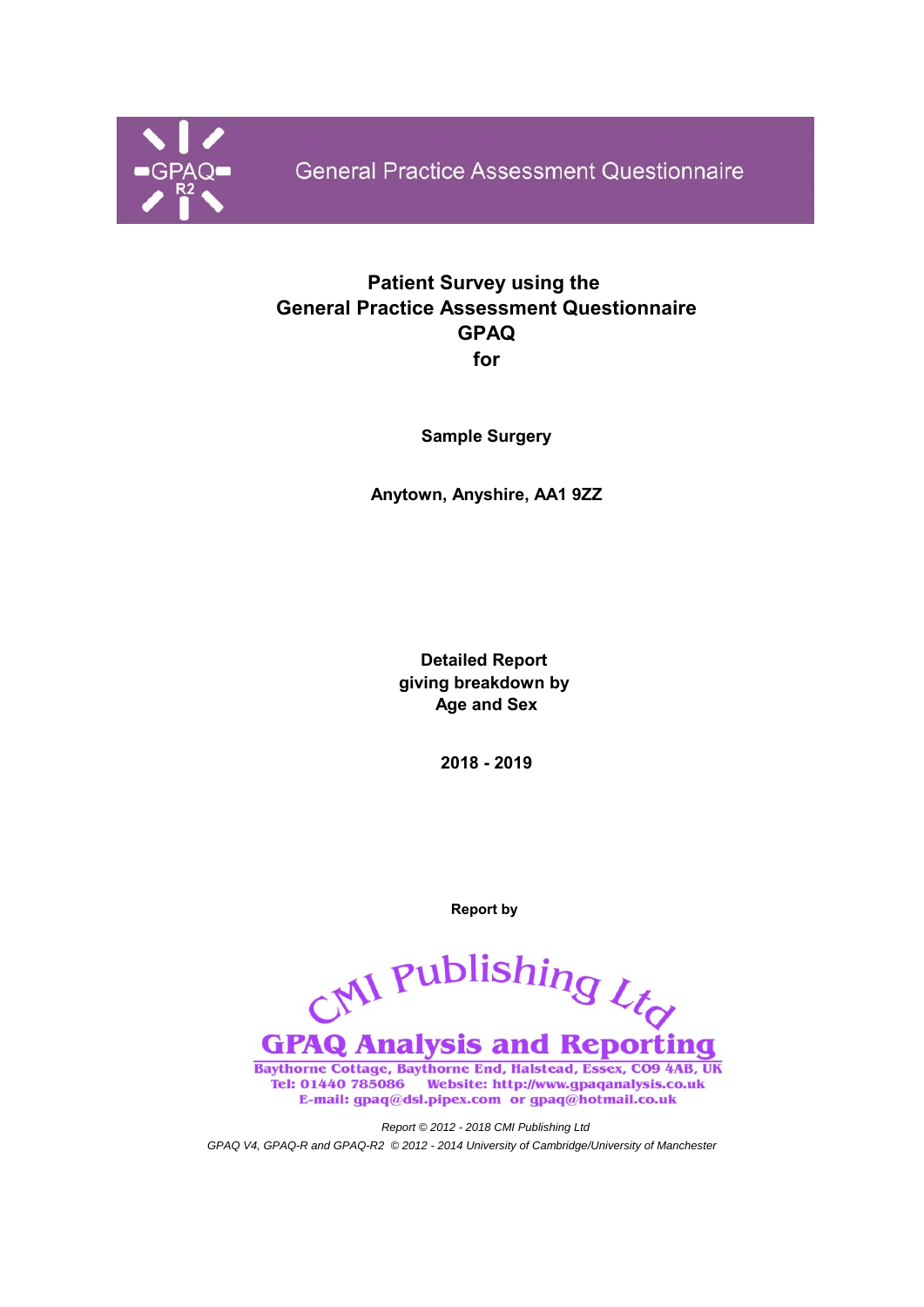#### **Introduction**

#### **The Survey**

The General Practice Assessment Questionnaire (GPAQ) surveys how patients perceive their doctor's practice. The survey covers aspects of quality best assessed by asking patients, and most highly valued by patients.

#### **Survey Development**

GPAQ was introduced in 2004. This version, GPAQ-R2 (piloted as GPAQ V4), was revised (2012) to encompass GP Revalidation, and the Directed Enhanced Service (DES) for Patient Participation which includes collecting patients' views through a local survey. GPAQ-R2 now includes the Friends and Family Test (Q41).

#### **This Report**

For each question, a summary of how many patients responded to each answer within each question is given.

#### **A Note about Numbers /Subtotals**

Total figures include those who did not answer the question about sex or age. Therefore where subtotals are given for the split between males and females, and similarly those under and over 45, these may add up to less than figures in the total column than figures in the total column.

#### **Benchmarks**

Benchmarks are averages, and as such should be treated with caution and in context.

For questions identical, or nearly identical to questions in the GPPS survey, April 2010-March 2011 GPPS national benchmarks (as percentages) are given - as best possible - in a column to the right of your practice results, highlighted in green.

In addition, we have benchmarks from 17,000 questionnaires collected for GPAQ V4, These are given, again as percentages, highlighted in this 'biscuit' colour. For the questions identical to questions in the GPPS national survey, practices may wish to benchmark their results against those from the national survey, for which the numbers collected are much greater.

The tables at the end of this report give your practice benchmarks together with National Benchmarks from the 17,000 completed questionnaires from piloting GPAQ-R (piloted as GPAQ V4).

#### **Friends and Family Test**

Results are given on page 28.

#### **Taking Action on Results**

GPAQ has been designed for scores to be used to improve care in your practice. The questions are not vague or general. They relate to specific aspects of care where there is clearly something to be done, if the practice judges that improvement is needed. More information is given in the booklet "Improving your practice with patient surveys" which can be downloaded from the GPAQ website: http://www.phpc.cam.ac.uk/gpaq/files/2014/07/patientsurveyhandbook.pdf

#### **How the Survey was carried out**

GPAQ-R2 questionnaires were given out to patients after they had seen the GP.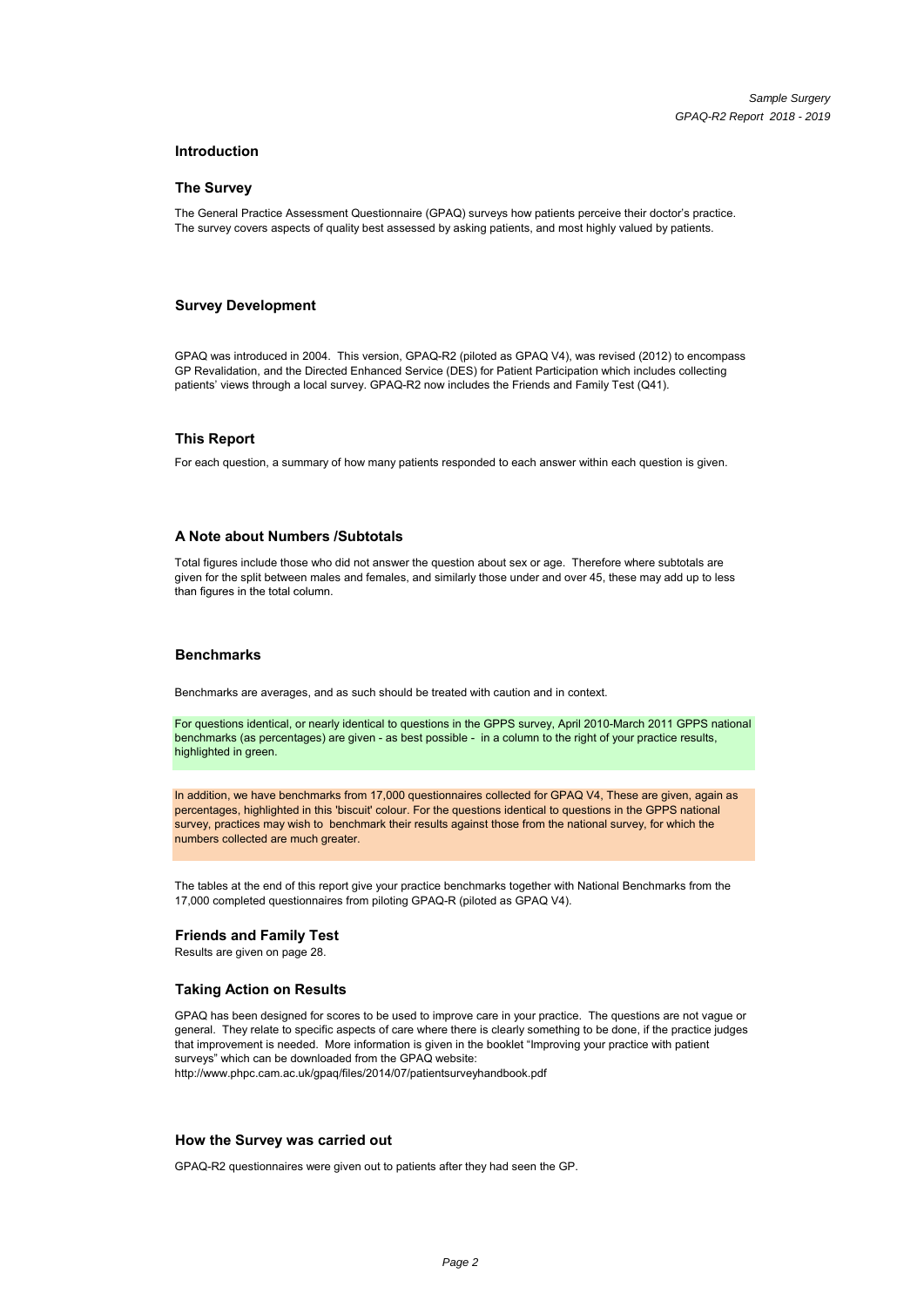#### **Characteristics of the sample**

|                                     | <b>Consultation GPAQ</b><br>V2 Data 2005/6 | <b>Your Survey</b><br>2018 - 2019 | Data from GPAQ V4<br>collected 2012-2013 |
|-------------------------------------|--------------------------------------------|-----------------------------------|------------------------------------------|
| Total: n                            | 190,038                                    | 203                               | 17,145                                   |
| No practices                        | 1,031                                      |                                   |                                          |
| % female                            | 64.7                                       | 53.2                              | 59.2                                     |
| % over 45*                          | (Mean age: 50.3)                           | 73.4                              | 54.8                                     |
| % with long term disability         | 49.0                                       | 49.8                              | 48.0                                     |
| <b>Ethnicity</b>                    |                                            |                                   |                                          |
| % White                             | 92.2                                       | 91.6                              | 80.3                                     |
| % Asian/Asian British               | 3.7                                        | 0.0                               | 6.6                                      |
| % Black/Black British               | 1.8                                        | 0.0                               | 3.2                                      |
| % Mixed                             | 1.1                                        | 0.5                               | 1.7                                      |
| % Chinese                           | .0.3                                       | 0.0                               | 0.6                                      |
| % Other ethnic group                | 0.9                                        | 0.0                               | 2.2                                      |
| Employment                          |                                            |                                   |                                          |
| % employed                          | 48.4                                       | 41.9                              | 44.6                                     |
| % unemployed                        | 2.5                                        | 2.0                               | 3.8                                      |
| % in full time education            | 3.4                                        | 3.9                               | 3.8                                      |
| % unable to work/long term sickness | 7.2                                        | 2.5                               | 6.0                                      |
| % looking after home / family       | 9.6                                        | 5.9                               | 7.0                                      |
| % retired                           | 27.5                                       | 33.5                              | 24.3                                     |
| % other                             | 1.6                                        | 2.5                               | 2.4                                      |

*\* for GPAQ V3 and V4 information on age was requested in age bands, so mean age data is not available for comparison with the V2 mean*

Most patients don't answer the question as to whether they saw the doctor/nurse today for themselves, their child or for another reason.

| Of the | 70 | or                               |                                 | 34.5% who answered the question                |  |  |  |  |  |  |
|--------|----|----------------------------------|---------------------------------|------------------------------------------------|--|--|--|--|--|--|
|        | 68 |                                  | saw the GP/nurse for themselves |                                                |  |  |  |  |  |  |
|        |    | saw the GP/nurse for their child |                                 |                                                |  |  |  |  |  |  |
|        |    |                                  |                                 | saw the GP/nurse for another reason or person. |  |  |  |  |  |  |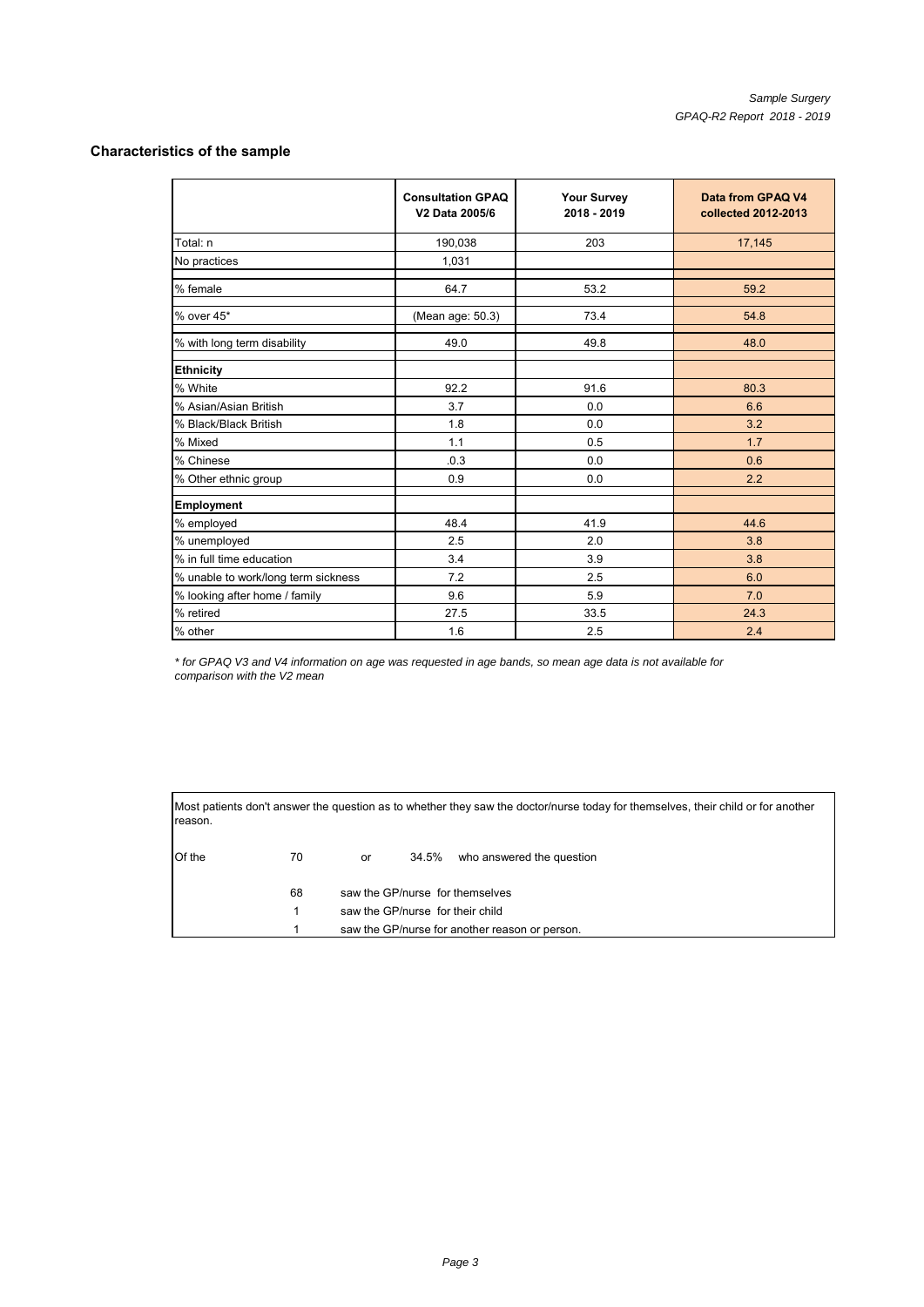#### **Q42 Are you male or female?**

|             | Number | %     |
|-------------|--------|-------|
| <b>Male</b> | 80     | 39.4  |
| Female      | 108    | 53.2  |
| Missing     | 15     | 7.4   |
| Total       | 203    | 100.0 |

#### **Q43 How old are you?**

|                | <b>Number</b> | %     | <b>Number</b> | % under & over<br>45 |
|----------------|---------------|-------|---------------|----------------------|
| Under 16       | 2             | 1.0   |               |                      |
| 16 to 44       | 37            | 18.2  | 39            | 19.2                 |
| 45 to 64       | 76            | 37.4  |               |                      |
| 65 to 74       | 42            | 20.7  | 149           | 73.4                 |
| 75 or over     | 31            | 15.3  |               |                      |
| <b>Missing</b> | 15            | 7.4   | 15            |                      |
| <b>Total</b>   | 203           | 100.0 | 203           |                      |

*The grid in the table below counts patients answering both Q42 and Q43.*

#### **Qs 42 and 43 Are you male, female? Under or over 45?**

|                                 | <b>Male</b> | <b>Female</b> | Under 45 | 45 and<br>over | <b>Total</b> | % Under &<br>over 45 | % Under &<br>over 45 | <b>GPPS</b><br><b>Benchmark</b> |
|---------------------------------|-------------|---------------|----------|----------------|--------------|----------------------|----------------------|---------------------------------|
| Age                             |             |               |          |                |              |                      |                      |                                 |
| Under 16                        | 1           | $\mathbf{1}$  |          |                | 2            |                      |                      |                                 |
| 16 to 44                        | 13          | 24            | 39       |                | 37           | 20.7                 | 41.7                 | 46%                             |
| 45 to 64                        | 35          | 41            |          |                | 76           |                      |                      |                                 |
| 65 to 74                        | 17          | 25            |          | 149            | 42           | 79.3                 | 58.3                 | 54%                             |
| 75 or over                      | 14          | 17            |          |                | 31           |                      |                      |                                 |
| Total                           | 80          | 108           | 39       | 149            | 188          | 100.0                | 100.0                | 100%                            |
| $\%$                            | 42.6        | 57.4          |          |                |              |                      |                      |                                 |
| Missing                         |             |               |          |                | 15           |                      |                      |                                 |
| Benchmark %                     | 36.8        | 63.2          |          |                |              |                      |                      |                                 |
| <b>GPPS</b><br><b>Benchmark</b> | 49%         | 51%           |          |                |              |                      |                      |                                 |

188 of the 203 patients who completed the questionnaire answered both these questions.

*Numbers may be lower than in the individual tables above as this table requires both questions to be answered. Some patients may answer Q42 and not Q43, and vice versa.*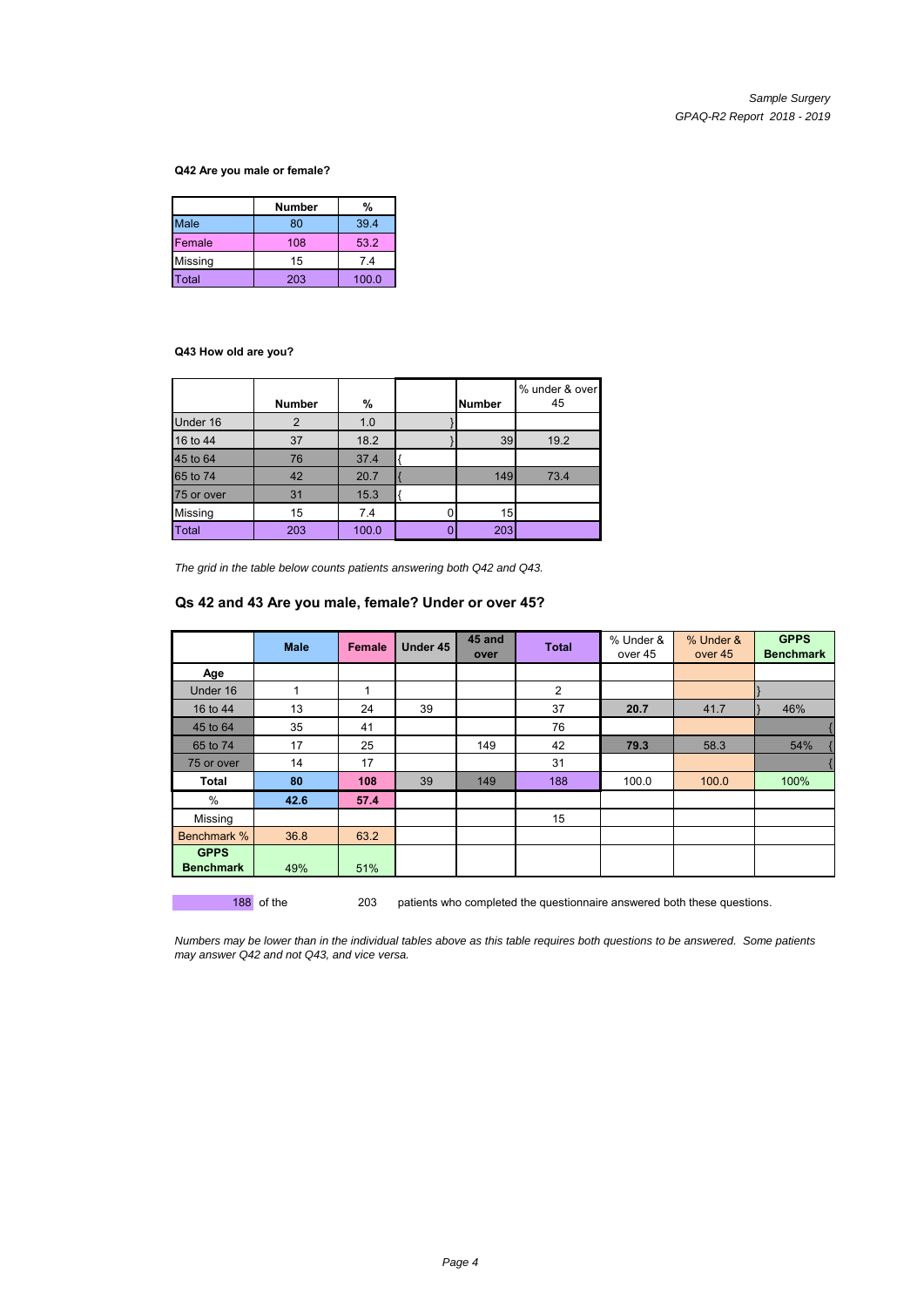#### *Sample Surgery GPAQ-R2 Report 2018 - 2019*

## **Q44 Do you have a long standing health condition?**

|                           | <b>Males</b> | Females | 45<br>Under | ğ<br>ō<br>and<br>45 | responses<br>$\frac{1}{2}$<br><b>Total</b> | nses<br>total<br>respor<br>$%$ of $\dagger$ | వి<br>mark<br>\$<br>benchr<br>ø<br>GPA | Benchmark<br>GPPS |
|---------------------------|--------------|---------|-------------|---------------------|--------------------------------------------|---------------------------------------------|----------------------------------------|-------------------|
| Yes                       | 53           | 48      | 13          | 88                  | 101                                        | 54.3                                        | 51.4                                   | 43%               |
| No                        | 26           | 56      | 24          | 58                  | 82                                         | 44.1                                        | 43.5                                   | 55%               |
| Don't know /<br>can't say |              | 2       | 2           |                     | 3                                          | 1.6                                         | 5.1                                    | 2%                |
| Total %                   |              |         |             |                     |                                            | 98.4                                        | 100.0                                  | 98%               |
| <b>Total Number</b>       | 80           | 106     | 39          | 147                 | 186                                        |                                             | 16,016                                 |                   |
| Missing                   |              |         |             |                     | 17                                         |                                             |                                        |                   |

186 of the 203 patients who completed the questionnaire answered this question.

This question is often used in major national surveys. It is a strong predictor of a high consultation rate.

#### **Q45 What is your ethnic group?**

|                         | Males | Females | 45<br>Under | over<br>and<br>45 | responses<br><b>Total No</b> | responses<br>total<br>$%$ of | V4%<br>benchmark<br>GPAQ | <b>Benchmark</b><br>GPPS |
|-------------------------|-------|---------|-------------|-------------------|------------------------------|------------------------------|--------------------------|--------------------------|
| White                   | 80    | 106     | 39          | 147               | 186                          | 99.5                         | 84.9                     | 88%                      |
| <b>Black or Black I</b> | 0     | 0       | 0           | 0                 | 0                            | 0.0                          | 3.4                      | 2%                       |
| Asian or Asian I        | 0     | 0       | $\mathbf 0$ | 0                 | $\Omega$                     | 0.0                          | 7.0                      | 5%                       |
| Mixed                   | 0     | 4       | $\mathbf 0$ | 1                 |                              | 0.5                          | 1.8                      | 0%                       |
| Chinese                 | 0     | 0       | 0           | 0                 | 0                            | 0.0                          | 0.6                      | 1%                       |
| Other ethnic gro        | 0     | 0       | $\mathbf 0$ | 0                 | $\Omega$                     | 0.0                          | 2.3                      | 2%                       |
| Total %                 |       |         |             |                   |                              | 100.0                        | 100.0                    | 98%                      |
| <b>Total Number</b>     | 80    | 107     | 39          | 148               | 187                          |                              | 16,199                   |                          |
| Missing                 |       |         |             |                   | 16                           |                              |                          |                          |

187 of the 203 patients who completed the questionnaire answered this question.

**0** of these did not answer the question about sex.

**0** of these did not answer the question about age.

#### **Q46 Which of the following best describes you?**

|                                                          | Males          | Females | Under 45     | 45 and over | responses<br>Total No | responses<br>% of total | GPAQ V4%<br>benchmark | <b>Benchmark</b><br>GPPS |
|----------------------------------------------------------|----------------|---------|--------------|-------------|-----------------------|-------------------------|-----------------------|--------------------------|
| Employed (full or part time,<br>including self-employed) | 40             | 45      | 24           | 61          | 85                    | 45.5                    | 48.5                  | 58%                      |
| Unemployed / looking for work                            | 3              | 1       | 1            | 3           | 4                     | 2.1                     | 4.2                   | 5%                       |
| At school or in full time<br>education                   | 5              | 3       | 8            | $\mathbf 0$ | 8                     | 4.3                     | 4.1                   | 4%                       |
| Unable to work due to long term<br>sickness              | $\overline{2}$ | 3       | 3            | 2           | 5                     | 2.7                     | 6.6                   | 5%                       |
| Looking after your home/family                           | 3              | 9       | 2            | 10          | 12                    | 6.4                     | 7.6                   | 6%                       |
| Retired from paid work                                   | 26             | 42      | 0            | 68          | 68                    | 36.4                    | 26.4                  | 20%                      |
| Other                                                    | $\mathbf{1}$   | 4       | $\mathbf{1}$ | 4           | 5                     | 2.7                     | 2.6                   | 2%                       |
| Total %                                                  |                |         |              |             |                       | 97.3                    | 100.0                 | 98%                      |
| <b>Total Number</b>                                      | 80             | 107     | 39           | 148         | 187                   |                         | 15,757                |                          |
| Missing                                                  |                |         |              |             | 16                    |                         |                       |                          |

187 of the 203 patients who completed the questionnaire answered this question.

**0** of these did not answer the question about sex.

**0** of these did not answer the question about age.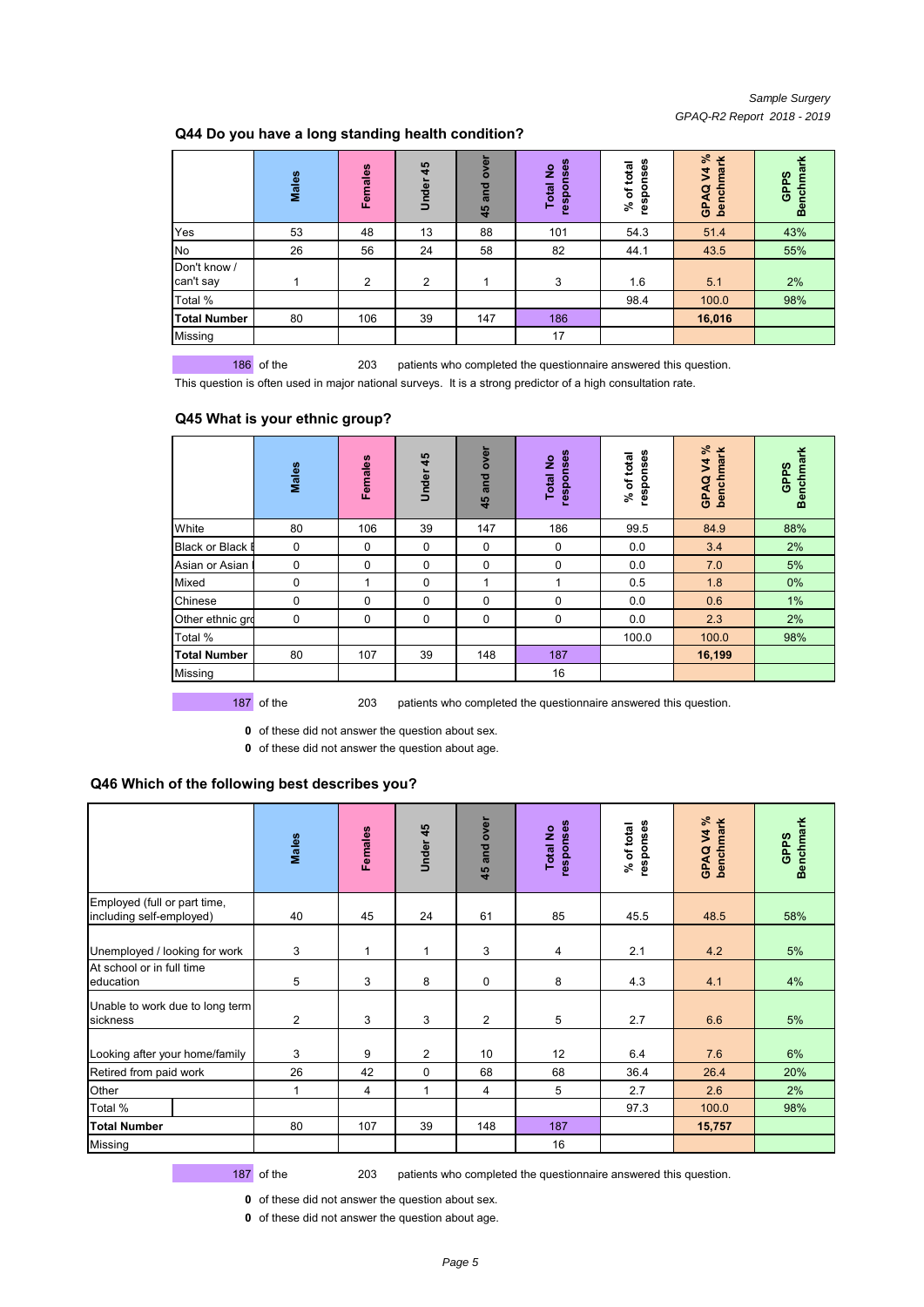# **Results**

**About your Visit to the GP Today: How good was the GP at:**

## **Q1 Putting you at ease?**

|                | <b>Number Males</b> | $%$ of<br>Males | <b>Number</b><br><b>Females</b> | $%$ of<br>Females | <b>Total Number</b> | % of Total | GPAQ V4 %<br>benchmark | <b>GPPS</b><br><b>Benchmark</b> |
|----------------|---------------------|-----------------|---------------------------------|-------------------|---------------------|------------|------------------------|---------------------------------|
| Very good      | 66                  | 82.5            | 96                              | 89.7              | 176                 | 87.1       | 76.8                   | N/A                             |
| Good           | 11                  | 13.8            | 11                              | 10.3              | 23                  | 11.4       | 18.0                   |                                 |
| Satisfactory   | 3                   | 3.8             | $\Omega$                        | 0.0               | 3                   | 1.5        | 4.4                    |                                 |
| Poor           | 0                   | 0.0             | $\Omega$                        | 0.0               | <sup>0</sup>        | 0.0        | 0.3                    |                                 |
| Very poor      | 0                   | 0.0             | $\Omega$                        | 0.0               | $\Omega$            | 0.0        | 0.2                    |                                 |
| Does not apply | 0                   | 0.0             | $\Omega$                        | 0.0               | $\Omega$            | 0.0        | 0.3                    |                                 |
| Total %        |                     | 100.0           |                                 | 100.0             |                     | 100.0      | 100.0                  |                                 |
| No answering   | 80                  |                 | 107                             |                   | 202                 |            | 16,425                 |                                 |

|                | Number Under<br>45 | $%$ of<br>Under 45s | <b>Number</b><br>45 and<br>over | % of over<br>45s | <b>Total Number</b> | % of Total | GPAQ V4 %<br>benchmark | <b>GPPS</b><br><b>Benchmark</b> |
|----------------|--------------------|---------------------|---------------------------------|------------------|---------------------|------------|------------------------|---------------------------------|
| Very good      | 30                 | 76.9                | 132                             | 89.2             | 176                 | 87.1       | 76.8                   | N/A                             |
| Good           | 8                  | 20.5                | 14                              | 9.5              | 23                  | 11.4       | 18.0                   |                                 |
| Satisfactory   |                    | 2.6                 | 2                               | 1.4              | 3                   | 1.5        | 4.4                    |                                 |
| Poor           |                    | 0.0                 | $\Omega$                        | 0.0              | 0                   | 0.0        | 0.3                    |                                 |
| Very poor      | 0                  | 0.0                 | $\Omega$                        | 0.0              | 0                   | 0.0        | 0.2                    |                                 |
| Does not apply | 0                  | 0.0                 | $\Omega$                        | 0.0              | 0                   | 0.0        | 0.3                    |                                 |
| Total %        |                    | 100.0               |                                 | 100.0            |                     | 100.0      | 100.0                  |                                 |
| No answering   | 39                 |                     | 148                             |                  | 202                 |            | 16,425                 |                                 |

## **Q2 Being polite and considerate?**

|                | Number Males | $%$ of<br><b>Males</b> | <b>Number</b><br><b>Females</b> | $%$ of<br>Females | <b>Total Number</b> | % of Total | GPAQ V4 %<br>benchmark | <b>GPPS</b><br><b>Benchmark</b> |
|----------------|--------------|------------------------|---------------------------------|-------------------|---------------------|------------|------------------------|---------------------------------|
| Very good      | 67           | 84.8                   | 99                              | 92.5              | 179                 | 89.1       | 82.0                   | N/A                             |
| Good           | 12           | 15.2                   | 8                               | 7.5               | 21                  | 10.4       | 14.7                   |                                 |
| Satisfactory   | $\Omega$     | 0.0                    | $\Omega$                        | 0.0               |                     | 0.5        | 2.8                    |                                 |
| Poor           | 0            | 0.0                    | $\Omega$                        | 0.0               | 0                   | 0.0        | 0.2                    |                                 |
| Very poor      | 0            | 0.0                    | $\Omega$                        | 0.0               | $\Omega$            | 0.0        | 0.1                    |                                 |
| Does not apply | 0            | 0.0                    | $\Omega$                        | 0.0               | 0                   | 0.0        | 0.1                    |                                 |
| Total %        |              | 100.0                  |                                 | 100.0             |                     | 100.0      | 100.0                  |                                 |
| No answering   | 79           |                        | 107                             |                   | 201                 |            | 16,402                 |                                 |

|                | <b>Number Under</b><br>45 | $%$ of<br>Under 45s | <b>Number</b><br>45 and<br>over | % of over<br>45s | <b>Total Number</b> | % of Total | GPAQ V4 %<br>benchmark | <b>GPPS</b><br><b>Benchmark</b> |
|----------------|---------------------------|---------------------|---------------------------------|------------------|---------------------|------------|------------------------|---------------------------------|
| Very good      | 32                        | 82.1                | 134                             | 91.2             | 179                 | 89.1       | 82.0                   | N/A                             |
| Good           |                           | 17.9                | 13                              | 8.8              | 21                  | 10.4       | 14.7                   |                                 |
| Satisfactory   | 0                         | 0.0                 | 0                               | 0.0              |                     | 0.5        | 2.8                    |                                 |
| Poor           | 0                         | 0.0                 | $\Omega$                        | 0.0              | 0                   | 0.0        | 0.2                    |                                 |
| Very poor      | 0                         | 0.0                 | $\Omega$                        | 0.0              | $\Omega$            | 0.0        | 0.1                    |                                 |
| Does not apply | 0                         | 0.0                 | $\Omega$                        | 0.0              | $\Omega$            | 0.0        | 0.1                    |                                 |
| Total %        |                           | 100.0               |                                 | 100.0            |                     | 100.0      | 100.0                  |                                 |
| No answering   | 39                        |                     | 147                             |                  | 201                 |            | 16,402                 |                                 |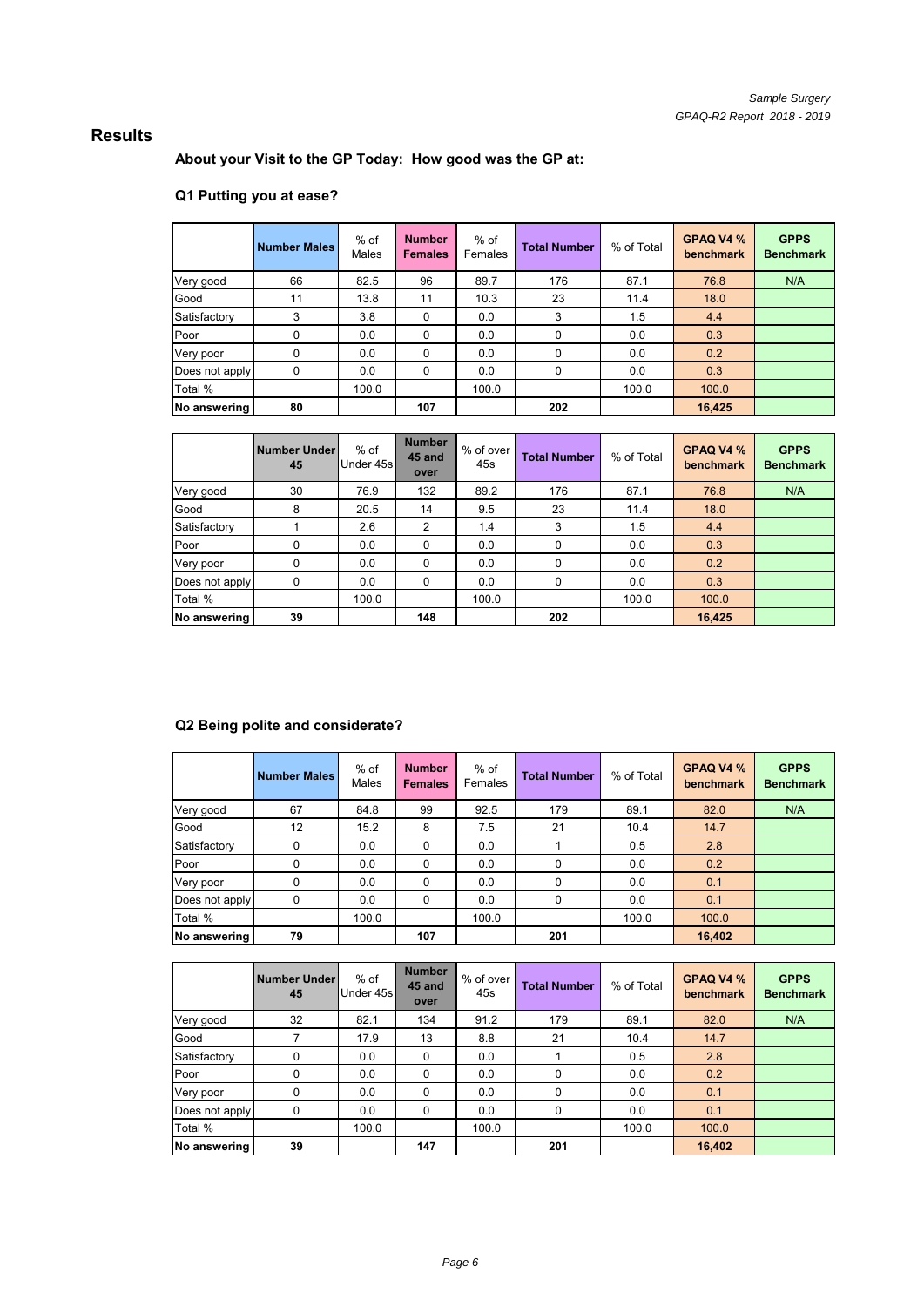**About your Visit to the GP Today (continued): How good was the GP at:**

# **Q3 Listening to you?**

|                     | <b>Number Males</b> | $%$ of<br>Males | <b>Number</b><br><b>Females</b> | % of<br>Females | <b>Total Number</b> | % of Total | GPAQ V4 %<br>benchmark | <b>GPPS</b><br><b>Benchmark</b> |
|---------------------|---------------------|-----------------|---------------------------------|-----------------|---------------------|------------|------------------------|---------------------------------|
| Very good           | 65                  | 81.3            | 93                              | 86.9            | 172                 | 85.1       | 79.5                   | 52%                             |
| Good                | 14                  | 17.5            | 13                              | 12.1            | 28                  | 13.9       | 16.2                   | 36%                             |
| Satisfactory        |                     | 1.3             |                                 | 0.9             | 2                   | 1.0        | 3.6                    | 7%                              |
| Poor                | 0                   | 0.0             | $\Omega$                        | 0.0             | 0                   | 0.0        | 0.4                    | 2%                              |
| Very poor           | 0                   | 0.0             | $\Omega$                        | 0.0             | 0                   | 0.0        | 0.1                    | 1%                              |
| Does not apply      | 0                   | 0.0             | 0                               | 0.0             | 0                   | 0.0        | 0.2                    | 1%                              |
| Total %             |                     | 100.0           |                                 | 100.0           |                     | 100.0      | 100.0                  | 99%                             |
| <b>No answering</b> | 80                  |                 | 107                             |                 | 202                 |            | 16,419                 |                                 |

|                | <b>Number Under</b><br>45 | $%$ of<br>Under 45s | <b>Number</b><br>45 and<br>over | % of over<br>45s | <b>Total Number</b> | % of Total | GPAQ V4 %<br>benchmark | <b>GPPS</b><br><b>Benchmark</b> |
|----------------|---------------------------|---------------------|---------------------------------|------------------|---------------------|------------|------------------------|---------------------------------|
| Very good      | 32                        | 82.1                | 126                             | 85.1             | 172                 | 85.1       | 79.5                   | 49%                             |
| Good           |                           | 17.9                | 20                              | 13.5             | 28                  | 13.9       | 16.2                   | 37%                             |
| Satisfactory   | 0                         | 0.0                 | 2                               | 1.4              | 2                   | 1.0        | 3.6                    | 9%                              |
| Poor           | 0                         | 0.0                 | $\Omega$                        | 0.0              | 0                   | 0.0        | 0.4                    | 2%                              |
| Very poor      | 0                         | 0.0                 | $\Omega$                        | 0.0              | 0                   | 0.0        | 0.1                    | 1%                              |
| Does not apply | 0                         | 0.0                 | 0                               | 0.0              | 0                   | 0.0        | 0.2                    | 2%                              |
| Total %        |                           | 100.0               |                                 | 100.0            |                     | 100.0      | 100.0                  | 100%                            |
| No answering   | 39                        |                     | 148                             |                  | 202                 |            | 16,419                 |                                 |

# **Q4 Giving you enough time?**

|                | <b>Number Males</b> | $%$ of<br>Males | <b>Number</b><br><b>Females</b> | $%$ of<br>Females | <b>Total Number</b> | % of Total | GPAQ V4 %<br>benchmark | <b>GPPS</b><br><b>Benchmark</b> |
|----------------|---------------------|-----------------|---------------------------------|-------------------|---------------------|------------|------------------------|---------------------------------|
| Very good      | 69                  | 86.3            | 93                              | 86.9              | 175                 | 86.6       | 73.6                   | 49%                             |
| Good           |                     | 8.8             | 12                              | 11.2              | 21                  | 10.4       | 19.7                   | 37%                             |
| Satisfactory   | 3                   | 3.8             | $\mathcal{P}$                   | 1.9               | 5                   | 2.5        | 5.6                    | 9%                              |
| Poor           |                     | 1.3             | $\Omega$                        | 0.0               |                     | 0.5        | 0.7                    | 2%                              |
| Very poor      | 0                   | 0.0             | $\Omega$                        | 0.0               | $\Omega$            | 0.0        | 0.2                    | 1%                              |
| Does not apply | 0                   | 0.0             | 0                               | 0.0               | 0                   | 0.0        | 0.2                    | 2%                              |
| Total %        |                     | 100.0           |                                 | 100.0             |                     | 100.0      | 100.0                  | 100%                            |
| No answering   | 80                  |                 | 107                             |                   | 202                 |            | 16,413                 |                                 |

|                | Number Under<br>45 | $%$ of<br>Under 45s | <b>Number</b><br>45 and<br>over | % of over<br>45s | <b>Total Number</b> | % of Total | GPAQ V4 %<br>benchmark | <b>GPPS</b><br><b>Benchmark</b> |
|----------------|--------------------|---------------------|---------------------------------|------------------|---------------------|------------|------------------------|---------------------------------|
| Very good      | 33                 | 84.6                | 129                             | 87.2             | 175                 | 86.6       | 73.6                   | 49%                             |
| Good           | 5                  | 12.8                | 14                              | 9.5              | 21                  | 10.4       | 19.7                   | 37%                             |
| Satisfactory   |                    | 2.6                 | 4                               | 2.7              | 5                   | 2.5        | 5.6                    | 9%                              |
| Poor           | 0                  | 0.0                 |                                 | 0.7              |                     | 0.5        | 0.7                    | 2%                              |
| Very poor      | 0                  | 0.0                 | $\Omega$                        | 0.0              | $\Omega$            | 0.0        | 0.2                    | 1%                              |
| Does not apply | 0                  | 0.0                 | $\Omega$                        | 0.0              | $\Omega$            | 0.0        | 0.2                    | 2%                              |
| Total %        |                    | 100.0               |                                 | 100.0            |                     | 100.0      | 100.0                  | 100%                            |
| No answering   | 39                 |                     | 148                             |                  | 202                 |            | 16,413                 |                                 |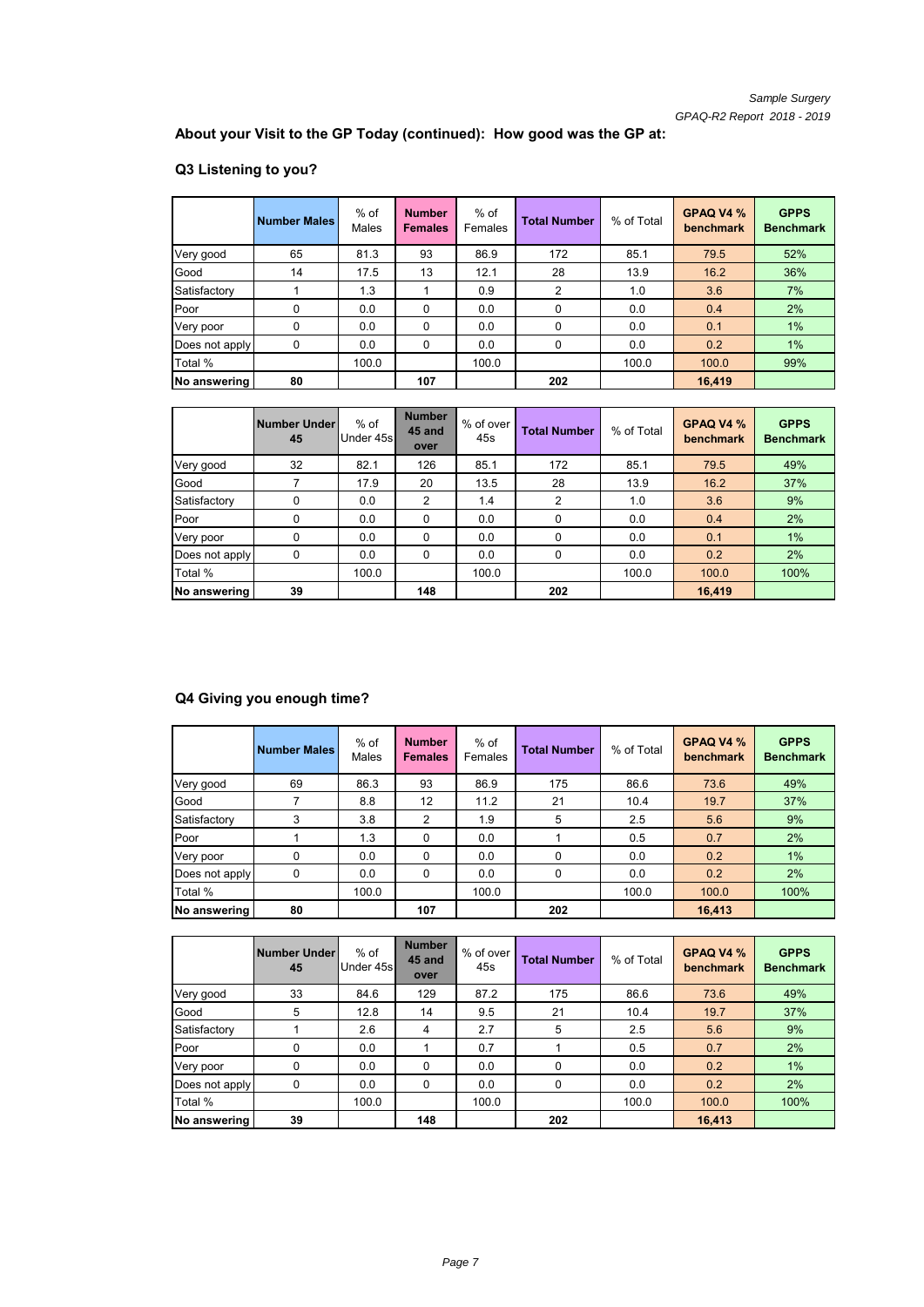**About your Visit to the GP Today (continued): How good was the GP at:**

|                | <b>Number Males</b> | $%$ of<br>Males | <b>Number</b><br><b>Females</b> | % of<br>Females | <b>Total Number</b> | % of Total | GPAQ V4 %<br>benchmark | <b>GPPS</b><br><b>Benchmark</b> |
|----------------|---------------------|-----------------|---------------------------------|-----------------|---------------------|------------|------------------------|---------------------------------|
| Very good      | 61                  | 76.3            | 83                              | 77.6            | 158                 | 78.2       | 72.5                   | N/A                             |
| Good           | 15                  | 18.8            | 19                              | 17.8            | 34                  | 16.8       | 20.1                   |                                 |
| Satisfactory   | 3                   | 3.8             | 3                               | 2.8             |                     | 3.5        | 5.6                    |                                 |
| Poor           | 0                   | 0.0             | $\Omega$                        | 0.0             | $\Omega$            | 0.0        | 0.6                    |                                 |
| Very poor      | 0                   | 0.0             | $\Omega$                        | 0.0             | 0                   | 0.0        | 0.2                    |                                 |
| Does not apply |                     | 1.3             | 2                               | 1.9             | 3                   | 1.5        | 1.1                    |                                 |
| Total %        |                     | 100.0           |                                 | 100.0           |                     | 100.0      | 100.0                  |                                 |
| No answering   | 80                  |                 | 107                             |                 | 202                 |            | 16,374                 |                                 |

# **Q5 Assessing your medical condition?**

|                | Number Under<br>45 | $%$ of<br>Under 45s | <b>Number</b><br>45 and<br>over | % of over<br>45s | <b>Total Number</b> | % of Total | GPAQ V4 %<br>benchmark | <b>GPPS</b><br><b>Benchmark</b> |
|----------------|--------------------|---------------------|---------------------------------|------------------|---------------------|------------|------------------------|---------------------------------|
| Very good      | 27                 | 69.2                | 117                             | 79.1             | 158                 | 78.2       | 72.5                   | N/A                             |
| Good           | 10                 | 25.6                | 24                              | 16.2             | 34                  | 16.8       | 20.1                   |                                 |
| Satisfactory   | 0                  | 0.0                 | 6                               | 4.1              |                     | 3.5        | 5.6                    |                                 |
| Poor           | 0                  | 0.0                 | $\Omega$                        | 0.0              | 0                   | 0.0        | 0.6                    |                                 |
| Very poor      | 0                  | 0.0                 | $\Omega$                        | 0.0              | $\Omega$            | 0.0        | 0.2                    |                                 |
| Does not apply | 2                  | 5.1                 |                                 | 0.7              | 3                   | 1.5        | 1.1                    |                                 |
| Total %        |                    | 100.0               |                                 | 100.0            |                     | 100.0      | 100.0                  |                                 |
| No answering   | 39                 |                     | 148                             |                  | 202                 |            | 16,374                 |                                 |

## **Q6 Explaining your condition and treatment?**

|                | <b>Number Males</b> | $%$ of<br>Males | <b>Number</b><br><b>Females</b> | $%$ of<br>Females | <b>Total Number</b> | % of Total | GPAQ V4 %<br>benchmark | <b>GPPS</b><br><b>Benchmark</b> |
|----------------|---------------------|-----------------|---------------------------------|-------------------|---------------------|------------|------------------------|---------------------------------|
| Very good      | 62                  | 77.5            | 83                              | 77.6              | 158                 | 78.2       | 70.4                   | 47%                             |
| Good           | 16                  | 20.0            | 16                              | 15.0              | 33                  | 16.3       | 21.3                   | 36%                             |
| Satisfactory   |                     | 1.3             | 2                               | 1.9               | 4                   | 2.0        | 5.5                    | 10%                             |
| Poor           | 0                   | 0.0             | $\Omega$                        | 0.0               | 0                   | 0.0        | 0.5                    | 2%                              |
| Very poor      | 0                   | 0.0             | $\Omega$                        | 0.0               | $\Omega$            | 0.0        | 0.2                    | 1%                              |
| Does not apply |                     | 1.3             | 6                               | 5.6               | 7                   | 3.5        | 2.1                    | 5%                              |
| Total %        |                     | 100.0           |                                 | 100.0             |                     | 100.0      | 100.0                  | 101%                            |
| No answering   | 80                  |                 | 107                             |                   | 202                 |            | 16,387                 |                                 |

|                | Number Under<br>45 | $%$ of<br>Under 45s | <b>Number</b><br>45 and<br>over | % of over<br>45s | <b>Total Number</b> | % of Total | GPAQ V4 %<br>benchmark | <b>GPPS</b><br><b>Benchmark</b> |
|----------------|--------------------|---------------------|---------------------------------|------------------|---------------------|------------|------------------------|---------------------------------|
| Very good      | 27                 | 69.2                | 118                             | 79.7             | 158                 | 78.2       | 70.4                   | 47%                             |
| Good           | 9                  | 23.1                | 23                              | 15.5             | 33                  | 16.3       | 21.3                   | 36%                             |
| Satisfactory   |                    | 2.6                 | 2                               | 1.4              | 4                   | 2.0        | 5.5                    | 10%                             |
| Poor           | 0                  | 0.0                 | $\Omega$                        | 0.0              | 0                   | 0.0        | 0.5                    | 2%                              |
| Very poor      | 0                  | 0.0                 | $\Omega$                        | 0.0              | $\Omega$            | 0.0        | 0.2                    | 1%                              |
| Does not apply | 2                  | 5.1                 | 5                               | 3.4              |                     | 3.5        | 2.1                    | 5%                              |
| Total %        |                    | 100.0               |                                 | 100.0            |                     | 100.0      | 100.0                  | 101%                            |
| No answering   | 39                 |                     | 148                             |                  | 202                 |            | 16,387                 |                                 |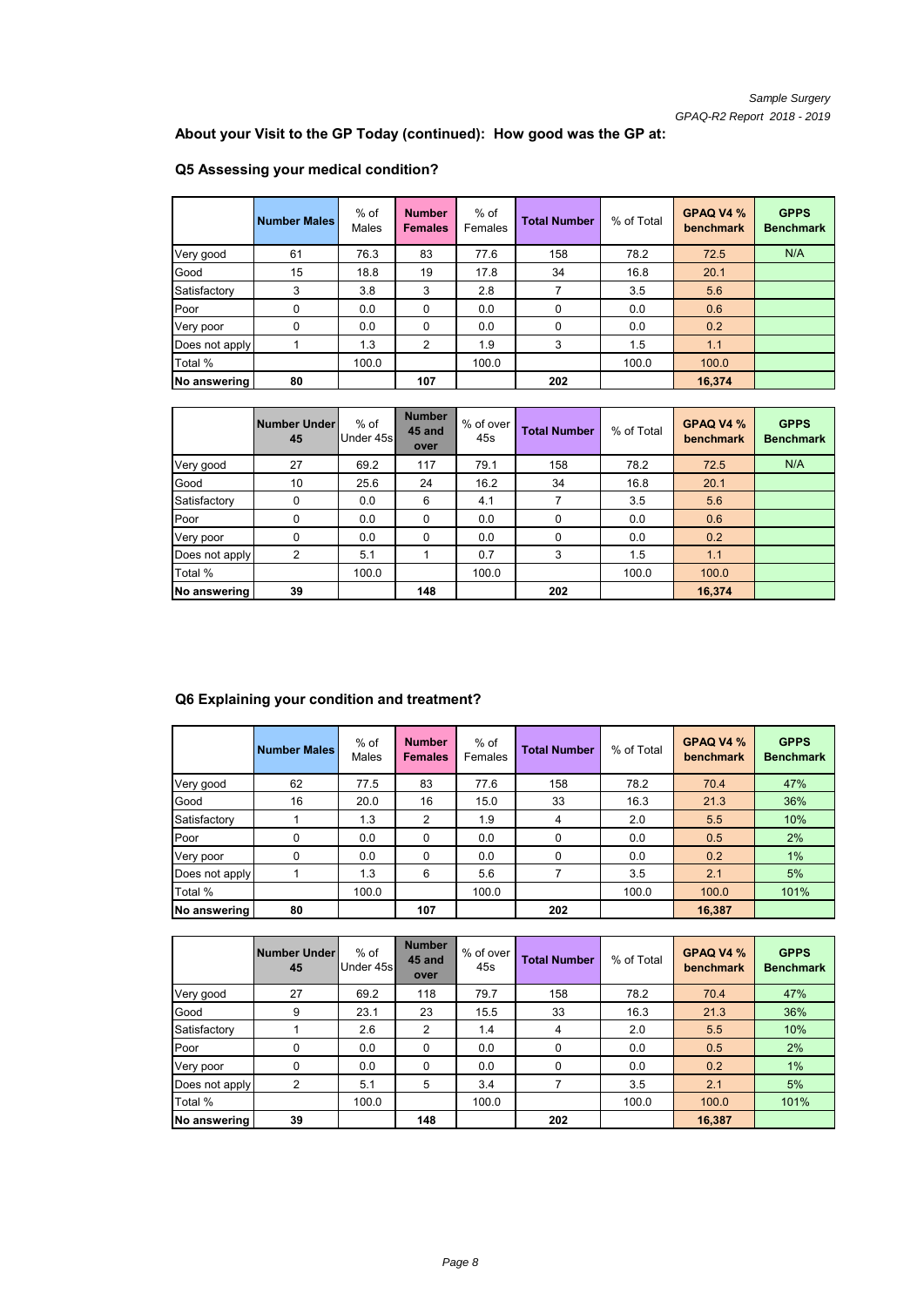**About your Visit to the GP Today (continued): How good was the GP at:**

## **Q7 Involving you in decisions about your care?**

|                | <b>Number Males</b> | $%$ of<br>Males | <b>Number</b><br><b>Females</b> | $%$ of<br>Females | <b>Total Number</b> | % of Total | GPAQ V4 %<br>benchmark | <b>GPPS</b><br><b>Benchmark</b> |
|----------------|---------------------|-----------------|---------------------------------|-------------------|---------------------|------------|------------------------|---------------------------------|
| Very good      | 63                  | 78.8            | 87                              | 81.3              | 164                 | 81.2       | 67.2                   | 41%                             |
| Good           | 15                  | 18.8            | 15                              | 14.0              | 30                  | 14.9       | 21.9                   | 35%                             |
| Satisfactory   | 2                   | 2.5             |                                 | 0.9               | 3                   | 1.5        | 6.3                    | 12%                             |
| Poor           | 0                   | 0.0             | $\Omega$                        | 0.0               |                     | 0.5        | 0.5                    | 3%                              |
| Very poor      | 0                   | 0.0             | 0                               | 0.0               | $\Omega$            | 0.0        | 0.2                    | 1%                              |
| Does not apply | 0                   | 0.0             | 4                               | 3.7               | 4                   | 2.0        | 4.0                    | 8%                              |
| Total %        |                     | 100.0           |                                 | 100.0             |                     | 100.0      | 100.0                  | 100%                            |
| No answering   | 80                  |                 | 107                             |                   | 202                 |            | 16,278                 |                                 |

|                | Number Under<br>45 | $%$ of<br>Under 45s | <b>Number</b><br>45 and<br>over | % of over<br>45s | <b>Total Number</b> | % of Total | GPAQ V4 %<br>benchmark | <b>GPPS</b><br><b>Benchmark</b> |
|----------------|--------------------|---------------------|---------------------------------|------------------|---------------------|------------|------------------------|---------------------------------|
| Very good      | 28                 | 71.8                | 122                             | 82.4             | 164                 | 81.2       | 67.2                   | 41%                             |
| Good           | 9                  | 23.1                | 21                              | 14.2             | 30                  | 14.9       | 21.9                   | 35%                             |
| Satisfactory   |                    | 2.6                 | 2                               | 1.4              | 3                   | 1.5        | 6.3                    | 12%                             |
| Poor           | 0                  | 0.0                 | $\Omega$                        | 0.0              |                     | 0.5        | 0.5                    | 3%                              |
| Very poor      | 0                  | 0.0                 | 0                               | 0.0              | 0                   | 0.0        | 0.2                    | 1%                              |
| Does not apply |                    | 2.6                 | 3                               | 2.0              | 4                   | 2.0        | 4.0                    | 8%                              |
| Total %        |                    | 100.0               |                                 | 100.0            |                     | 100.0      | 100.0                  | 100%                            |
| No answering   | 39                 |                     | 148                             |                  | 202                 |            | 16,278                 |                                 |

## **Q8 Providing or arranging treatment for you?**

|                | <b>Number Males</b> | $%$ of<br>Males | <b>Number</b><br><b>Females</b> | % of<br>Females | <b>Total Number</b> | % of Total | GPAQ V4 %<br>benchmark | <b>GPPS</b><br><b>Benchmark</b> |
|----------------|---------------------|-----------------|---------------------------------|-----------------|---------------------|------------|------------------------|---------------------------------|
| Very good      | 65                  | 82.3            | 87                              | 81.3            | 166                 | 83.0       | 70.8                   | N/A                             |
| Good           | 11                  | 13.9            | 7                               | 6.5             | 18                  | 9.0        | 18.8                   |                                 |
| Satisfactory   | 0                   | 0.0             |                                 | 0.9             |                     | 0.5        | 4.8                    |                                 |
| Poor           | 0                   | 0.0             | $\Omega$                        | 0.0             | 0                   | 0.0        | 0.4                    |                                 |
| Very poor      | 0                   | 0.0             | $\Omega$                        | 0.0             | 0                   | 0.0        | 0.2                    |                                 |
| Does not apply | 3                   | 3.8             | 12                              | 11.2            | 15                  | 7.5        | 5.0                    |                                 |
| Total %        |                     | 100.0           |                                 | 100.0           |                     | 100.0      | 100.0                  |                                 |
| No answering   | 79                  |                 | 107                             |                 | 200                 |            | 16,169                 |                                 |

|                | Number Under<br>45 | $%$ of<br>Under 45s | <b>Number</b><br>45 and<br>over | % of over<br>45s | <b>Total Number</b> | % of Total | GPAQ V4 %<br>benchmark | <b>GPPS</b><br><b>Benchmark</b> |
|----------------|--------------------|---------------------|---------------------------------|------------------|---------------------|------------|------------------------|---------------------------------|
| Very good      | 30                 | 76.9                | 122                             | 83.0             | 166                 | 83.0       | 70.8                   | N/A                             |
| Good           | 4                  | 10.3                | 14                              | 9.5              | 18                  | 9.0        | 18.8                   |                                 |
| Satisfactory   | 0                  | 0.0                 |                                 | 0.7              |                     | 0.5        | 4.8                    |                                 |
| Poor           | 0                  | 0.0                 | $\Omega$                        | 0.0              | 0                   | 0.0        | 0.4                    |                                 |
| Very poor      | 0                  | 0.0                 | $\Omega$                        | 0.0              | 0                   | 0.0        | 0.2                    |                                 |
| Does not apply | 5                  | 12.8                | 10                              | 6.8              | 15                  | 7.5        | 5.0                    |                                 |
| Total %        |                    | 100.0               |                                 | 100.0            |                     | 100.0      | 100.0                  |                                 |
| No answering   | 39                 |                     | 147                             |                  | 200                 |            | 16,169                 |                                 |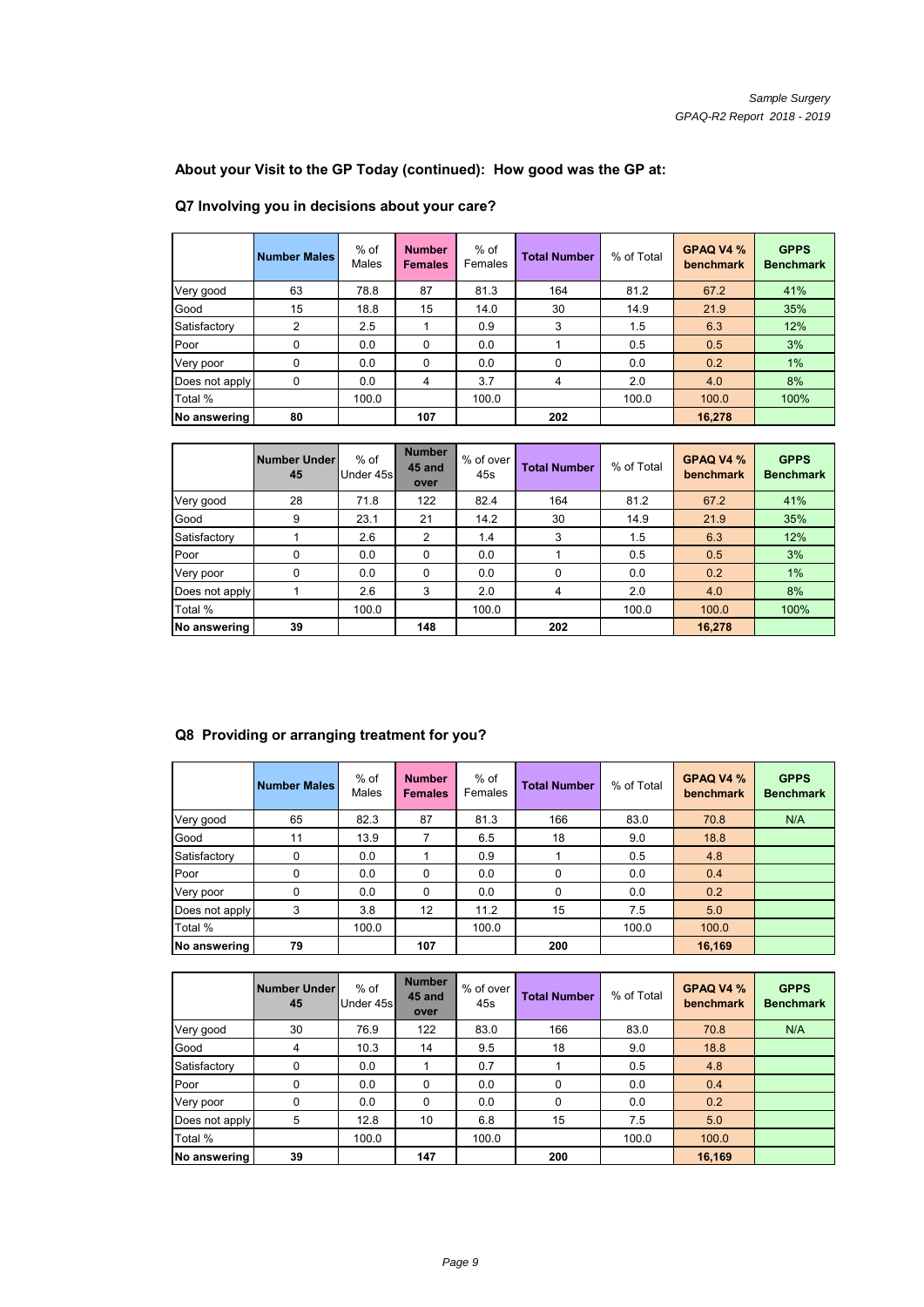|                                     | <b>Your Patients</b>    | <b>GPAQ V4</b><br>%<br>benchma<br>rk   | Your<br><b>Patients</b>                  | <b>GPAQ V4</b><br>%<br>benchmar<br>$\mathbf k$ | <b>Your Patients</b>   | GPAQ V4 %<br>benchmark | <b>Your Patients</b>          | GPAQ V4 %<br>benchmark        |
|-------------------------------------|-------------------------|----------------------------------------|------------------------------------------|------------------------------------------------|------------------------|------------------------|-------------------------------|-------------------------------|
| Total %                             | Q1 Putting you at ease? | Putting you at ease?<br>$\overline{a}$ | and<br>Being polite<br>considerate?<br>g | Being polite and<br>considerate?<br>ã          | Listening to you?<br>G | Q3 Listening to you?   | Q4 Giving you enough<br>time? | Q4 Giving you enough<br>time? |
| Very good                           | 87.1                    | 76.8                                   | 89.1                                     | 82.0                                           | 85.1                   | 79.5                   | 86.6                          | 73.6                          |
| Good                                | 11.4                    | 18.0                                   | 10.4                                     | 14.7                                           | 13.9                   | 16.2                   | 10.4                          | 19.7                          |
| Satisfactory                        | 1.5                     | 4.4                                    | 0.5                                      | 2.8                                            | 1.0                    | 3.6                    | 2.5                           | 5.6                           |
| Poor                                | 0.0                     | 0.3                                    | 0.0                                      | 0.2                                            | 0.0                    | 0.4                    | 0.5                           | 0.7                           |
| Very poor                           | 0.0                     | 0.2                                    | 0.0                                      | 0.1                                            | 0.0                    | 0.1                    | 0.0                           | 0.2                           |
| Does not apply                      | 0.0                     | 0.3                                    | 0.0                                      | 0.1                                            | 0.0                    | 0.2                    | 0.0                           | 0.2                           |
| Total %                             | 100.0                   | 100.0                                  | 100.0                                    | 100.0                                          | 100.0                  | 100.0                  | 100.0                         | 100.0                         |
| <b>Total Number</b><br>of responses | 202                     | 16,425                                 | 201                                      | 16,402                                         | 202                    | 16,419                 | 202                           | 16,413                        |

#### **Qs 1 to 8: Summary of how good the GP was perceived to be at the following for your practice**

|                                     | <b>Your Patients</b>                       | <b>GPAQ V4</b><br>%<br>benchma<br>rk       | Your<br><b>Patients</b>                                 | <b>GPAQ V4</b><br>%<br>benchmar<br>$\mathbf k$         | <b>Your Patients</b>                                 | GPAQ V4 %<br>benchmark                               | <b>Your Patients</b>                                 | GPAQ V4 %<br>benchmark                             |
|-------------------------------------|--------------------------------------------|--------------------------------------------|---------------------------------------------------------|--------------------------------------------------------|------------------------------------------------------|------------------------------------------------------|------------------------------------------------------|----------------------------------------------------|
| Total %                             | medical condition?<br>Assessing your<br>ဗိ | medical condition?<br>Assessing your<br>å, | your<br>Explaining<br>condition and<br>treatment?<br>ဗီ | your<br>Explaining<br>condition and<br>treatment?<br>å | decisions about your<br>Q7 Involving you in<br>care? | decisions about your<br>Q7 Involving you in<br>care? | arranging treatment<br>Providing or<br>for you?<br>å | arranging treatment<br>Q8 Providing or<br>for you? |
| Very good                           | 78.2                                       | 73                                         | 78.2                                                    | 70                                                     | 81.2                                                 | 67                                                   | 83.0                                                 | 71                                                 |
| Good                                | 16.8                                       | 20                                         | 16.3                                                    | 21                                                     | 14.9                                                 | 22                                                   | 9.0                                                  | 19                                                 |
| Satisfactory                        | 3.5                                        | 6                                          | 2.0                                                     | $6\phantom{1}$                                         | 1.5                                                  | $6\phantom{1}$                                       | 0.5                                                  | 5                                                  |
| Poor                                | 0.0                                        | $\mathbf{1}$                               | 0.0                                                     | $\mathbf{1}$                                           | 0.5                                                  | $\mathbf{0}$                                         | 0.0                                                  | $\mathbf{0}$                                       |
| Very poor                           | 0.0                                        | $\overline{0}$                             | 0.0                                                     | $\overline{0}$                                         | 0.0                                                  | $\mathbf{0}$                                         | 0.0                                                  | $\overline{0}$                                     |
| Does not apply                      | 1.5                                        | $\mathbf{1}$                               | 3.5                                                     | $\overline{2}$                                         | 2.0                                                  | $\overline{4}$                                       | 7.5                                                  | 5                                                  |
| Total %                             | 100.0                                      | 100                                        | 100.0                                                   | 100                                                    | 100.0                                                | 100                                                  | 100                                                  | 100                                                |
| <b>Total Number</b><br>of responses | 202                                        | 16,374                                     | 202                                                     | 16,387                                                 | 202                                                  | 16,278                                               | 200                                                  | 16,169                                             |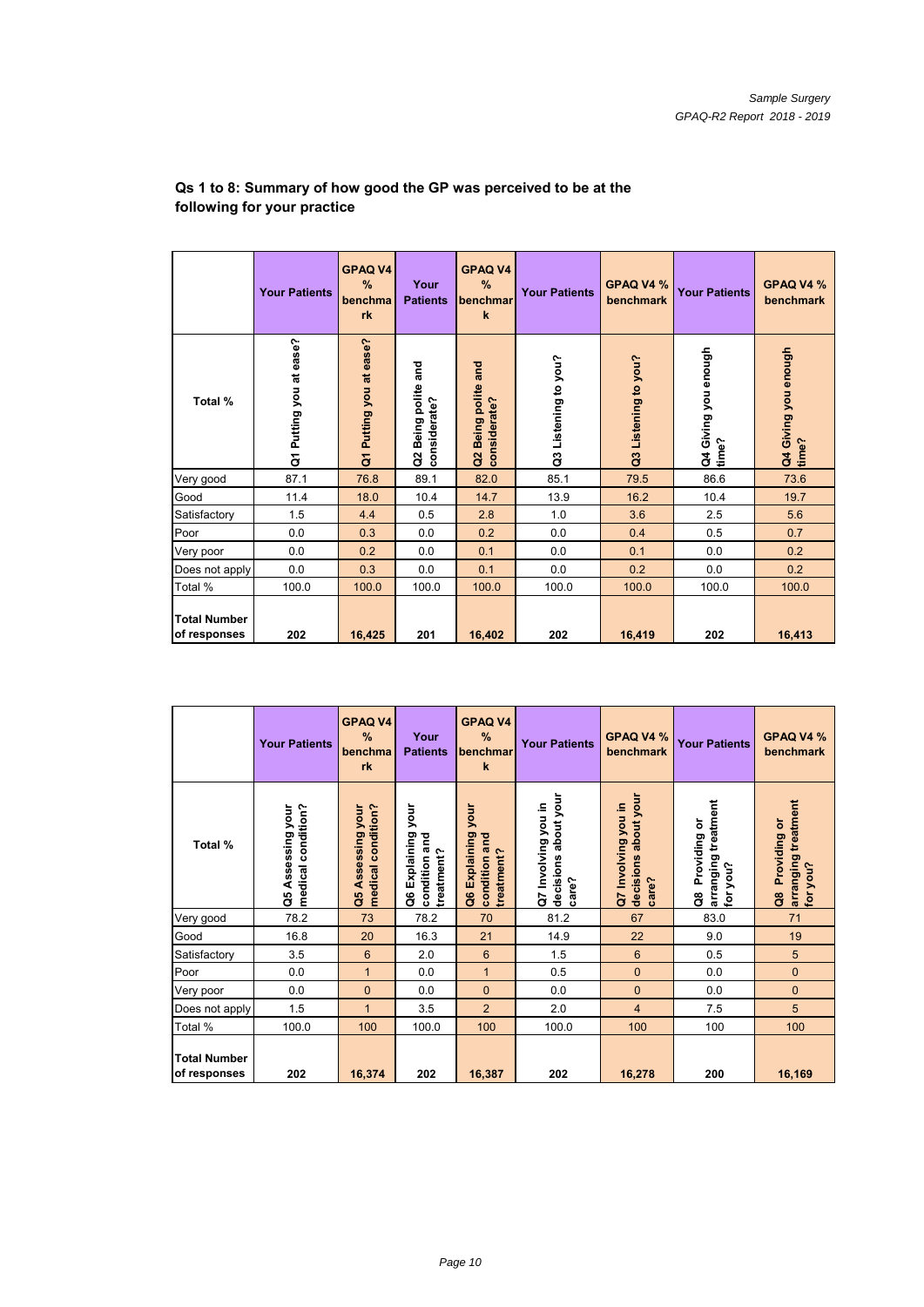|                     |                            | <b>GPAQ V4</b><br>%        |                                     | <b>GPAQ V4</b><br>%                 |                      | GPAQ V4 %            |                               | GPAQ V4 %                     |
|---------------------|----------------------------|----------------------------|-------------------------------------|-------------------------------------|----------------------|----------------------|-------------------------------|-------------------------------|
|                     |                            | benchma<br>rk              |                                     | benchmar<br>$\pmb{\mathsf{k}}$      |                      | benchmark            |                               | benchmark                     |
| Males %             | Q1 Putting you at<br>ease? | Q1 Putting you at<br>ease? | Q2 Being polite and<br>considerate? | Q2 Being polite and<br>considerate? | Q3 Listening to you? | Q3 Listening to you? | Q4 Giving you enough<br>time? | Q4 Giving you enough<br>time? |
| Very good           | 82.5                       | 76.8                       | 84.8                                | 82.1                                | 81.3                 | 79.3                 | 86.3                          | 73.0                          |
| Good                | 13.8                       | 18.0                       | 15.2                                | 14.4                                | 17.5                 | 16.2                 | 8.8                           | 19.9                          |
| Satisfactory        | 3.8                        | 4.5                        | 0.0                                 | 2.9                                 | 1.3                  | 3.5                  | 3.8                           | 5.6                           |
| Poor                | 0.0                        | 0.3                        | 0.0                                 | 0.2                                 | 0.0                  | 0.5                  | 1.3                           | 1.0                           |
| Very poor           | 0.0                        | 0.2                        | 0.0                                 | 0.2                                 | 0.0                  | 0.2                  | 0.0                           | 0.3                           |
| Does not apply      | 0.0                        | 0.2                        | 0.0                                 | 0.2                                 | 0.0                  | 0.2                  | 0.0                           | 0.3                           |
| Total Number        | 80                         | 5,739                      | 79                                  | 5,743                               | 80                   | 5,749                | 80                            | 5,746                         |
| Females %           |                            |                            |                                     |                                     |                      |                      |                               |                               |
| Very good           | 89.7                       | 76.9                       | 92.5                                | 82.2                                | 86.9                 | 79.8                 | 86.9                          | 74.1                          |
| Good                | 10.3                       | 18.0                       | 7.5                                 | 14.8                                | 12.1                 | 16.0                 | 11.2                          | 19.5                          |
| Satisfactory        | 0.0                        | 4.3                        | 0.0                                 | 2.6                                 | 0.9                  | 3.6                  | 1.9                           | 5.5                           |
| Poor                | 0.0                        | 0.3                        | 0.0                                 | 0.3                                 | 0.0                  | 0.3                  | 0.0                           | 0.6                           |
| Very poor           | 0.0                        | 0.2                        | 0.0                                 | 0.1                                 | 0.0                  | 0.1                  | 0.0                           | 0.1                           |
| Does not apply      | 0.0                        | 0.3                        | 0.0                                 | 0.1                                 | 0.0                  | 0.1                  | 0.0                           | 0.2                           |
| <b>Total Number</b> | 107                        | 9,848                      | 107                                 | 9,822                               | 107                  | 9,831                | 107                           | 9,834                         |
| Under 45 %          |                            |                            |                                     |                                     |                      |                      |                               |                               |
| Very good           | 76.9                       | 72.3                       | 82.1                                | 79.1                                | 82.1                 | 77.0                 | 84.6                          | 71.4                          |
| Good                | 20.5                       | 21.7                       | 17.9                                | 17.3                                | 17.9                 | 18.2                 | 12.8                          | 21.7                          |
| Satisfactory        | 2.6                        | 5.0                        | 0.0                                 | 3.1                                 | 0.0                  | 4.0                  | 2.6                           | 5.8                           |
| Poor                | 0.0                        | 0.5                        | 0.0                                 | 0.3                                 | 0.0                  | 0.5                  | 0.0                           | 0.7                           |
| √ery poor           | 0.0                        | 0.2                        | 0.0                                 | 0.2                                 | 0.0                  | 0.1                  | 0.0                           | 0.2                           |
| Does not apply      | 0.0                        | 0.2                        | 0.0                                 | 0.1                                 | 0.0                  | 0.1                  | 0.0                           | 0.2                           |
| Total Number        | 39                         | 6,749                      | 39                                  | 6,760                               | 39                   | 6,773                | 39                            | 6,765                         |
| Over 45 %           |                            |                            |                                     |                                     |                      |                      |                               |                               |
| Very good           | 89.2                       | 80.8                       | 91.2                                | 84.6                                | 85.1                 | 81.8                 | 87.2                          | 75.7                          |
| Good                | 9.5                        | 14.9                       | 8.8                                 | 12.5                                | 13.5                 | 14.3                 | 9.5                           | 18.1                          |
| Satisfactory        | 1.4                        | 3.8                        | 0.0                                 | 2.4                                 | 1.4                  | 3.2                  | 2.7                           | 5.2                           |
| Poor                | 0.0                        | 0.2                        | 0.0                                 | 0.2                                 | 0.0                  | 0.3                  | 0.7                           | 0.7                           |
| Very poor           | 0.0                        | 0.1                        | 0.0                                 | 0.1                                 | 0.0                  | 0.1                  | 0.0                           | 0.1                           |
| Does not apply      | 0.0                        | 0.3                        | 0.0                                 | 0.2                                 | 0.0                  | 0.2                  | 0.0                           | 0.2                           |
| <b>Total Number</b> | 148                        | 9,082                      | 147                                 | 9,050                               | 148                  | 9,054                | 148                           | 9,057                         |

## **Qs 1 to 4: Summary of how good the GP was perceived to be at the following:**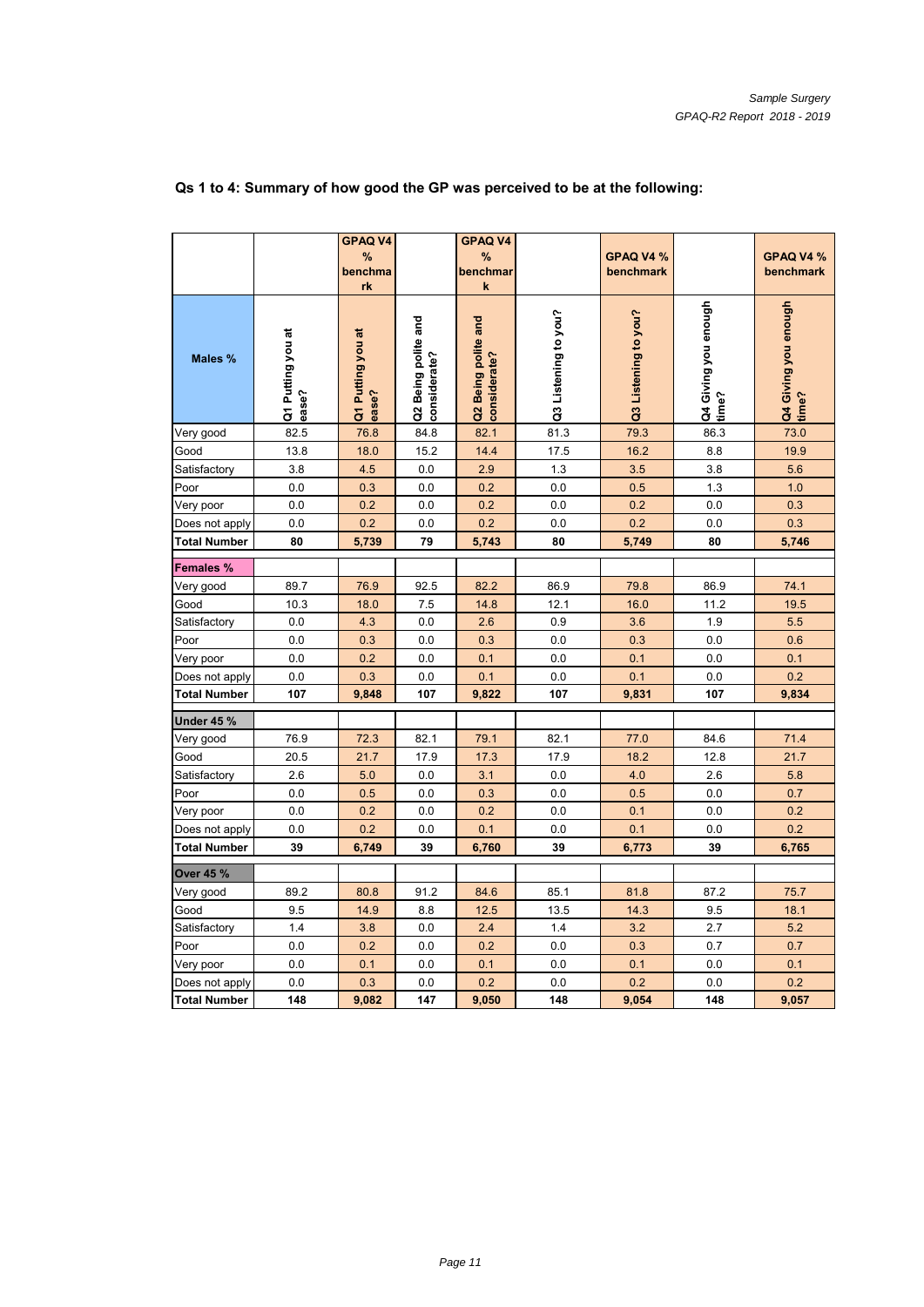|                     |                                         | <b>GPAQ V4</b><br>%<br>benchma          |                                                  | <b>GPAQ V4</b><br>%<br>benchmar            |                                                      | GPAQ V4 %<br>benchmark                               |                                                    | GPAQ V4 %<br>benchmark                             |
|---------------------|-----------------------------------------|-----------------------------------------|--------------------------------------------------|--------------------------------------------|------------------------------------------------------|------------------------------------------------------|----------------------------------------------------|----------------------------------------------------|
|                     |                                         | rk                                      |                                                  | $\mathbf k$                                |                                                      |                                                      |                                                    |                                                    |
| Males %             | medical condition?<br>Q5 Assessing your | medical condition?<br>Q5 Assessing your | Q6 Explaining your<br>condition and<br>reatment? | tests and treatment?<br>Q6 Explaining your | Q7 Involving you in<br>decisions about<br>/our care? | Q7 Involving you in<br>decisions about<br>your care? | arranging treatment<br>Q8 Providing or<br>for you? | arranging treatment<br>Q8 Providing or<br>for you? |
| Very good           | 76.3                                    | 72.2                                    | 77.5                                             | 70.5                                       | 78.8                                                 | 67.2                                                 | 82.3                                               | 70.5                                               |
| Good                | 18.8                                    | 20.4                                    | 20.0                                             | 21.3                                       | 18.8                                                 | 21.4                                                 | 13.9                                               | 19.5                                               |
| Satisfactory        | 3.8                                     | 5.5                                     | 1.3                                              | 5.6                                        | 2.5                                                  | 7.0                                                  | 0.0                                                | 4.9                                                |
| Poor                | 0.0                                     | 0.7                                     | 0.0                                              | 0.6                                        | 0.0                                                  | 0.5                                                  | 0.0                                                | 0.5                                                |
| Very poor           | 0.0                                     | 0.2                                     | 0.0                                              | 0.2                                        | 0.0                                                  | 0.1                                                  | 0.0                                                | 0.2                                                |
| Does not apply      | 1.3                                     | 1.0                                     | 1.3                                              | 1.8                                        | 0.0                                                  | 3.7                                                  | 3.8                                                | 4.4                                                |
| <b>Total Number</b> | 80                                      | 5,737                                   | 80                                               | 5,741                                      | 80                                                   | 5,721                                                | 79                                                 | 5,667                                              |
|                     |                                         |                                         |                                                  |                                            |                                                      |                                                      |                                                    |                                                    |
| Females %           |                                         |                                         |                                                  |                                            |                                                      |                                                      |                                                    |                                                    |
| Very good           | 77.6                                    | 72.9                                    | 77.6                                             | 70.4                                       | 81.3                                                 | 67.2                                                 | 81.3                                               | 70.6                                               |
| Good                | 17.8                                    | 19.9                                    | 15.0                                             | 21.3                                       | 14.0                                                 | 22.2                                                 | 6.5                                                | 18.6                                               |
| Satisfactory        | 2.8                                     | 5.4                                     | 1.9                                              | 5.4                                        | 0.9                                                  | 5.7                                                  | 0.9                                                | 4.6                                                |
| Poor                | 0.0                                     | 0.5                                     | 0.0                                              | 0.5                                        | 0.0                                                  | 0.5                                                  | 0.0                                                | 0.4                                                |
| Very poor           | 0.0                                     | 0.1                                     | 0.0                                              | 0.2                                        | 0.0                                                  | 0.2                                                  | 0.0                                                | 0.2                                                |
| Does not apply      | 1.9                                     | 1.2                                     | 5.6                                              | 2.2                                        | 3.7                                                  | 4.2                                                  | 11.2                                               | 5.7                                                |
| <b>Total Number</b> | 107                                     | 9,811                                   | 107                                              | 9,820                                      | 107                                                  | 9,748                                                | 107                                                | 9,691                                              |
|                     |                                         |                                         |                                                  |                                            |                                                      |                                                      |                                                    |                                                    |
| <b>Under 45 %</b>   |                                         |                                         |                                                  |                                            |                                                      |                                                      |                                                    |                                                    |
| Very good           | 69.2                                    | 69.5                                    | 69.2                                             | 66.6                                       | 71.8                                                 | 64.4                                                 | 76.9                                               | 68.6                                               |
| Good                | 25.6                                    | 22.3                                    | 23.1                                             | 23.8                                       | 23.1                                                 | 23.8                                                 | 10.3                                               | 20.6                                               |
| Satisfactory        | 0.0                                     | 6.1                                     | 2.6                                              | 6.3                                        | 2.6                                                  | 6.9                                                  | 0.0                                                | 5.4                                                |
| Poor                | 0.0                                     | 0.7                                     | 0.0                                              | 0.7                                        | 0.0                                                  | 0.6                                                  | 0.0                                                | 0.5                                                |
| Very poor           | 0.0                                     | 0.2                                     | 0.0                                              | 0.2                                        | 0.0                                                  | 0.2                                                  | 0.0                                                | 0.2                                                |
| Does not apply      | 5.1                                     | 1.2                                     | 5.1                                              | 2.4                                        | 2.6                                                  | 4.1                                                  | 12.8                                               | 4.7                                                |
| Total Number        | 39                                      | 6,753                                   | 39                                               | 6,764                                      | 39                                                   | 6,737                                                | 39                                                 | 6,722                                              |
| Over 45 %           |                                         |                                         |                                                  |                                            |                                                      |                                                      |                                                    |                                                    |
| Very good           | 79.1                                    | 75.3                                    | 79.7                                             | 73.6                                       | 82.4                                                 | 69.7                                                 | 83.0                                               | 72.8                                               |
| Good                | 16.2                                    | 18.1                                    | 15.5                                             | 19.1                                       | 14.2                                                 | 20.2                                                 | 9.5                                                | 17.1                                               |
| Satisfactory        | 4.1                                     | 5.0                                     | 1.4                                              | 4.8                                        | 1.4                                                  | 5.7                                                  | 0.7                                                | 4.1                                                |
| Poor                | 0.0                                     | 0.5                                     | 0.0                                              | 0.5                                        | 0.0                                                  | 0.3                                                  | 0.0                                                | 0.4                                                |
| Very poor           | 0.0                                     | 0.1                                     | 0.0                                              | 0.1                                        | 0.0                                                  | 0.2                                                  | 0.0                                                | 0.2                                                |
| Does not apply      | 0.7                                     | 1.1                                     | 3.4                                              | 1.8                                        | 2.0                                                  | 3.9                                                  | 6.8                                                | 5.3                                                |
| <b>Total Number</b> | 148                                     | 9,039                                   | 148                                              | 9,042                                      | 148                                                  | 8,972                                                | 147                                                | 8,880                                              |

#### **Qs 5 to 8: Summary of how good the GP was perceived to be at the following for your practice**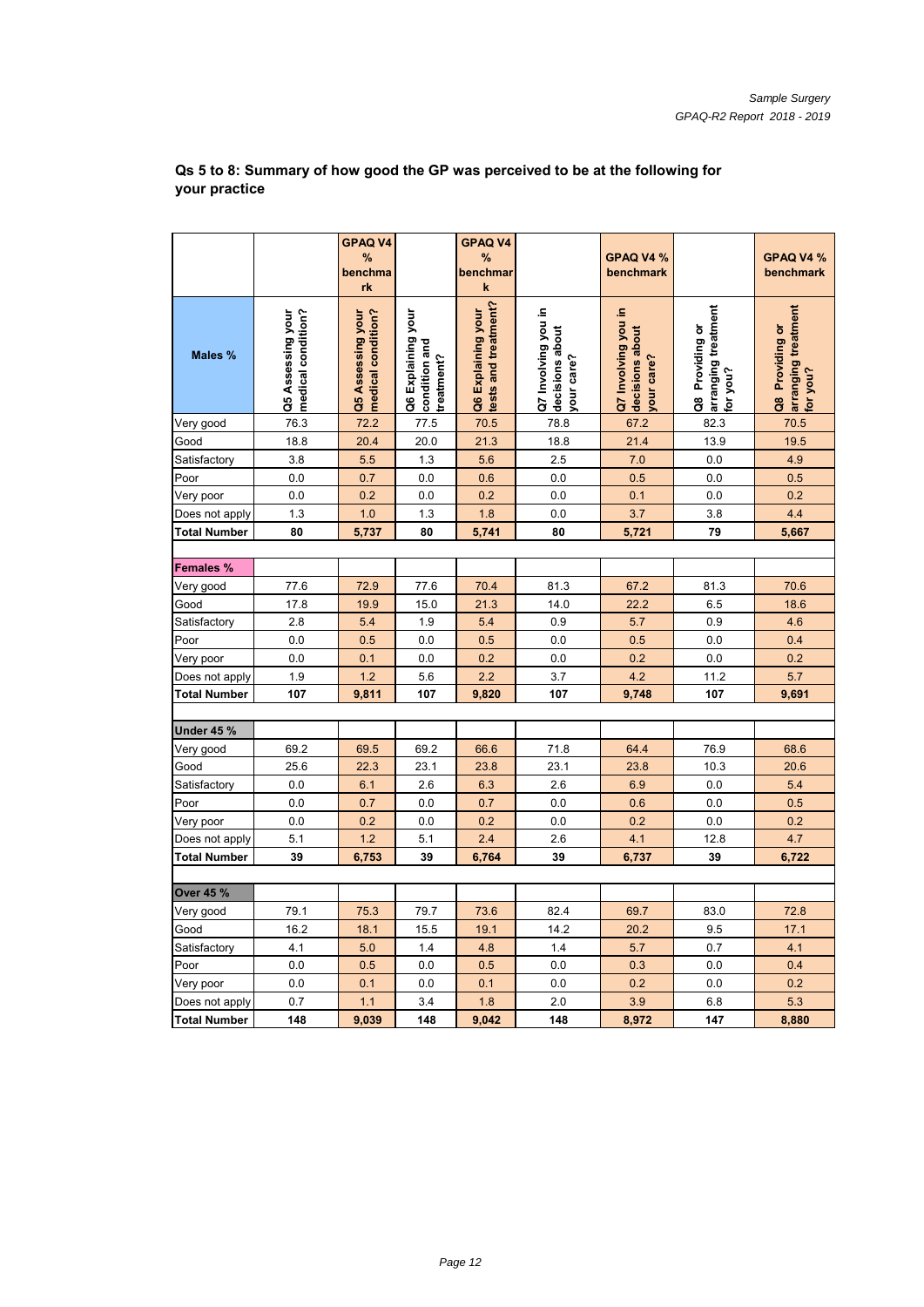## **Q9 Did you have confidence that the GP is honest and trustworthy?**

|                  | <b>Number</b><br><b>Males</b> | % of Males     | <b>Number</b><br><b>Females</b> | $%$ of<br>Females | <b>Total</b><br><b>Number</b> | % of Total | GPAQ V4 %<br>benchmark | <b>GPPS</b><br><b>Confidence</b><br>and Trust in<br><b>GP</b> |
|------------------|-------------------------------|----------------|---------------------------------|-------------------|-------------------------------|------------|------------------------|---------------------------------------------------------------|
| Yes, definitely  | 80                            | 100.0          | 106                             | 99.1              | 201                           | 99.5       | 91.2                   | 66%                                                           |
| Yes, to some ex  | 0                             | 0.0            | 1                               | 0.9               | 1                             | 0.5        | 7.6                    | 27%                                                           |
| No, not at all   | 0                             | 0.0            | 0                               | 0.0               | 0                             | 0.0        | 0.4                    | 4%                                                            |
| Don't know, can' | 0                             | 0.0            | 0                               | 0.0               | $\Omega$                      | 0.0        | 0.7                    | 3%                                                            |
| Total %          |                               | 100.0          |                                 | 100.0             |                               | 100.0      | 100.0                  | 100%                                                          |
| No answering     | 80                            |                | 107                             |                   | 202                           |            | 16,331                 |                                                               |
|                  |                               |                |                                 |                   |                               |            |                        |                                                               |
|                  | <b>Number</b><br>Under 45     | % of Under 45s | <b>Number</b><br>45 and<br>over | % of over<br>45s  | <b>Total</b><br><b>Number</b> | % of Total | GPAQ V4 %<br>benchmark | <b>GPPS</b><br><b>Confidence</b><br>and Trust in<br><b>GP</b> |
| Yes, definitely  | 38                            | 97.4           | 148                             | 100.0             | 201                           | 99.5       | 91.2                   | 66%                                                           |
| Yes, to some ex  | 1                             | 2.6            | 0                               | 0.0               | 1                             | 0.5        | 7.6                    | 27%                                                           |
| No, not at all   | 0                             | 0.0            | 0                               | 0.0               | 0                             | 0.0        | 0.4                    | 4%                                                            |
| Don't know, can  | 0                             | 0.0            | $\Omega$                        | 0.0               | 0                             | 0.0        | 0.7                    | 3%                                                            |
| Total %          |                               | 100.0          |                                 | 100.0             |                               | 100.0      | 100.0                  | 100%                                                          |

#### **Q10 Did you have confidence that the doctor will keep your information confidential?**

|                  | <b>Number</b><br><b>Males</b> | % of Males     | <b>Number</b><br><b>Females</b> | $%$ of<br>Females | <b>Total</b><br><b>Number</b> | % of Total | GPAQ V4 %<br>benchmark |
|------------------|-------------------------------|----------------|---------------------------------|-------------------|-------------------------------|------------|------------------------|
| Yes, definitely  | 79                            | 100.0          | 105                             | 98.1              | 199                           | 99.0       | 93.0                   |
| Yes, to some ex  | 0                             | 0.0            | 1                               | 0.9               | 1                             | 0.5        | 5.2                    |
| No, not at all   | $\Omega$                      | 0.0            | $\Omega$                        | 0.0               | $\mathbf{0}$                  | 0.0        | 0.3                    |
| Don't know, can  | $\Omega$                      | 0.0            | 1                               | 0.9               | 1                             | 0.5        | 1.4                    |
| Total %          |                               | 100.0          |                                 | 100.0             |                               | 100.0      | 100.0                  |
| No answering     | 79                            |                | 107                             |                   | 201                           |            | 16,286                 |
|                  |                               |                |                                 |                   |                               |            |                        |
|                  | <b>Number</b><br>Under 45     | % of Under 45s | <b>Number</b><br>45 and<br>over | % of over<br>45s  | <b>Total</b><br><b>Number</b> | % of Total | GPAQ V4 %<br>benchmark |
| Yes, definitely  | 39                            | 100.0          | 145                             | 98.6              | 199                           | 99.0       | 93.0                   |
| Yes, to some ex  | 0                             | 0.0            | 1                               | 0.7               | 1                             | 0.5        | 5.2                    |
| No, not at all   | $\Omega$                      | 0.0            | $\Omega$                        | 0.0               | $\mathbf{0}$                  | 0.0        | 0.3                    |
| Don't know, can' | 0                             | 0.0            | 1                               | 0.7               | 1                             | 0.5        | 1.4                    |
| Total %          |                               | 100.0          |                                 | 100.0             |                               | 100.0      | 100.0                  |

## **Q11 Would you be completely happy to see this GP again?**

|              | <b>Number</b><br><b>Males</b> | % of Males     | <b>Number</b><br><b>Females</b> | $%$ of<br>Females | <b>Total</b><br><b>Number</b> | % of Total | GPAQ V4 %<br>benchmark |
|--------------|-------------------------------|----------------|---------------------------------|-------------------|-------------------------------|------------|------------------------|
| Yes          | 78                            | 100.0          | 107                             | 100.0             | 199                           | 99.5       | 98.8                   |
| No           | $\mathbf 0$                   | 0.0            | 0                               | 0.0               | 1                             | 0.5        | 1.2                    |
| Total %      |                               | 100.0          |                                 | 100.0             |                               | 100.0      | 100.0                  |
| No answering | 78                            |                | 107                             |                   | 200                           |            | 15,491                 |
|              |                               |                |                                 |                   |                               |            |                        |
|              | <b>Number</b><br>Under 45     | % of Under 45s | <b>Number</b><br>45 and<br>over | % of over<br>45s  | <b>Total</b><br><b>Number</b> | % of Total | GPAQ V4 %<br>benchmark |
| Yes          | 39                            | 100.0          | 146                             | 100.0             | 199                           | 99.5       | 98.8                   |
| No           | 0                             | 0.0            | 0                               | 0.0               | 1                             | 0.5        | 1.2                    |
| Total %      |                               | 100.0          |                                 | 100.0             |                               | 100.0      | 100.0                  |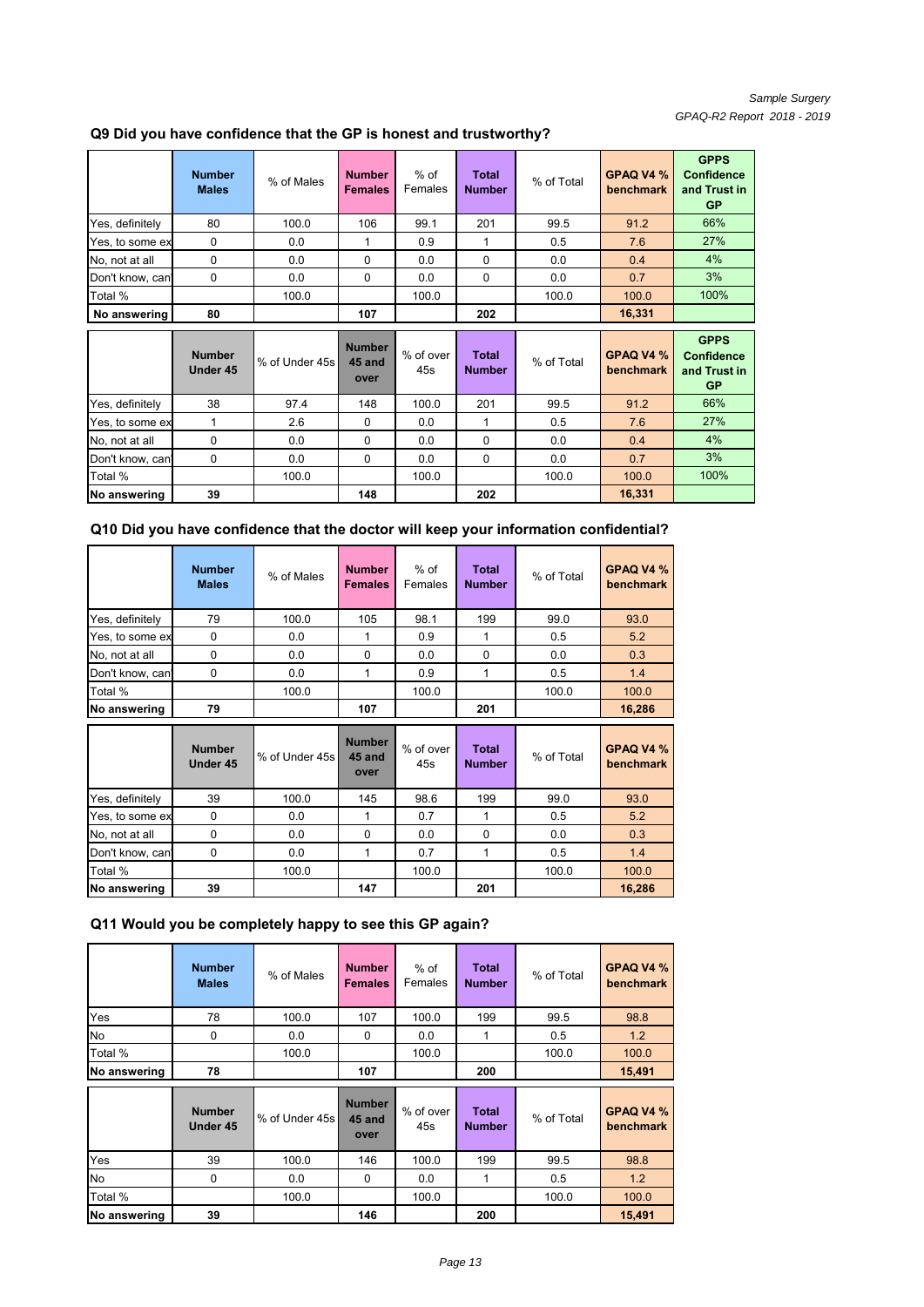|              | <b>Number Males</b> | $%$ of<br>Males | <b>Number</b><br><b>Females</b> | $%$ of<br>Females | <b>Total Number</b> | % of Total | GPAQ V4 %<br>benchmark | <b>GPPS</b><br><b>Benchmark</b> |
|--------------|---------------------|-----------------|---------------------------------|-------------------|---------------------|------------|------------------------|---------------------------------|
| Very         | 67                  | 87.0            | 92                              | 88.5              | 161                 | 88.0       | 70.5                   | 48%                             |
| Fairly       | 8                   | 10.4            | 11                              | 10.6              | 19                  | 10.4       | 26.3                   | 41%                             |
| Not Very     |                     | 1.3             | $\Omega$                        | 0.0               |                     | 0.5        | 2.1                    | 7%                              |
| Not at all   |                     | 1.3             |                                 | 1.0               | 2                   | 1.1        | 0.5                    | 2%                              |
| Don't know   | 0                   | 0.0             | $\Omega$                        | 0.0               | 0                   | 0.0        | 0.6                    | 2%                              |
| Total %      |                     | 100.0           |                                 | 100.0             |                     | 100.0      | 100.0                  |                                 |
| No answering | 77                  |                 | 104                             |                   | 183                 |            | 16.430                 |                                 |

## **Q12 How helpful do you find the receptionists at your practice?**

|              | <b>Number Under</b><br>45 | $%$ of<br>Under 45s | <b>Number</b><br>45 and<br>over | % of over<br>45s | <b>Total Number</b> | % of Total | GPAQ V4 %<br>benchmark | <b>GPPS</b><br><b>Benchmark</b> |
|--------------|---------------------------|---------------------|---------------------------------|------------------|---------------------|------------|------------------------|---------------------------------|
| Very         | 29                        | 76.3                | 130                             | 90.9             | 161                 | 88.0       | 70.5                   | 48%                             |
| Fairly       |                           | 18.4                | 12                              | 8.4              | 19                  | 10.4       | 26.3                   | 41%                             |
| Not Very     |                           | 2.6                 | $\Omega$                        | 0.0              |                     | 0.5        | 2.1                    | 7%                              |
| Not at all   |                           | 2.6                 |                                 | 0.7              | 2                   | 1.1        | 0.5                    | 2%                              |
| Don't know   | 0                         | 0.0                 | $\Omega$                        | 0.0              | 0                   | 0.0        | 0.6                    | 2%                              |
| Total %      |                           | 100.0               |                                 | 100.0            |                     | 100.0      | 100.0                  |                                 |
| No answering | 38                        |                     | 143                             |                  | 183                 |            | 16,430                 | 1                               |

# **Q13 How easy is it to get through to the practice on the phone?**

|                 | <b>Number Males</b> | $%$ of<br>Males | <b>Number</b><br><b>Females</b> | $%$ of<br>Females | <b>Total Number</b> | % of Total | GPAQ V4 %<br>benchmark | <b>GPPS</b><br><b>Benchmark</b> |
|-----------------|---------------------|-----------------|---------------------------------|-------------------|---------------------|------------|------------------------|---------------------------------|
| Very easy       | 44                  | 57.9            | 57                              | 53.8              | 102                 | 55.4       | 32.5                   | 31%                             |
| Fairly easy     | 30                  | 39.5            | 45                              | 42.5              | 75                  | 40.8       | 44.3                   | 47%                             |
| Not very easy   | 2                   | 2.6             | 3                               | 2.8               | 6                   | 3.3        | 14.9                   | 13%                             |
| Not at all easy | 0                   | 0.0             | 0                               | 0.0               | $\Omega$            | 0.0        | 5.2                    | 5%                              |
| Don't know      | 0                   | 0.0             | $\Omega$                        | 0.0               | 0                   | 0.0        | 0.7                    | $\blacksquare$                  |
| Haven't tried   | 0                   | 0.0             |                                 | 0.9               |                     | 0.5        | 2.5                    | 4%                              |
| Total %         |                     | 100.0           |                                 | 100.0             |                     | 100.0      |                        |                                 |
| No answering    | 76                  |                 | 106                             |                   | 184                 |            | 16,512                 |                                 |

|                 | Number Under<br>45 | $%$ of<br>Under 45s | <b>Number</b><br>45 and<br>over | % of over<br>45s | <b>Total Number</b> | % of Total | GPAQ V4 %<br>benchmark | <b>GPPS</b><br><b>Benchmark</b> |
|-----------------|--------------------|---------------------|---------------------------------|------------------|---------------------|------------|------------------------|---------------------------------|
| Very easy       | 22                 | 59.5                | 79                              | 54.5             | 102                 | 55.4       | 32.5                   | 31%                             |
| Fairly easy     | 13                 | 35.1                | 62                              | 42.8             | 75                  | 40.8       | 44.3                   | 47%                             |
| Not very easy   | 2                  | 5.4                 | 3                               | 2.1              | 6                   | 3.3        | 14.9                   | 13%                             |
| Not at all easy | 0                  | 0.0                 | $\Omega$                        | 0.0              | 0                   | 0.0        | 5.2                    | 5%                              |
| Don't know      | 0                  | 0.0                 | $\Omega$                        | 0.0              | $\Omega$            | 0.0        | 0.7                    |                                 |
| Haven't tried   | 0                  | 0.0                 |                                 | 0.7              |                     | 0.5        | 2.5                    | 4%                              |
| Total %         |                    | 100.0               |                                 | 100.0            |                     | 100.0      |                        |                                 |
| No answering    | 37                 |                     | 145                             |                  | 184                 |            | 16,512                 |                                 |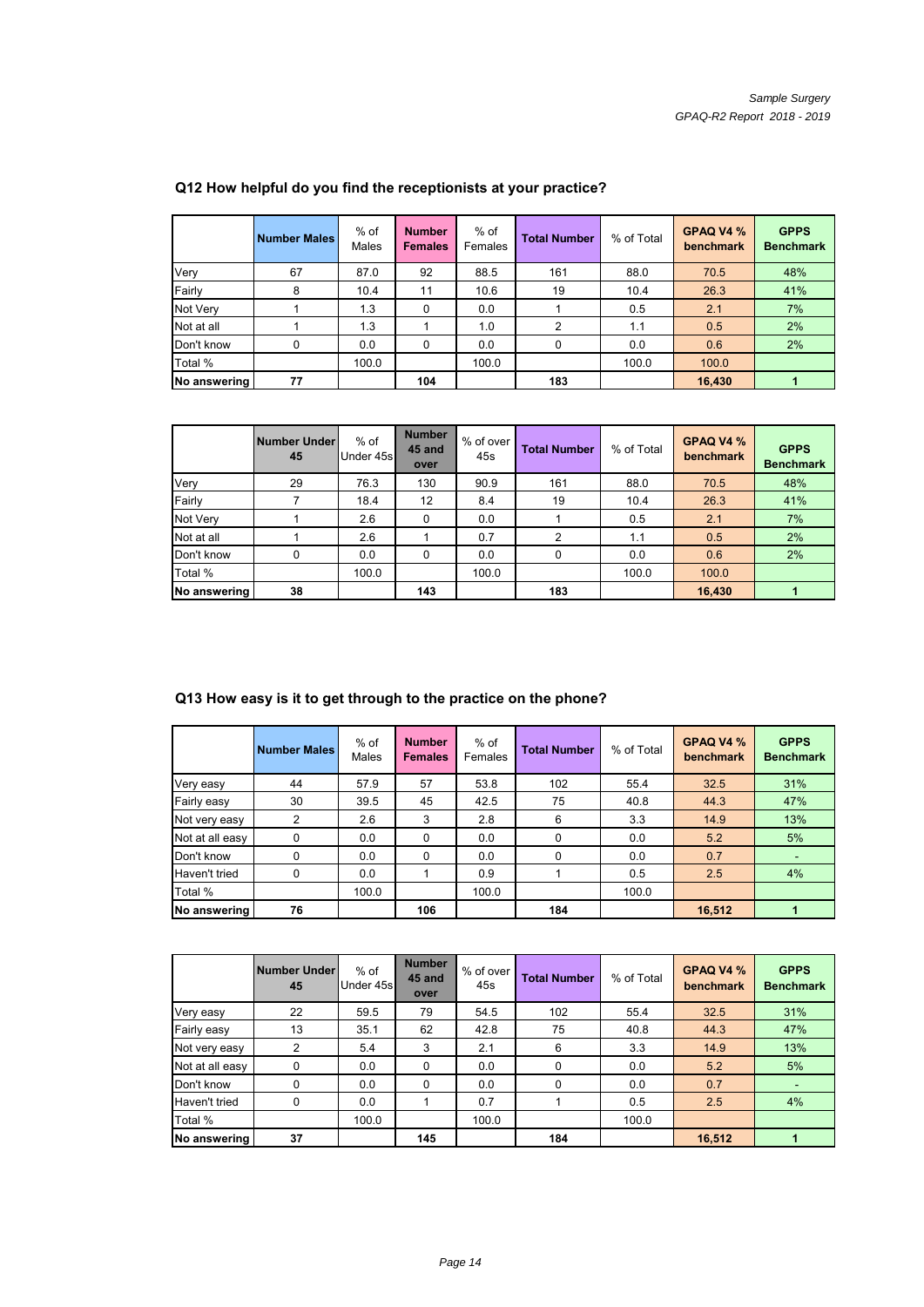|                 | <b>Number Males</b> | $%$ of<br>Males | <b>Number</b><br><b>Females</b> | $%$ of<br>Females | <b>Total Number</b> | % of Total | GPAQ V4 %<br>benchmark | <b>GPPS</b><br><b>Benchmark</b><br><b>GP/Nurse</b> |
|-----------------|---------------------|-----------------|---------------------------------|-------------------|---------------------|------------|------------------------|----------------------------------------------------|
| Very easy       | 32                  | 41.6            | 41                              | 38.7              | 74                  | 40.0       | 26.0                   | 8% / 8%                                            |
| Fairly easy     | 17                  | 22.1            | 30                              | 28.3              | 47                  | 25.4       | 35.2                   | 15% / 14%                                          |
| Not very easy   | 0                   | 0.0             | 2                               | 1.9               | 2                   | 1.1        | 12.1                   | 9%/7%                                              |
| Not at all easy | 0                   | 0.0             |                                 | 0.9               |                     | 0.5        | 2.8                    | $9\%$ / $5\%$                                      |
| Don't know      | 5                   | 6.5             | 2                               | 1.9               |                     | 3.8        | 4.3                    | 12% / 16%                                          |
| Haven't tried   | 23                  | 29.9            | 30                              | 28.3              | 54                  | 29.2       | 19.5                   | 45% / 50%                                          |
| Total %         |                     | 100.0           |                                 | 100.0             |                     | 100.0      | 100.0                  |                                                    |
| No answering    | 77                  |                 | 106                             |                   | 185                 |            | 16,437                 | 100% / 100%                                        |

## **Q14 How easy is it to speak to a doctor or nurse on the phone?**

|                 | Number Under<br>45 | $%$ of<br>Under 45s | <b>Number</b><br>45 and<br>over | % of over<br>45s | <b>Total Number</b> | % of Total | GPAQ V4 %<br>benchmark | <b>GPPS</b><br><b>Benchmark</b><br><b>GP/Nurse</b> |
|-----------------|--------------------|---------------------|---------------------------------|------------------|---------------------|------------|------------------------|----------------------------------------------------|
| Very easy       | 19                 | 50.0                | 54                              | 37.2             | 74                  | 40.0       | 26.0                   | 8% / 8%                                            |
| Fairly easy     | 6                  | 15.8                | 41                              | 28.3             | 47                  | 25.4       | 35.2                   | 15% / 14%                                          |
| Not very easy   |                    | 2.6                 |                                 | 0.7              | 2                   | 1.1        | 12.1                   | 9%/7%                                              |
| Not at all easy |                    | 2.6                 | $\Omega$                        | 0.0              |                     | 0.5        | 2.8                    | $9\%$ / $5\%$                                      |
| Don't know      |                    | 2.6                 | 6                               | 4.1              |                     | 3.8        | 4.3                    | 12% / 16%                                          |
| Haven't tried   | 10                 | 26.3                | 43                              | 29.7             | 54                  | 29.2       | 19.5                   | 45% / 50%                                          |
| Total %         |                    | 100.0               |                                 | 100.0            |                     | 100.0      | 100.0                  |                                                    |
| No answering    | 38                 |                     | 145                             |                  | 185                 |            | 16,437                 | 100% / 100%                                        |

# **Q15 If you need to see a GP urgently, can you normally get seen same day?**

|                | <b>Number Males</b> | $%$ of<br>Males | <b>Number</b><br><b>Females</b> | $%$ of<br>Females | <b>Total Number</b> | % of Total | GPAQ V4 %<br>benchmark |
|----------------|---------------------|-----------------|---------------------------------|-------------------|---------------------|------------|------------------------|
| Yes            | 65                  | 84.4            | 89                              | 84.0              | 154                 | 83.2       | 62.0                   |
| <b>No</b>      |                     | 1.3             |                                 | 0.9               | 2                   | 1.1        | 17.7                   |
| Don't know/nev | 11                  | 14.3            | 16                              | 15.1              | 29                  | 15.7       | 20.2                   |
| Total %        |                     | 100.0           |                                 | 100.0             |                     | 100.0      | 100.0                  |
| No answering   | 77                  |                 | 106                             |                   | 185                 |            | 16,382                 |

|                | <b>Number Under</b><br>45 | $%$ of<br>Under 45s | <b>Number</b><br>45 and<br>over | % of over<br>45s | <b>Total Number</b> | % of Total | GPAQ V4 %<br>benchmark |
|----------------|---------------------------|---------------------|---------------------------------|------------------|---------------------|------------|------------------------|
| Yes            | 28                        | 73.7                | 126                             | 86.9             | 154                 | 83.2       | 62.0                   |
| <b>No</b>      | 0                         | 0.0                 | 2                               | 1.4              | 2                   | 1.1        | 17.7                   |
| Don't know/nev | 10                        | 26.3                | 17                              | 11.7             | 29                  | 15.7       | 20.2                   |
| Total %        |                           | 100.0               |                                 | 100.0            |                     | 100.0      | 100.0                  |
| No answering   | 38                        |                     | 145                             |                  | 185                 |            | 16,382                 |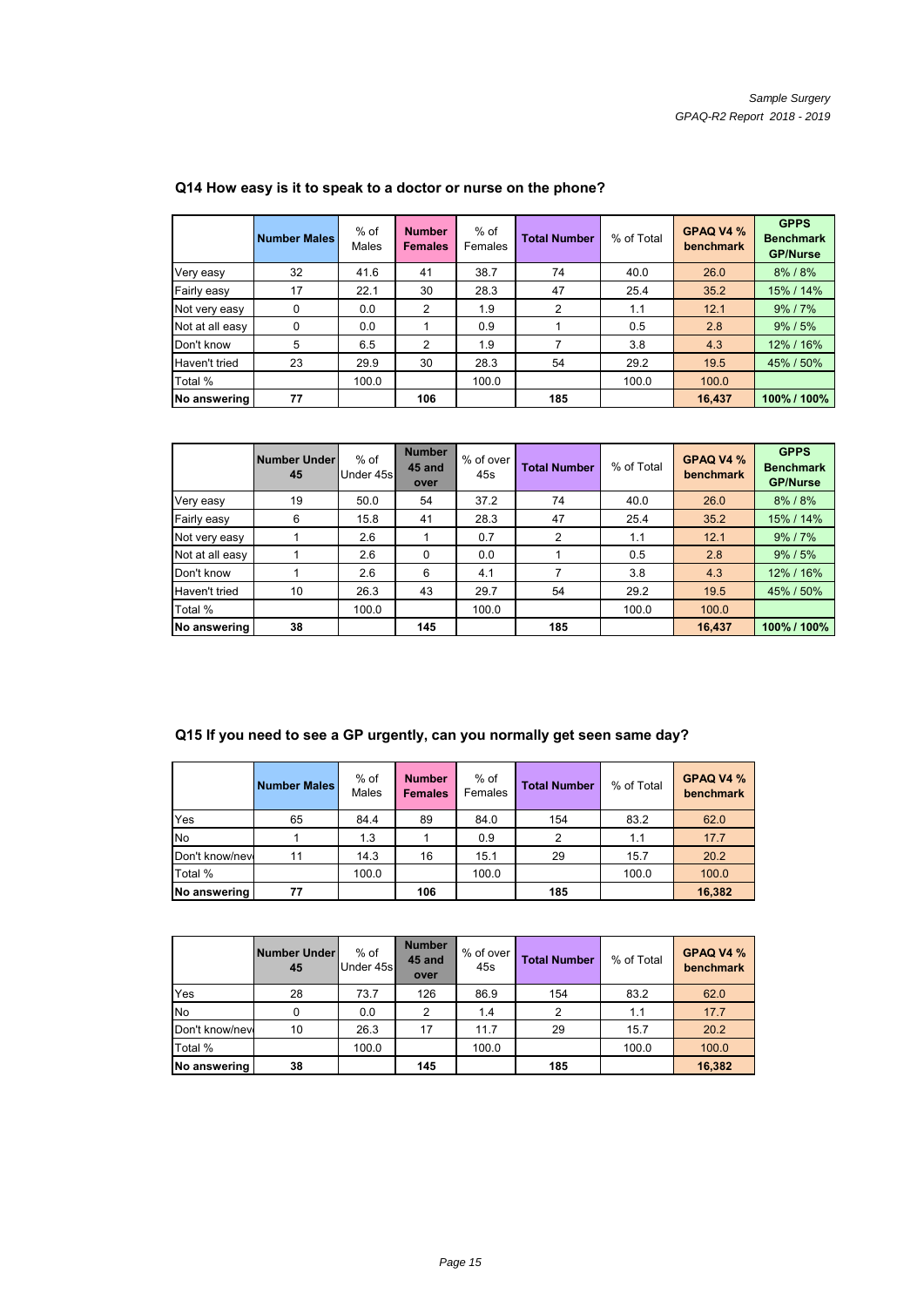|               | <b>Number Males</b> | $%$ of<br>Males | <b>Number</b><br><b>Females</b> | $%$ of<br>Females | <b>Total Number</b> | % of Total | GPAQ V4 %<br>benchmark |
|---------------|---------------------|-----------------|---------------------------------|-------------------|---------------------|------------|------------------------|
| Important     | 60                  | 77.9            | 81                              | 77.9              | 143                 | 78.1       | 86.2                   |
| Not important | 17                  | 22.1            | 23                              | 22.1              | 40                  | 21.9       | 13.8                   |
| Total %       |                     | 100.0           |                                 | 100.0             |                     | 100.0      |                        |
| No answering  | 77                  |                 | 104                             |                   | 183                 |            | 16,210                 |

## **Q16 How important is it to you to be able to book ahead?**

|               | <b>Number Under</b><br>45 | $%$ of<br>Under 45s | <b>Number</b><br>45 and<br>over | . % of over<br>45s | <b>Total Number</b> | % of Total | GPAQ V4 %<br>benchmark |
|---------------|---------------------------|---------------------|---------------------------------|--------------------|---------------------|------------|------------------------|
| Important     | 28                        | 73.7                | 113                             | 79.0               | 143                 | 78.1       | 86.2                   |
| Not important | 10                        | 26.3                | 30                              | 21.0               | 40                  | 21.9       | 13.8                   |
| Total %       |                           | 100.0               |                                 | 100.0              |                     | 100.0      |                        |
| No answering  | 38                        |                     | 143                             |                    | 183                 |            | 16,210                 |

#### **Q17 How easy is it to book ahead? Q17 How easy is it to book**

|                 | <b>Number Males</b> | $%$ of<br>Males | <b>Number</b><br><b>Females</b> | $%$ of<br>Females | <b>Total Number</b> | % of Total | GPAQ V4 %<br>benchmark |
|-----------------|---------------------|-----------------|---------------------------------|-------------------|---------------------|------------|------------------------|
| Very easy       | 34                  | 44.2            | 52                              | 49.1              | 87                  | 47.0       | 34.4                   |
| Fairly easy     | 29                  | 37.7            | 35                              | 33.0              | 64                  | 34.6       | 42.2                   |
| Not very easy   | 6                   | 7.8             |                                 | 6.6               | 14                  | 7.6        | 13.5                   |
| Not at all easy | $\Omega$            | 0.0             | 3                               | 2.8               | 3                   | 1.6        | 4.0                    |
| Don't know      | 3                   | 3.9             | 4                               | 3.8               |                     | 3.8        | 1.8                    |
| Haven't tried   | 5                   | 6.5             | 5                               | 4.7               | 10                  | 5.4        | 4.1                    |
| Total %         |                     | 100.0           |                                 | 100.0             |                     | 100.0      | 100.0                  |
| No answering    | 77                  |                 | 106                             |                   | 185                 |            | 16102                  |

|                 | <b>Number Under</b><br>45 | $%$ of<br>Under 45s | <b>Number</b><br>45 and<br>over | % of over<br>45s | <b>Total Number</b> | % of Total | GPAQ V4 %<br>benchmark |
|-----------------|---------------------------|---------------------|---------------------------------|------------------|---------------------|------------|------------------------|
| Very easy       | 15                        | 39.5                | 71                              | 49.0             | 87                  | 47.0       | 34.4                   |
| Fairly easy     | 17                        | 44.7                | 47                              | 32.4             | 64                  | 34.6       | 42.2                   |
| Not very easy   | 2                         | 5.3                 | 11                              | 7.6              | 14                  | 7.6        | 13.5                   |
| Not at all easy |                           | 2.6                 | 2                               | 1.4              | 3                   | 1.6        | 4.0                    |
| Don't know      | 3                         | 7.9                 | 4                               | 2.8              |                     | 3.8        | 1.8                    |
| Haven't tried   | $\Omega$                  | 0.0                 | 10                              | 6.9              | 10                  | 5.4        | 4.1                    |
| Total %         |                           | 100.0               |                                 | 100.0            |                     | 100.0      | 100.0                  |
| No answering    | 38                        |                     | 145                             |                  | 185                 |            | 16102                  |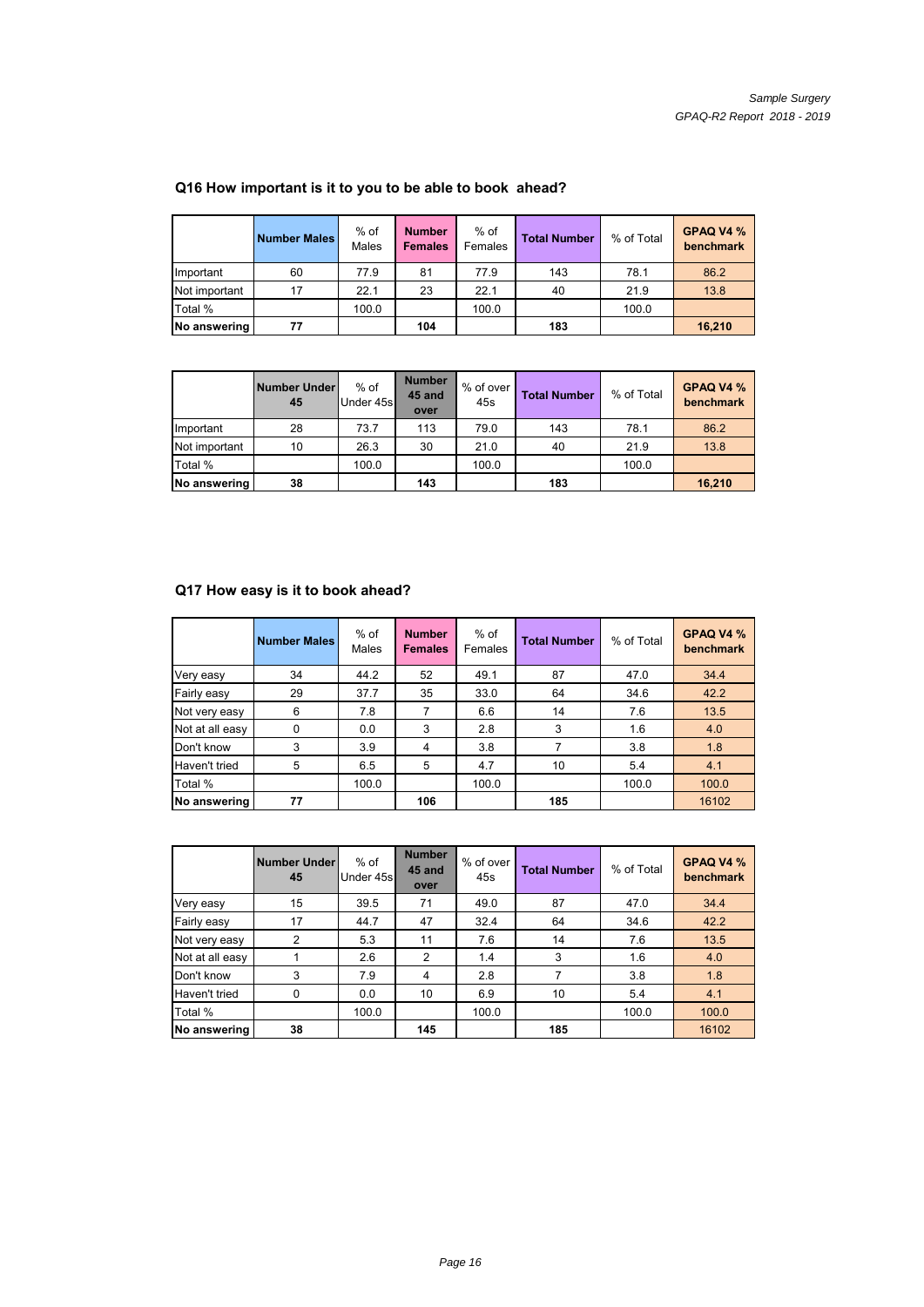#### **Q18 How do you normally book appointments?**

*(Patients can tick more than one box)*

|                       | Males | Females | 45<br>Under | over<br>and<br>45 | responses<br>ş<br>otal | onses<br>total<br>৳<br>resp<br>వి | book<br>patients<br>mally<br>$\overline{\mathbf{c}}$<br>వి<br>ē | ৳<br>prefer<br>వి<br>3<br><b>Benchmark</b><br>ø<br>patients<br>ન<br>န္ပ | <b>Benchmark</b><br>GPPS |
|-----------------------|-------|---------|-------------|-------------------|------------------------|-----------------------------------|-----------------------------------------------------------------|-------------------------------------------------------------------------|--------------------------|
| In person             | 12    | 32      | 6           | 38                | 44                     | 19.5                              | 21.7                                                            | 26.5                                                                    | 30%                      |
| By phone              | 73    | 90      | 35          | 128               | 165                    | 73.0                              | 81.3                                                            | 80.1                                                                    | 90%                      |
| Online                | 4     | 13      | 4           | 13                | 17                     | 7.5                               | 8.4                                                             | 3.4                                                                     | 3%                       |
| Doesn't apply         | 0     | 0       | 0           | 0                 | 0                      | 0.0                               | 0.0                                                             | 0.6                                                                     | 1%                       |
| <b>Total Response</b> | 89    | 135     | 45          | 179               | 226                    | 100.0                             | 111.3                                                           | 110.6                                                                   | 124%                     |
| From your             | 80    | 108     | 39          | 149               | 203                    | patients                          |                                                                 |                                                                         |                          |

*\*(though some may not have answered this question)*

*Cells highlighted in orange may add up to more than 100% as patients can tick more than one box*

#### **Q19 How would you prefer to make appointments?**

*(Patients can tick more than one box)*

|               | Males | Females | 45<br>nder<br>5 | over<br>and<br>45 | responses<br>ş<br>otal<br>⊢ | Ses<br>total<br>۰<br>৳<br>resp<br>ని | book<br>patients<br>ೆ<br>$\overline{\mathbf{c}}$<br>prefer<br>వి | đ<br>prefer<br>వి<br>\$<br><b>Benchmark</b><br>a<br>patients<br>ď<br>မြ | ¥<br><b>Benchma</b><br>GPPS |
|---------------|-------|---------|-----------------|-------------------|-----------------------------|--------------------------------------|------------------------------------------------------------------|-------------------------------------------------------------------------|-----------------------------|
| In person     | 16    | 40      | 8               | 48                | 56                          | 21.1                                 | 27.6                                                             | 29.0                                                                    | 31%                         |
| By phone      | 70    | 83      | 28              | 125               | 155                         | 58.3                                 | 76.4                                                             | 76.2                                                                    | 81%                         |
| Online        | 16    | 37      | 19              | 34                | 53                          | 19.9                                 | 26.1                                                             | 21.7                                                                    | 29%                         |
| Doesn't apply |       |         | 0               | 2                 | 2                           | 0.8                                  | 1.0                                                              | 1.2                                                                     |                             |
| <b>Total</b>  | 103   | 161     | 55              | 209               | 266                         | 100.0                                | 131.0                                                            | 128.2                                                                   | 141%                        |
| From your     | 80    | 108     | 39              | 149               | 203                         | patients*                            |                                                                  |                                                                         |                             |

*\*(though some may not have answered this question)*

| For your<br>practice: | % normally booking<br>appointments | % would prefer to book<br>appointments |
|-----------------------|------------------------------------|----------------------------------------|
| In person             | 21.7                               | 27.6                                   |
| By phone              | 81.3                               | 76.4                                   |
| Online                | 8.4                                | 26.1                                   |
| Doesn't apply         | 0.0                                | 1.0                                    |
| Total                 | 111.3                              | 1310                                   |

Any choices where more patients prefer this method over their existing method of booking appointments are highlighted in yellow.

*NB Percentages are rounded. Where they are highlighted yet appear identical,*

*please compare the numbers in the Total Responses columns of Qs 7 and 8 above*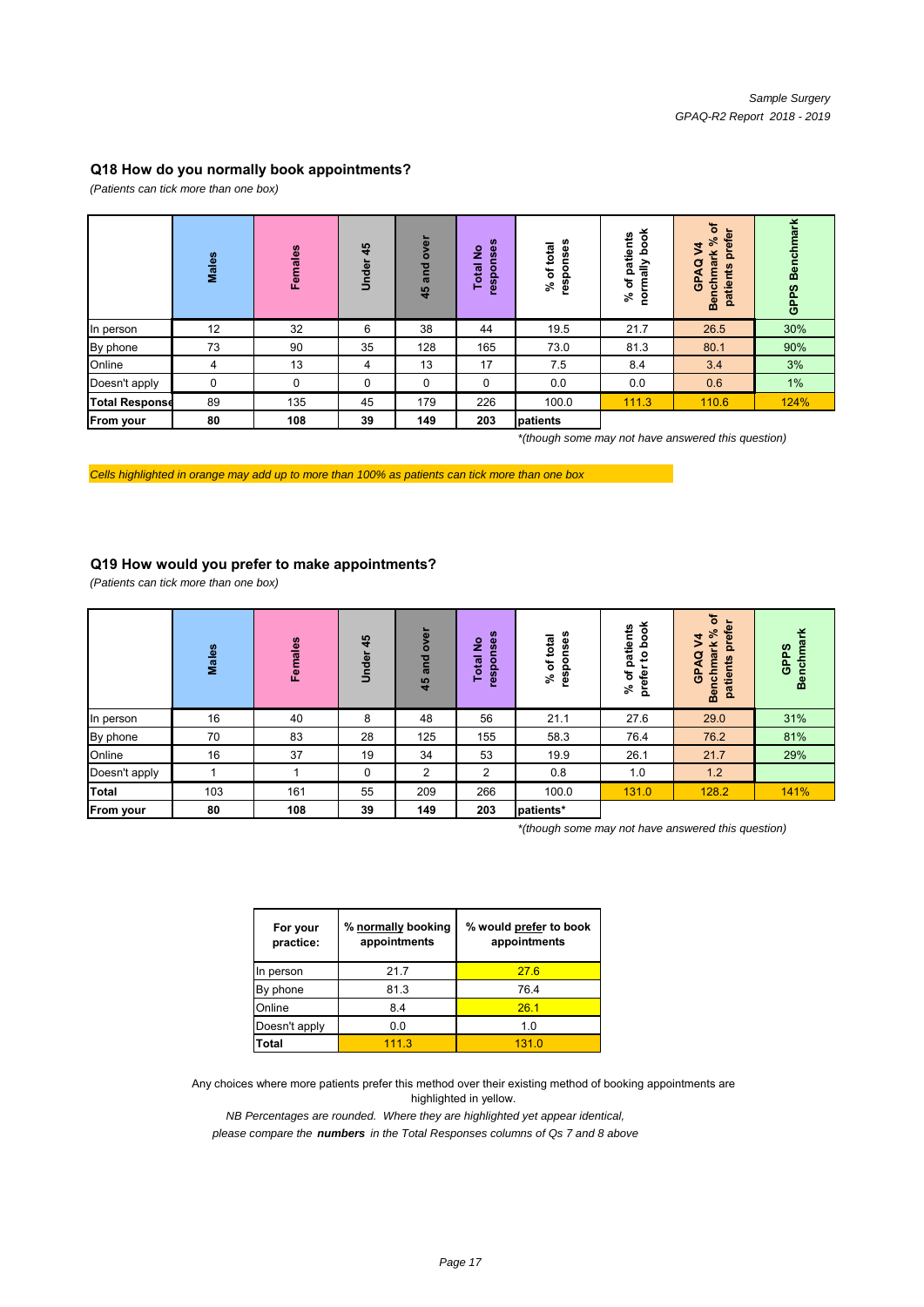# **Thinking of times when you want to see a particular doctor:**

#### **Q20 How quickly do you usually get seen?**

|                                          | <b>Number Males</b> | % of<br>Males | <b>Number</b><br><b>Females</b> | % of<br>Females | <b>Total Number</b> | % of Total | GPAQ V4 %<br>benchmark |
|------------------------------------------|---------------------|---------------|---------------------------------|-----------------|---------------------|------------|------------------------|
| Same day or next day                     | 47                  | 61.8          | 55                              | 51.9            | 102                 | 55.4       | 30.9                   |
| 2-4 days                                 | 15                  | 19.7          | 22                              | 20.8            | 37                  | 20.1       | 31.0                   |
| 5 days or more                           | 8                   | 10.5          |                                 | 6.6             | 15                  | 8.2        | 24.2                   |
| Don't usually need to be seen<br>quickly | $\mathfrak{p}$      | 2.6           | $12 \overline{ }$               | 11.3            | 16                  | 8.7        | 6.6                    |
| Don't know, never tried                  | 4                   | 5.3           | 10                              | 9.4             | 14                  | 7.6        | 7.3                    |
| Total %                                  |                     | 100.0         |                                 | 100.0           |                     | 100.0      | 100.0                  |
| <b>Total Responses</b>                   | 76                  |               | 106                             |                 | 184                 |            | 16,283                 |

|                                          | Number Under<br>45 | $%$ of<br>Under 45s | <b>Number</b><br>45 and<br>over | % of over<br>45s | <b>Total Number</b> | % of Total | GPAQ V4 %<br>benchmark |
|------------------------------------------|--------------------|---------------------|---------------------------------|------------------|---------------------|------------|------------------------|
| Same day or next day                     | 21                 | 55.3                | 81                              | 56.3             | 102                 | 55.4       | 30.9                   |
| $2-4$ days                               | 4                  | 10.5                | 33                              | 22.9             | 37                  | 20.1       | 31.0                   |
| 5 days or more                           | 4                  | 10.5                | 11                              | 7.6              | 15                  | 8.2        | 24.2                   |
| Don't usually need to be seen<br>quickly | 3                  | 7.9                 | 11                              | 7.6              | 16                  | 8.7        | 6.6                    |
| Don't know, never tried                  | 6                  | 15.8                | 8                               | 5.6              | 14                  | 7.6        | 7.3                    |
| Total %                                  |                    | 100.0               |                                 | 100.0            |                     | 100.0      | 100.0                  |
| <b>Total Responses</b>                   | 38                 |                     | 144                             |                  | 184                 |            | 16,283                 |

## **Q21 How do you rate how quickly you were seen?**

|                      | <b>Number Males</b> | $%$ of<br>Males | <b>Number</b><br><b>Females</b> | $%$ of<br>Females | <b>Total Number</b> | % of Total | GPAQ V4 %<br>benchmark |
|----------------------|---------------------|-----------------|---------------------------------|-------------------|---------------------|------------|------------------------|
|                      | 42                  | 54.5            | 51                              | 49.5              | 94                  | 51.6       | 25.8                   |
| Very good            | 21                  | 27.3            | 36                              | 35.0              | 57                  | 31.3       | 28.6                   |
| Good                 | 7                   | 9.1             | 8                               | 7.8               | 15                  | 8.2        | 20.4                   |
| Fair                 | 5                   | 6.5             | 2                               | 1.9               | 7                   | 3.8        | 14.5                   |
| Poor                 | 0                   | 0.0             |                                 | 1.0               |                     | 0.5        | 5.8                    |
| Very poor            | 0                   | 0.0             | $\Omega$                        | 0.0               | $\Omega$            | 0.0        | 0.9                    |
| Does not apply       | 2                   | 2.6             | 5                               | 4.9               | 8                   | 4.4        | 3.9                    |
| Total %              |                     | 100.0           |                                 | 100.0             |                     | 100.0      | 100.0                  |
| <b>Total Respons</b> | 77                  |                 | 103                             |                   | 182                 |            | 16289                  |

|                      | <b>Number Under</b><br>45 | $%$ of<br>Under 45s | <b>Number</b><br>45 and<br>over | % of over<br>45s | <b>Total Number</b> | % of Total | GPAQ V4 %<br>benchmark |
|----------------------|---------------------------|---------------------|---------------------------------|------------------|---------------------|------------|------------------------|
| Excellent            | 15                        | 40.5                | 78                              | 54.5             | 94                  | 51.6       | 25.8                   |
| Very good            | 16                        | 43.2                | 41                              | 28.7             | 57                  | 31.3       | 28.6                   |
| Good                 | 4                         | 10.8                | 11                              | 7.7              | 15                  | 8.2        | 20.4                   |
| Fair                 |                           | 2.7                 | 6                               | 4.2              |                     | 3.8        | 14.5                   |
| Poor                 | 0                         | 0.0                 |                                 | 0.7              |                     | 0.5        | 5.8                    |
| Very poor            | 0                         | 0.0                 | 0                               | 0.0              | 0                   | 0.0        | 0.9                    |
| Does not apply       |                           | 2.7                 | 6                               | 4.2              | 8                   | 4.4        | 3.9                    |
| Total %              |                           | 100.0               |                                 | 100.0            |                     | 100.0      | 100.0                  |
| <b>Total Respons</b> | 37                        |                     | 143                             |                  | 182                 |            | 16,289                 |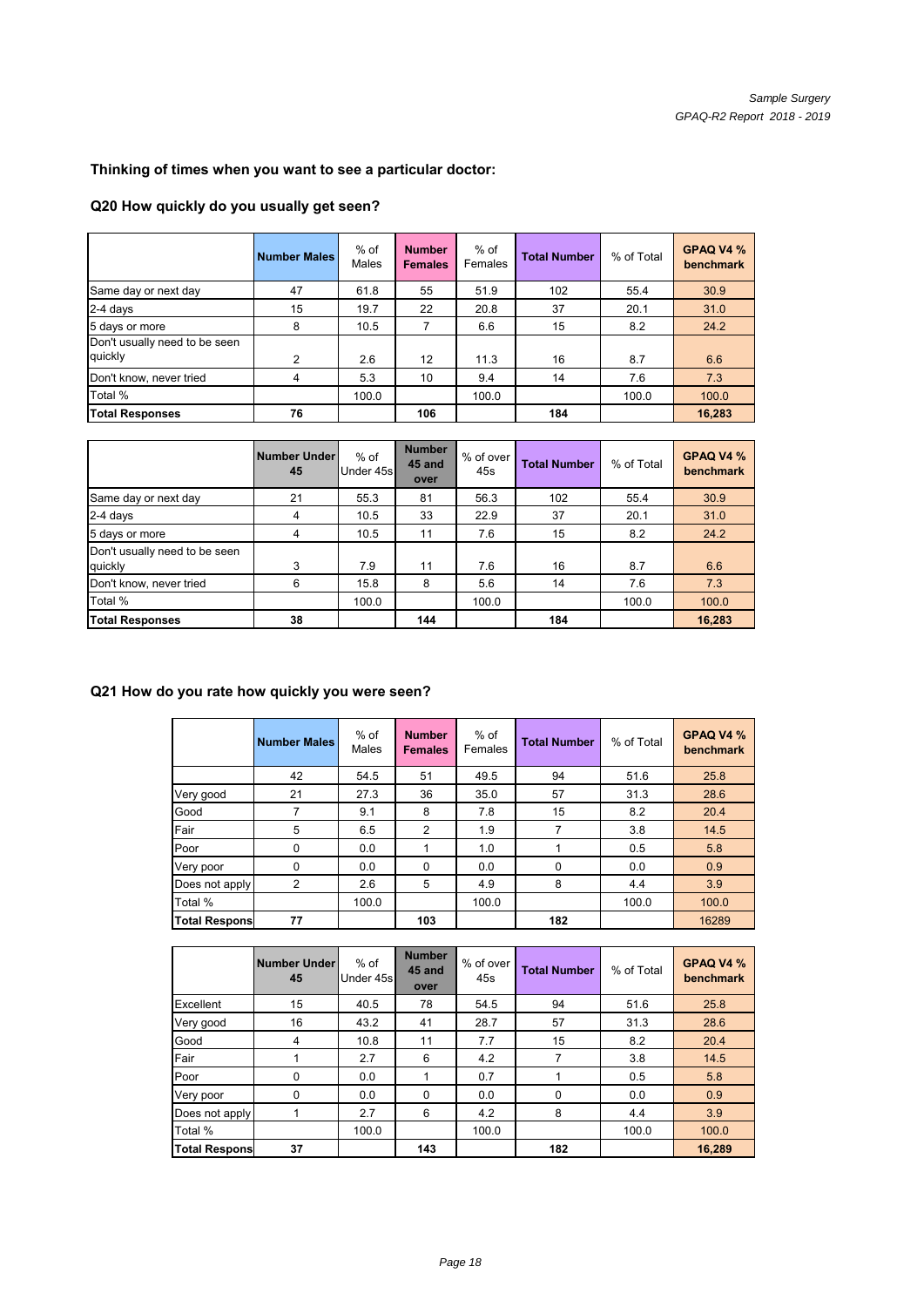# **Thinking of times when you are willing to see any doctor:**

## **Q22 How quickly do you usually get seen?**

|                                  | <b>Number Males</b> | $%$ of<br>Males | <b>Number</b><br><b>Females</b> | $%$ of<br>Females | <b>Total Number</b> | % of Total | GPAQ V4 %<br>benchmark |
|----------------------------------|---------------------|-----------------|---------------------------------|-------------------|---------------------|------------|------------------------|
| Same day or next day             | 63                  | 81.8            | 79                              | 74.5              | 142                 | 76.8       | 56.7                   |
| 2-4 days                         | 5                   | 6.5             | 10                              | 9.4               | 15                  | 8.1        | 26.2                   |
| 5 days or more                   |                     | 3.9             |                                 | 0.9               | 4                   | 2.2        | 7.0                    |
| Don't usually need to be seen qu |                     | 1.3             | 5                               | 4.7               |                     | 3.8        | 4.3                    |
| Don't know, never tried          | 5                   | 6.5             | 11                              | 10.4              | 17                  | 9.2        | 5.8                    |
| Total %                          |                     | 100.0           |                                 | 100.0             |                     | 100        | 100.0                  |
| <b>Total Responses</b>           | 77                  |                 | 106                             |                   | 185                 |            | 16,282                 |

|                                  | Number Under<br>45 | $%$ of<br>Under 45s | <b>Number</b><br>45 and<br>over | % of over<br>45s | <b>Total Number</b> | % of Total | GPAQ V4 %<br>benchmark |
|----------------------------------|--------------------|---------------------|---------------------------------|------------------|---------------------|------------|------------------------|
| Same day or next day             | 27                 | 71.1                | 115                             | 79.3             | 142                 | 76.8       | 56.7                   |
| 2-4 days                         | 5                  | 13.2                | 10                              | 6.9              | 15                  | 8.1        | 26.2                   |
| 5 days or more                   |                    | 2.6                 | 3                               | 2.1              | 4                   | 2.2        | 7.0                    |
| Don't usually need to be seen qu | າ                  | 5.3                 | 4                               | 2.8              |                     | 3.8        | 4.3                    |
| Don't know, never tried          |                    | 7.9                 | 13                              | 9.0              | 17                  | 9.2        | 5.8                    |
| Total %                          |                    | 100.0               |                                 | 100.0            |                     | 100        | 100.0                  |
| <b>Total Responses</b>           | 38                 |                     | 145                             |                  | 185                 |            | 16,282                 |

## **16,282Q23 How do you rate how quickly you were seen?**

|                       | <b>Number Males</b> | $%$ of<br>Males | <b>Number</b><br><b>Females</b> | $%$ of<br>Females | <b>Total Number</b> | % of Total | GPAQ V4 %<br>benchmark |
|-----------------------|---------------------|-----------------|---------------------------------|-------------------|---------------------|------------|------------------------|
| Excellent             | 44                  | 58.7            | 64                              | 62.1              | 108                 | 60.0       | 31.0                   |
| Very good             | 22                  | 29.3            | 19                              | 18.4              | 41                  | 22.8       | 29.7                   |
| Good                  | 5                   | 6.7             | 8                               | 7.8               | 13                  | 7.2        | 19.5                   |
| Fair                  | 0                   | 0.0             | 3                               | 2.9               | 3                   | 1.7        | 11.1                   |
| Poor                  | 0                   | 0.0             | $\Omega$                        | 0.0               | $\Omega$            | 0.0        | 3.5                    |
| Very poor             | 0                   | 0.0             |                                 | 1.0               |                     | 0.6        | 0.7                    |
| Does not apply        | 4                   | 5.3             | 8                               | 7.8               | 14                  | 7.8        | 4.5                    |
| Total %               |                     | 100.0           |                                 | 100.0             |                     | 100.0      | 100.0                  |
| <b>Total Responsi</b> | 75                  |                 | 103                             |                   | 180                 |            | 15,668                 |

|                      | Number Under<br>45 | $%$ of<br>Under 45s | <b>Number</b><br>45 and<br>over | % of over<br>45s | <b>Total Number</b> | % of Total | GPAQ V4 %<br>benchmark |
|----------------------|--------------------|---------------------|---------------------------------|------------------|---------------------|------------|------------------------|
| Excellent            | 19                 | 51.4                | 89                              | 63.1             | 108                 | 60.0       | 31.0                   |
| Very good            | 12 <sup>2</sup>    | 32.4                | 29                              | 20.6             | 41                  | 22.8       | 29.7                   |
| Good                 | 2                  | 5.4                 | 11                              | 7.8              | 13                  | 7.2        | 19.5                   |
| Fair                 | 2                  | 5.4                 |                                 | 0.7              | 3                   | 1.7        | 11.1                   |
| Poor                 | 0                  | 0.0                 | 0                               | 0.0              | $\Omega$            | 0.0        | 3.5                    |
| Very poor            | 0                  | 0.0                 |                                 | 0.7              |                     | 0.6        | 0.7                    |
| Does not apply       | 2                  | 5.4                 | 10                              | 7.1              | 14                  | 7.8        | 4.5                    |
| Total %              |                    | 100.0               |                                 | 100.0            |                     | 100.0      | 100.0                  |
| <b>Total Respons</b> | 37                 |                     | 141                             |                  | 180                 |            | 15,668                 |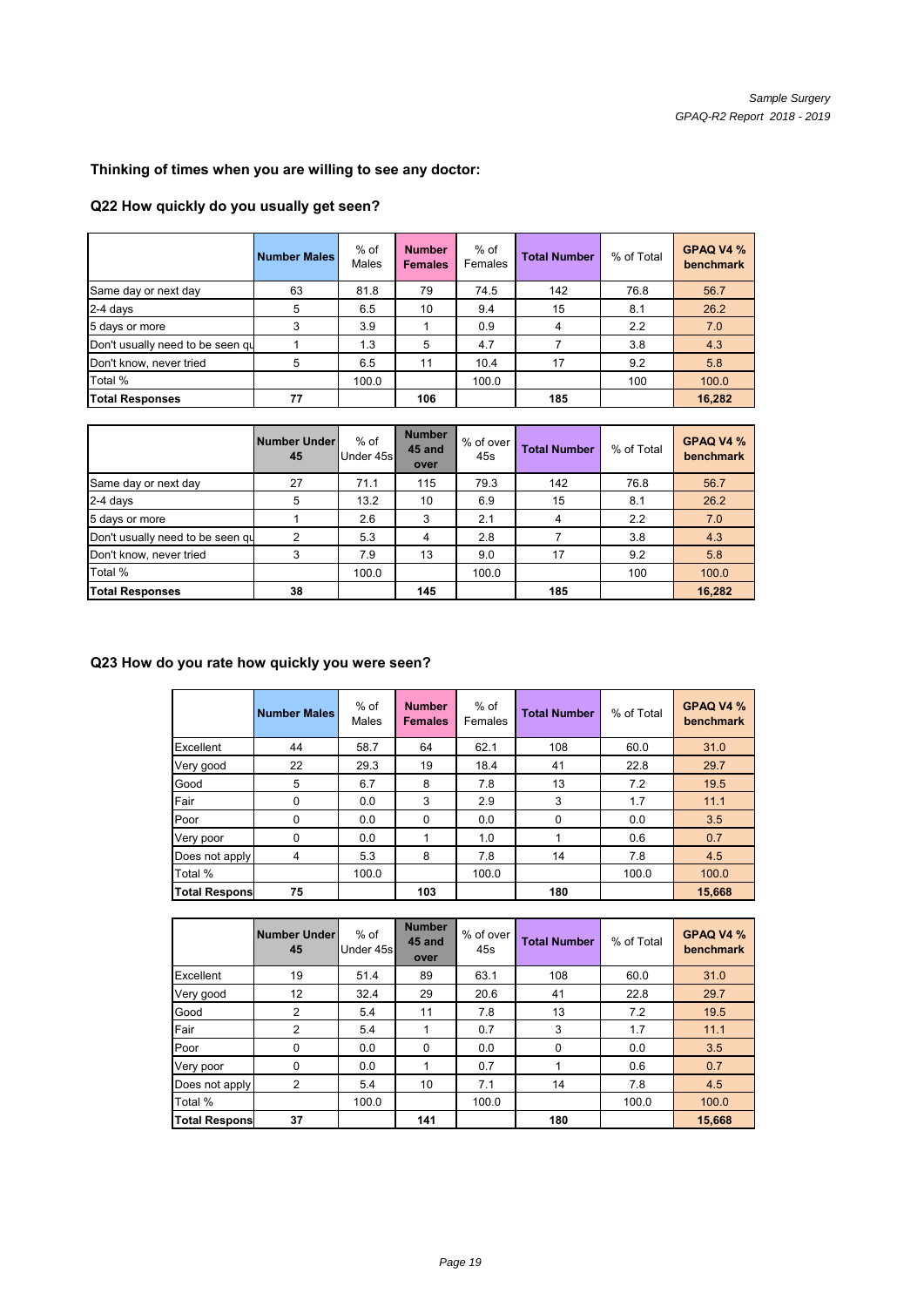|                      | <b>Number Males</b> | $%$ of<br>Males | <b>Number</b><br><b>Females</b> | $%$ of<br>Females | <b>Total Number</b> | % of Total | GPAQ V4 %<br>benchmark | <b>GPPS</b><br><b>Benchmark</b> |
|----------------------|---------------------|-----------------|---------------------------------|-------------------|---------------------|------------|------------------------|---------------------------------|
| Less than 5 minutes  | 27                  | 35.5            | 41                              | 41.4              | 69                  | 39.0       | 22.8                   | 10%                             |
| 6-10 minutes         | 23                  | 30.3            | 35                              | 35.4              | 58                  | 32.8       | 39.5                   | 5-15 mins                       |
| 11-20 minutes        | 17                  | 22.4            | 15                              | 15.2              | 32                  | 18.1       | 22.2                   | 58%                             |
| 21-30 minutes        | 2                   | 2.6             | 3                               | 3.0               | 6                   | 3.4        | 9.0                    |                                 |
| More than 30 minutes | 6                   | 7.9             | 3                               | 3.0               | 9                   | 5.1        | 5.2                    | >15 mins 24%                    |
| No set time          |                     | 1.3             | 2                               | 2.0               | 3                   | 1.7        | 1.3                    |                                 |
| Total %              |                     | 100.0           |                                 | 100.0             |                     | 100.0      | 100.0                  |                                 |
| Total no responses   | 76                  |                 | 99                              |                   | 177                 |            | 15,664                 |                                 |

## **Q24 How long did you wait for your most recent consultation to start?**

|                                          | Number Under<br>45 | $%$ of<br>Under 45s | <b>Number</b><br>45 and<br>over | $%$ of over<br>45s | <b>Total Number</b> | % of Total | GPAQ V4 %<br>benchmark | <b>GPPS</b><br><b>Benchmark</b> |
|------------------------------------------|--------------------|---------------------|---------------------------------|--------------------|---------------------|------------|------------------------|---------------------------------|
| Less than 5 minutes                      | 12                 | 32.4                | 56                              | 40.6               | 69                  | 39.0       | 19.6                   | 10%                             |
| 6-10 minutes                             | 17                 | 45.9                | 41                              | 29.7               | 58                  | 32.8       | 40.0                   | 5-15 mins                       |
| 11-20 minutes                            | 5                  | 13.5                | 27                              | 19.6               | 32                  | 18.1       | 24.2                   | 58%                             |
| 21-30 minutes                            | 0                  | 0.0                 | 5                               | 3.6                | 6                   | 3.4        | 8.8                    |                                 |
| More than 30 minutes                     | 2                  | 5.4                 | 7                               | 5.1                | 9                   | 5.1        | 5.9                    | $>15$ mins 24%                  |
| No set time                              |                    | 2.7                 | $\overline{2}$                  | 1.4                | 3                   | 1.7        | 1.5                    |                                 |
| Total %                                  |                    | 100.0               |                                 | 100.0              |                     | 100.0      | 100.0                  |                                 |
| Total no responses                       | 37                 |                     | 138                             |                    | 177                 |            | 15,664                 |                                 |
| Q25 How do you rate how long you waited? |                    |                     |                                 |                    |                     |            |                        |                                 |

|                    | <b>Number</b><br><b>Males</b> | $%$ of<br>Males | <b>Number</b><br><b>Females</b> | % of Females | <b>Total</b><br><b>Number</b> | % of Total | GPAQ V4 %<br>benchmark |
|--------------------|-------------------------------|-----------------|---------------------------------|--------------|-------------------------------|------------|------------------------|
| Excellent          | 33                            | 42.9            | 49                              | 50.5         | 82                            | 46.9       | 24.1                   |
| Very good          | 20                            | 26.0            | 26                              | 26.8         | 46                            | 26.3       | 26.6                   |
| Good               | 8                             | 10.4            | 13                              | 13.4         | 21                            | 12.0       | 21.6                   |
| Satisfactory       | 15                            | 19.5            | 7                               | 7.2          | 22                            | 12.6       | 19.6                   |
| Poor               |                               | 1.3             |                                 | 1.0          | 3                             | 1.7        | 6.1                    |
| Very poor          | 0                             | 0.0             | 0                               | 0.0          | 0                             | 0.0        | 1.4                    |
| Does not apply     | 0                             | 0.0             |                                 | 1.0          |                               | 0.6        | 0.5                    |
| Total %            |                               | 100.0           |                                 | 100.0        |                               | 100.0      | 100.0                  |
| Total no responses | 77                            |                 | 97                              |              | 175                           |            | 15,701                 |

|                           | <b>Number</b><br>Under 45 | $%$ of<br>Under 45s | <b>Number</b><br>45 and<br>over | % of over 45s | <b>Total</b><br><b>Number</b> | % of Total | GPAQ V4 %<br>benchmark |
|---------------------------|---------------------------|---------------------|---------------------------------|---------------|-------------------------------|------------|------------------------|
| Excellent                 | 19                        | 51.4                | 63                              | 46.0          | 82                            | 46.9       | 24.1                   |
| Very good                 | 7                         | 18.9                | 39                              | 28.5          | 46                            | 26.3       | 26.6                   |
| Good                      | 6                         | 16.2                | 15                              | 10.9          | 21                            | 12.0       | 21.6                   |
| Satisfactory              | 4                         | 10.8                | 18                              | 13.1          | 22                            | 12.6       | 19.6                   |
| Poor                      |                           | 2.7                 |                                 | 0.7           | 3                             | 1.7        | 6.1                    |
| Very poor                 | 0                         | 0.0                 | $\Omega$                        | 0.0           | 0                             | 0.0        | 1.4                    |
| Does not apply            | $\Omega$                  | 0.0                 |                                 | 0.7           |                               | 0.6        | 0.5                    |
| Total %                   |                           | 100.0               |                                 | 100.0         |                               | 100.0      | 100.0                  |
| <b>Total no responses</b> | 37                        |                     | 137                             |               | 175                           |            | 15,701                 |

| <b>IGPPS National Results:</b> | 62% don't normally have to wait too long. |
|--------------------------------|-------------------------------------------|
|                                | 24% have to wait a bit too long.          |
|                                | 7% have to wait far too long.             |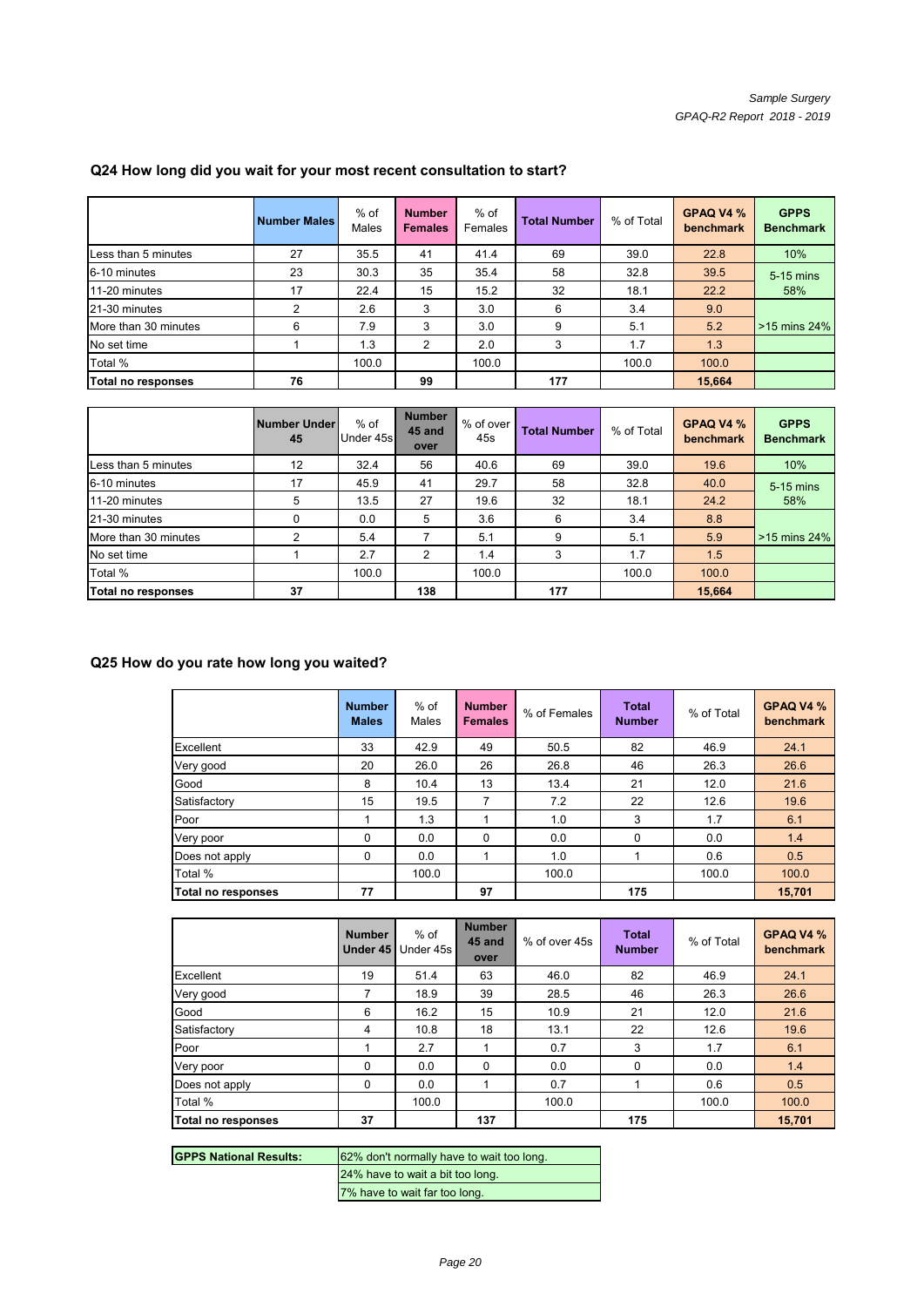#### **Q26 Is your GP surgery open at convenient times?** *GPAQ-R2 Report 2018 - 2019*

|                              | Males          | Females        | Under 45 | over<br>and<br>45 | responses<br><b>Total No</b> | of total<br>వి | GPAQ V4%<br>benchmark |
|------------------------------|----------------|----------------|----------|-------------------|------------------------------|----------------|-----------------------|
| Yes                          | 71             | 95             | 35       | 131               | 167                          | 92.8           | 86.3                  |
| Answered Q27                 | 27             | 41             | 12       | 56                |                              |                |                       |
| No                           | $\overline{2}$ | $\overline{4}$ | 1        | 5                 | 6                            | 3.3            | 9.2                   |
| Don't know                   | 4              | 3              | 2        | 5                 | 7                            | 3.9            | 4.6                   |
| Answered Q27                 | 6              | $\overline{7}$ | 3        | 10                |                              |                |                       |
| Total %                      |                |                |          |                   |                              | 100.0          | 100.0                 |
| <b>Total no</b><br>responses | 77             | 102            | 38       | 141               | 180                          |                | 15,538                |

#### **Q27 Which of the following would make it easier to see or speak to someone?**

A total of **13** Patients answered "No" or "Don't know" to Q26 and could tick one or more box(es) for this question of these, **12** also answered Q27

However a total of **81 81** patients who answered Q26, also answered Q27;

Some answer Q26 and leave Q27 blank; and conversely some may leave Q26 blank yet answer Q27.

This table shows reponses from all patients answering this question (Q27). They could tick more than one box:

|                                         | Males          | Females | 45<br>Under    | over<br>and<br>45 | responses<br><u>و</u><br>Total | respondants<br>question's<br>of this<br>total<br>వి | responses<br>of total<br>న్ | GPAQ V4 %<br>benchmark | <b>Benchmark</b><br><b>GPPS</b> |
|-----------------------------------------|----------------|---------|----------------|-------------------|--------------------------------|-----------------------------------------------------|-----------------------------|------------------------|---------------------------------|
| Number / % of<br>patients<br>responding | 33             | 48      | 15             | 66                | 81                             | 100.0                                               |                             | 6,598                  |                                 |
| Before 8am                              | 5              | 3       | $\overline{2}$ | 6                 | 8                              | 9.9                                                 | 7.2                         | 16.6                   | 13%                             |
| At lunchtime                            | 4              | 8       | 4              | 8                 | 12                             | 14.8                                                | 10.8                        | 12.0                   | 6%                              |
| After 6.30pm                            | 10             | 14      | 4              | 21                | 24                             | 29.6                                                | 21.6                        | 22.6                   | 28%                             |
| Saturday                                | 18             | 16      | 7              | 27                | 34                             | 42.0                                                | 30.6                        | 28.8                   | 47%                             |
| Sunday                                  | 4              | 3       |                | 6                 | $\overline{7}$                 | 8.6                                                 | 6.3                         | 10.2                   | 5%                              |
| None of these                           | $\overline{7}$ | 19      | 4              | 22                | 26                             | 32.1                                                | 23.4                        | 9.8                    |                                 |
| Total %                                 |                |         |                |                   |                                |                                                     | 100.0                       | 100.0                  |                                 |
| <b>Total no</b><br>responses            | 48             | 63      | 22             | 90                | 111                            |                                                     |                             | 9,367                  |                                 |

The table below shows responses only from patients who said (Q26) the practice was not open at convenient times and also answered Q27. They could tick more than one box:

|                                                                          | Males                   | <b>Females</b> | Under 45     | 45 and over | responses<br><b>Total No</b> | respondants<br>question's<br>% of this<br>total | responses<br>% of total | GPAQV4%<br>benchmark | <b>Benchmark</b><br><b>GPPS</b> |
|--------------------------------------------------------------------------|-------------------------|----------------|--------------|-------------|------------------------------|-------------------------------------------------|-------------------------|----------------------|---------------------------------|
| <b>Number of</b><br>patients said<br>No or Don't<br>know<br>answered Q27 | $\overline{\mathbf{5}}$ | $\overline{7}$ | $\mathbf{3}$ | 9           | 12                           | 100.0                                           |                         | 1,864                |                                 |
| Before 8am                                                               | 1                       | 1              | 2            | 0           | $\overline{2}$               | 16.7                                            | 9.5                     | 15.6                 | 13%                             |
| At lunchtime                                                             | 0                       | 1              | 1            | $\mathbf 0$ | $\mathbf{1}$                 | 8.3                                             | 4.8                     | 8.0                  | 6%                              |
| After 6.30pm                                                             | 3                       | 6              | 1            | 8           | 9                            | 75.0                                            | 42.9                    | 29.2                 | 28%                             |
| Saturday                                                                 | $\overline{2}$          | 4              | 3            | 3           | 6                            | 50.0                                            | 28.6                    | 32.2                 | 47%                             |
| Sunday                                                                   | 0                       | 2              | 1            | 1           | 2                            | 16.7                                            | 9.5                     | 12.8                 | 5%                              |
| None of these                                                            | $\mathbf{1}$            | 0              | 0            | 1           | 1                            | 8.3                                             | 4.8                     | 2.2                  |                                 |
| Total %                                                                  |                         |                |              |             |                              |                                                 | 100.0                   | 100.0                |                                 |
| <b>Total no</b><br>responses                                             | 7                       | 14             | 8            | 13          | 21                           |                                                 |                         | 3,645                |                                 |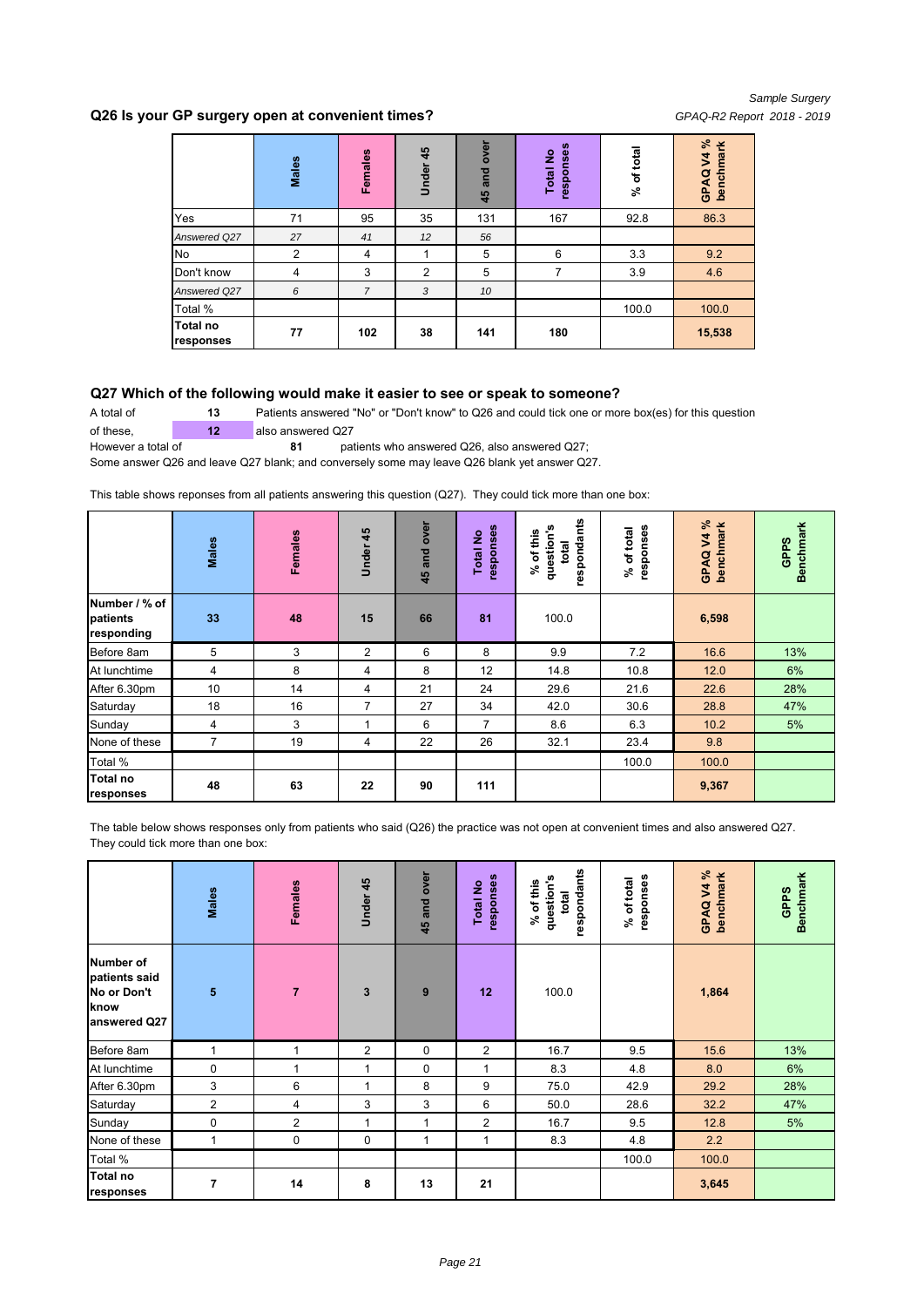|                                           | Males    | <b>Females</b> | 45<br>Under | over<br>and<br>45 | ္မိ<br>ş<br>Ŵ,<br><b>Total</b><br>respo | total<br>৳<br>వి | $\approx$<br>폰<br>$\vec{z}$<br>$\overline{\mathbf{a}}$<br>ε<br>GPAQ<br>bench | GPPS<br>Ξ<br>흗<br>န္တ |
|-------------------------------------------|----------|----------------|-------------|-------------------|-----------------------------------------|------------------|------------------------------------------------------------------------------|-----------------------|
| Yes                                       | 53       | 71             | 23          | 101               | 125                                     | 69.1             | 64.6                                                                         | 61%                   |
| No                                        | 23       | 33             | 15          | 41                | 56                                      | 30.9             | 33.7                                                                         | 38%                   |
| There is only one doctor in my<br>surgery | $\Omega$ | $\Omega$       | $\Omega$    | $\Omega$          | $\Omega$                                | 0.0              | 1.7                                                                          | 2%                    |
| Total %                                   |          |                |             |                   |                                         | 100.0            | 100.0                                                                        |                       |
| Total no responses                        | 76       | 104            | 38          | 142               | 181                                     |                  | 15,634                                                                       |                       |

## **Q28 Is there a particular GP you usually prefer to see or speak to?**

#### **Q29 How often do you see or speak to the GP you prefer?**

<sup>125</sup> Patients answered "Yes" to Q28 so prefer to speak to a particular GP 140 Patients answered this question.

|                               | <b>Males</b> | Females | 45<br>nder<br>5 | over<br>and<br>45 | 8<br>ş<br>ğ<br><b>Total</b><br>respor | total<br>৳<br>వి | వి<br>폰<br>GPAQ V4<br>benchma | nchma<br>GPPS<br>ā |
|-------------------------------|--------------|---------|-----------------|-------------------|---------------------------------------|------------------|-------------------------------|--------------------|
| Number said "Yes" to Q28      | 53           | 71      | 23              | 101               | 125                                   | 69.1             | 10,098                        |                    |
| Always or almost always       | 40           | 50      | 10              | 80                | 81                                    | 64.3             | 45.1                          | 48%                |
| A lot of the time             | 16           | 19      | 9               | 26                | 25                                    | 25.7             | 25.6                          | 22%                |
| Some of the time              |              | 7       | 4               | 4                 | 7                                     | 5.7              | 19.7                          | 24%                |
| Never or almost never         | 0            |         |                 | 0                 |                                       | 0.7              | 2.5                           | 6%                 |
| Not tried                     | 2            | 3       | 3               | 2                 | 0                                     | 3.6              | 1.0                           | 1%                 |
| Total answering this question | 59           | 80      | 27              | 112               | 114                                   | 100.0            | 10,098                        |                    |

Again, some patients may answer Q28 that they prefer a particular GP yet leave Q29 blank;

and conversely some may leave Q28 blank yet answer how often they see or speak to their preferred GP.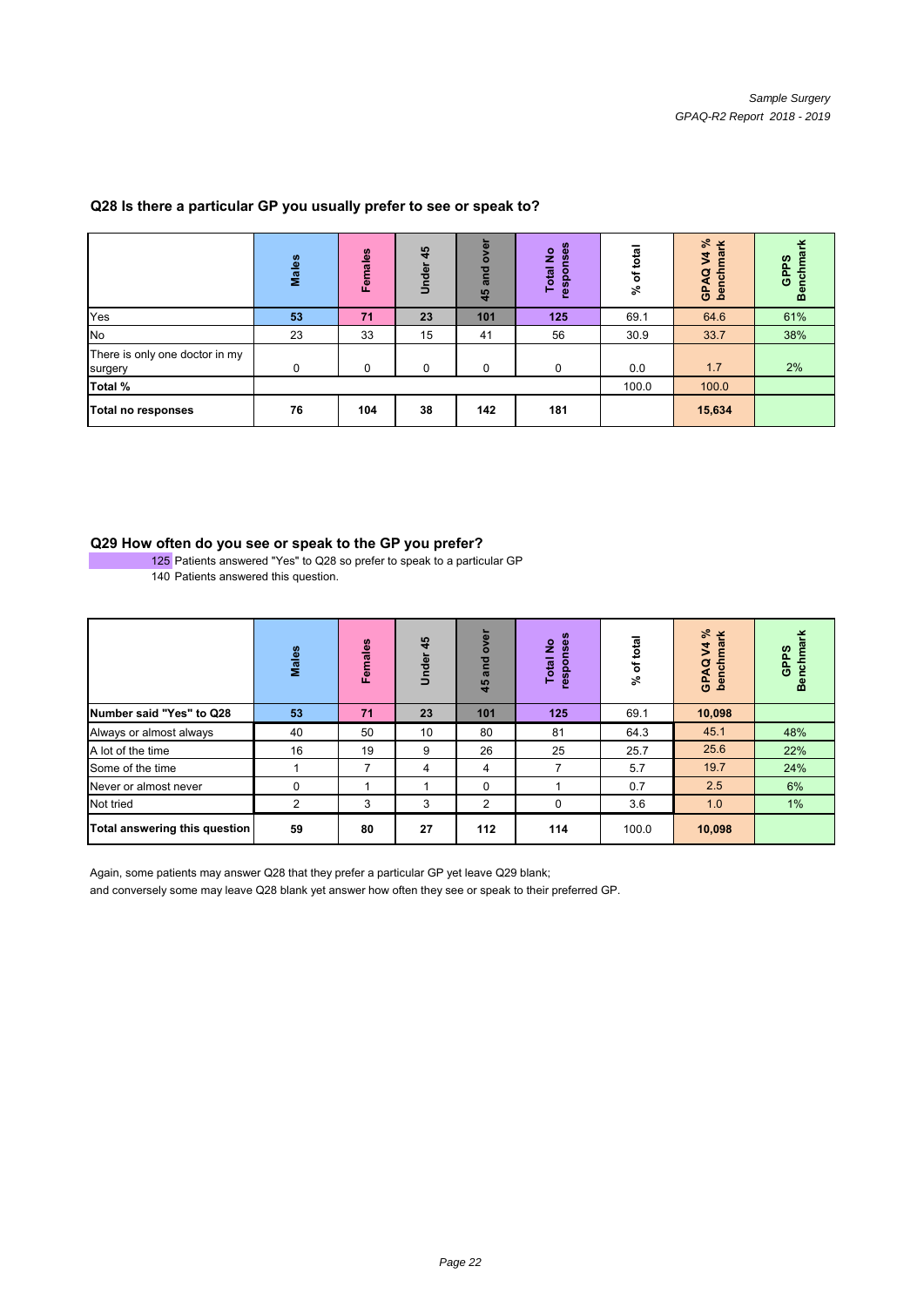#### **Qs 30 to 35: Summary of how good the Nurse was perceived to be at the following:**

*Only patients who have seen a nurse in the last 6 months should have answered this question. Figures, except where total numbers are given, are percentages of total answering each question.*

| <b>Total Patients</b><br>%          | Putting you at<br>ease?<br>$\overline{a}$ | Giving you enough<br>Cast G<br>time? | Listening to you?<br>Q32 | your<br>Explaining<br>and<br>treatment?<br>condition<br>$\ddot{a}$ | decisions about your<br>Q34 Involving you in<br>care? | arranging treatment for<br>Providing or<br>you?<br>Q35 |
|-------------------------------------|-------------------------------------------|--------------------------------------|--------------------------|--------------------------------------------------------------------|-------------------------------------------------------|--------------------------------------------------------|
| Very good                           | 80.3                                      | 78.5                                 | 77.8                     | 70.4                                                               | 66.2                                                  | 67.4                                                   |
| Good                                | 15.3                                      | 19.3                                 | 17.8                     | 17.8                                                               | 16.5                                                  | 15.2                                                   |
| Satisfactory                        | 1.5                                       | 0.7                                  | 2.2                      | 3.0                                                                | 4.5                                                   | 2.3                                                    |
| Poor                                | 0.7                                       | 0.7                                  | 0.7                      | 0.0                                                                | 0.0                                                   | 0.0                                                    |
| Very poor                           | 0.0                                       | 0.0                                  | 0.0                      | 0.7                                                                | 0.0                                                   | 0.0                                                    |
| Does not apply                      | 2.2                                       | 0.7                                  | 1.5                      | 8.1                                                                | 12.8                                                  | 15.2                                                   |
| Total %                             | 100.0                                     | 100.0                                | 100.0                    | 100.0                                                              | 100.0                                                 | 100.0                                                  |
| <b>Total Number</b><br>of responses | 137                                       | 135                                  | 135                      | 135                                                                | 133                                                   | 132                                                    |

Tables on the following page give these results for patients who are male, female, under and over 45.

| <b>Benchmarks</b><br>వి<br><b>GPPS</b> | ಸ<br>you<br><b>Putting</b><br>ease?<br>$\overline{a}$ | Giving you<br>?enough time<br>$\overline{a}$ | $\mathbf{c}$<br>Q32 Listening<br>you? | your<br>Explaining<br>and<br>treatment?<br>condition<br>Q33 | about your<br>Q34 Involving you in<br>decisions<br>care? | treatment<br>৯<br>Providing<br>arranging<br>for you?<br>you?<br>G35 |
|----------------------------------------|-------------------------------------------------------|----------------------------------------------|---------------------------------------|-------------------------------------------------------------|----------------------------------------------------------|---------------------------------------------------------------------|
| Very good                              | N/A                                                   | 48%                                          | 47%                                   | 46%                                                         | 38%                                                      | N/A                                                                 |
| Good                                   |                                                       | 33%                                          | 33%                                   | 32%                                                         | 30%                                                      |                                                                     |
| Satisfactory                           |                                                       | 5%                                           | 6%                                    | 7%                                                          | 9%                                                       |                                                                     |
| Poor                                   |                                                       | 1%                                           | 1%                                    | 1%                                                          | 1%                                                       |                                                                     |
| Very poor                              |                                                       | $0\%$                                        | 0%                                    | 0%                                                          | 1%                                                       |                                                                     |
| Does not apply                         |                                                       | 12%                                          | 13%                                   | 14%                                                         | 21%                                                      |                                                                     |
| Total %                                |                                                       | 99%                                          | 100%                                  | 100%                                                        | 100%                                                     |                                                                     |

| GPAQV4%<br>benchmark                | Q30 Putting you at<br>ease? | Q31 Giving you<br>?enough time | Q32 Listening to<br>you? | your<br>Q33 Explaining<br>and<br>treatment?<br>condition | decisions about your<br>Q34 Involving you in<br>care? | treatment<br>ŏ<br>Q35 Providing<br>arranging<br>for you? |
|-------------------------------------|-----------------------------|--------------------------------|--------------------------|----------------------------------------------------------|-------------------------------------------------------|----------------------------------------------------------|
| Very good                           | 66.6                        | 62.7                           | 64.6                     | 61.1                                                     | 54.9                                                  | 56.9                                                     |
| Good                                | 23.0                        | 27.1                           | 24.7                     | 24.9                                                     | 26.2                                                  | 24.2                                                     |
| Fair                                | 5.2                         | 6.1                            | 6.1                      | 7.0                                                      | 7.2                                                   | 6.0                                                      |
| Poor                                | 0.8                         | 0.6                            | 0.7                      | 0.8                                                      | 0.8                                                   | 0.6                                                      |
| Very poor                           | 0.3                         | 0.2                            | 0.2                      | 0.3                                                      | 0.3                                                   | 0.3                                                      |
| Does not apply                      | 4.1                         | 3.3                            | 3.6                      | 6.0                                                      | 10.6                                                  | 12.0                                                     |
| Total %                             | 100.0                       | 100.0                          | 100.0                    | 100.0                                                    | 100.0                                                 | 100.0                                                    |
| <b>Total Number</b><br>of responses | 12,540                      | 12,380                         | 12,345                   | 12,306                                                   | 12,247                                                | 12,212                                                   |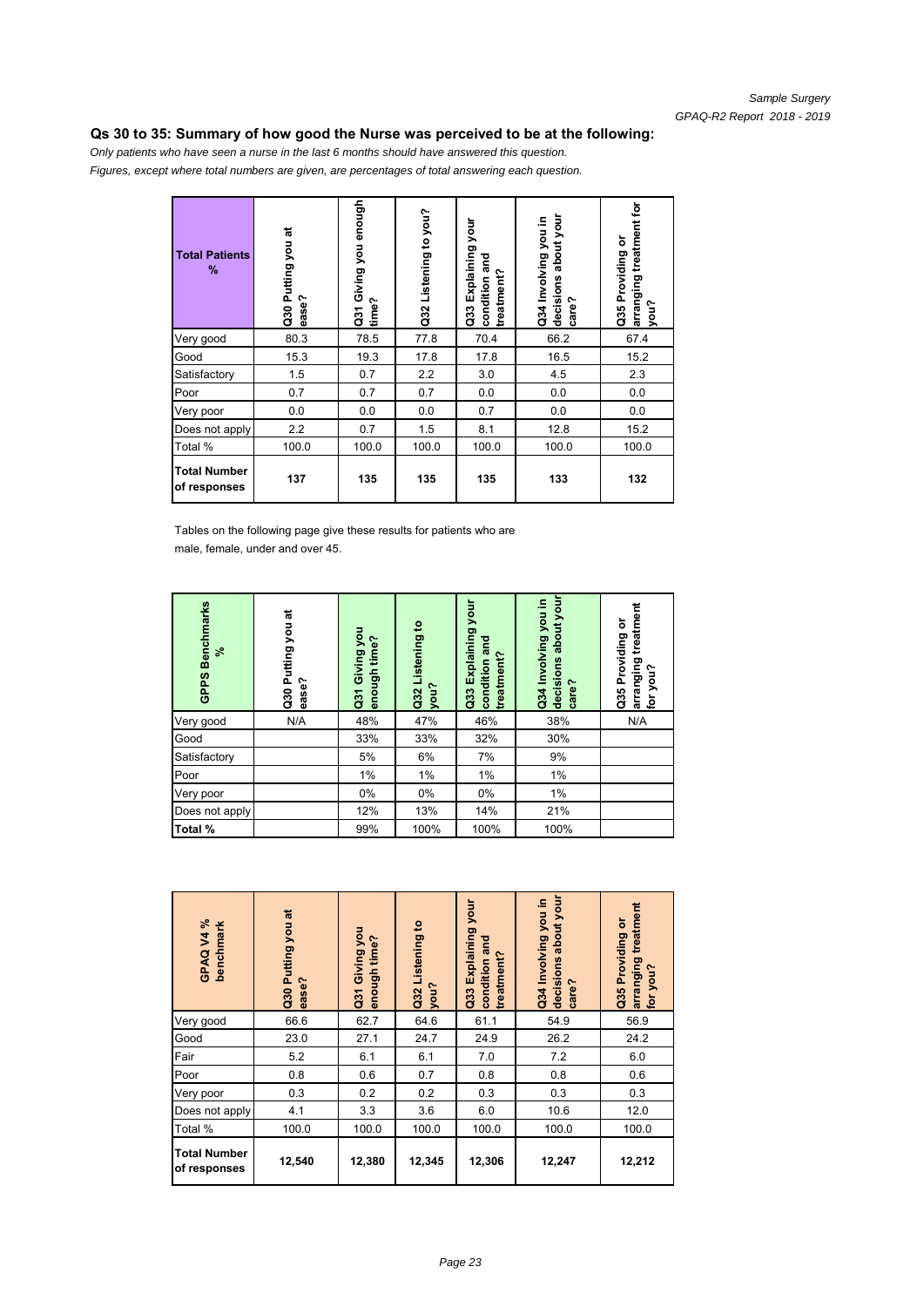## **Qs 30 to 32: Summary of how good the Nurse was perceived to be at the following:**

*Only patients who have seen a nurse in the last 6 months should have answered this question.*

|                     |                             | <b>GPAQ V4</b><br>%<br>benchma<br>rk |                                | <b>GPAQ V4</b><br>%<br>benchmar<br>$\pmb{\mathsf{k}}$ |                          | GPAQ V4 %<br>benchmark   |
|---------------------|-----------------------------|--------------------------------------|--------------------------------|-------------------------------------------------------|--------------------------|--------------------------|
| Males %             | Q30 Putting you<br>at ease? | Q30 Putting you<br>at ease?          | Q31 Giving you<br>?enough time | Q31 Giving you<br>enough time?                        | Q32 Listening to<br>you? | Q32 Listening to<br>you? |
| Very good           | 77.0                        | 68.5                                 | 71.7                           | 64.1                                                  | 75.0                     | 66.5                     |
| Good                | 19.7                        | 21.7                                 | 25.0                           | 26.5                                                  | 20.0                     | 23.8                     |
| Satisfactory        | 0.0                         | 4.4                                  | 1.7                            | 4.9                                                   | 3.3                      | 5.0                      |
| Poor                | 0.0                         | 0.4                                  | 0.0                            | 0.4                                                   | 0.0                      | 0.5                      |
| Very poor           | 0.0                         | 0.2                                  | 0.0                            | 0.1                                                   | 0.0                      | 0.1                      |
| Does not apply      | 3.3                         | 4.9                                  | 1.7                            | 4.0                                                   | 1.7                      | 4.1                      |
| <b>Total Number</b> | 61                          | 4,483                                | 60                             | 4,431                                                 | 60                       | 4,416                    |
| Females %           |                             |                                      |                                |                                                       |                          |                          |
| Very good           | 83.8                        | 65.4                                 | 84.9                           | 61.9                                                  | 80.8                     | 63.7                     |
| Good                | 10.8                        | 23.7                                 | 13.7                           | 27.4                                                  | 15.1                     | 25.0                     |
| Satisfactory        | 2.7                         | 5.6                                  | 0.0                            | 6.8                                                   | 1.4                      | 6.7                      |
| Poor                | 1.4                         | 1.0                                  | 1.4                            | 0.7                                                   | 1.4                      | 0.9                      |
| Very poor           | 0.0                         | 0.4                                  | 0.0                            | 0.2                                                   | 0.0                      | 0.3                      |
| Does not apply      | 1.4                         | 3.8                                  | 0.0                            | 2.9                                                   | 1.4                      | 3.4                      |
| <b>Total Number</b> | 74                          | 7,660                                | 73                             | 7,559                                                 | 73                       | 7,544                    |
| <b>Under 45 %</b>   |                             |                                      |                                |                                                       |                          |                          |
| Very good           | 60.0                        | 60.4                                 | 70.8                           | 58.3                                                  | 58.3                     | 60.6                     |
| Good                | 24.0                        | 26.1                                 | 16.7                           | 29.4                                                  | 25.0                     | 26.5                     |
| Satisfactory        | 4.0                         | 5.9                                  | 4.2                            | 6.5                                                   | 8.3                      | 6.6                      |
| Poor                | 4.0                         | 1.1                                  | 4.2                            | 0.8                                                   | 4.2                      | 1.0                      |
| Very poor           | 0.0                         | 0.4                                  | 0.0                            | 0.2                                                   | 0.0                      | 0.3                      |
| Does not apply      | 8.0                         | 6.1                                  | 4.2                            | 4.8                                                   | 4.2                      | 4.8                      |
| <b>Total Number</b> | 25                          | 5,001                                | 24                             | 4,918                                                 | 24                       | 4,904                    |
| Over 45 %           |                             |                                      |                                |                                                       |                          |                          |
| Very good           | 85.5                        | 71.0                                 | 80.7                           | 66.1                                                  | 82.6                     | 67.7                     |
| Good                | 12.7                        | 20.7                                 | 19.3                           | 25.4                                                  | 15.6                     | 23.3                     |
| Satisfactory        | 0.9                         | 4.5                                  | 0.0                            | 5.7                                                   | 0.9                      | 5.5                      |
| Poor                | 0.0                         | 0.6                                  | 0.0                            | 0.4                                                   | 0.0                      | 0.6                      |
| Very poor           | 0.0                         | 0.3                                  | 0.0                            | 0.1                                                   | 0.0                      | 0.2                      |
| Does not apply      | 0.9                         | 2.8                                  | 0.0                            | 2.2                                                   | 0.9                      | 2.8                      |
| <b>Total Number</b> | 110                         | 7,340                                | 109                            | 7,269                                                 | 109                      | 7,252                    |

*NB: Not all patients answer every question, so subtotals may vary.*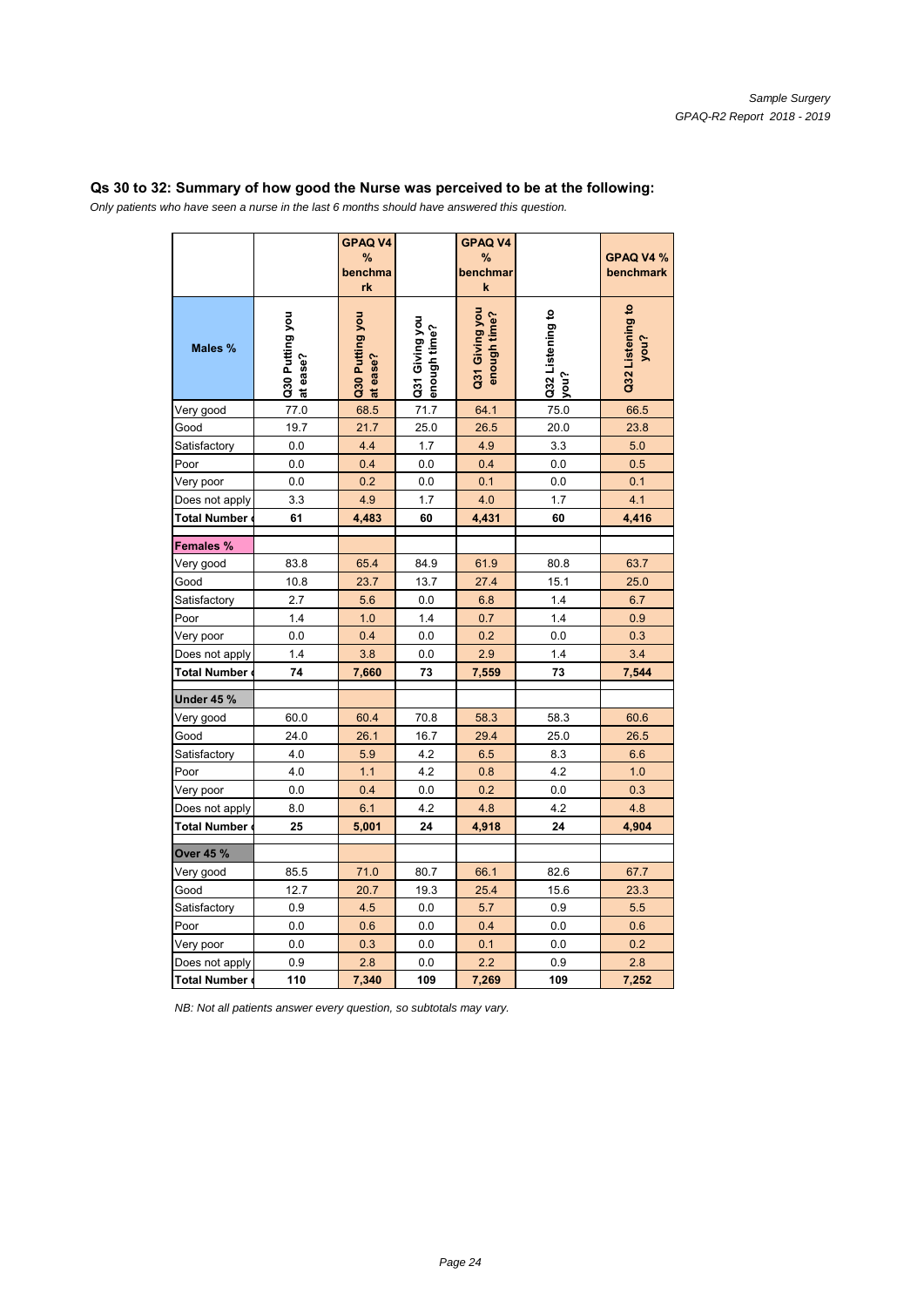#### **Qs 33 to 35: Summary of how good the Nurse was perceived to be at the following**

*Only patients who have seen a nurse in the last 6 months should have answered this question.*

|                     |                                                    | <b>GPAQ V4</b><br>%<br>benchma<br>rk        |                                                       | <b>GPAQ V4</b><br>%<br>benchmar<br>k                  |                                                     | GPAQ V4 %<br>benchmark                              |
|---------------------|----------------------------------------------------|---------------------------------------------|-------------------------------------------------------|-------------------------------------------------------|-----------------------------------------------------|-----------------------------------------------------|
| Males %             | Q33 Explaining your<br>condition and<br>treatment? | tests and treatment?<br>Q33 Explaining your | decisions about your<br>Q34 Involving you in<br>care? | decisions about your<br>Q34 Involving you in<br>care? | arranging treatment<br>Q35 Providing or<br>for you? | arranging treatment<br>Q35 Providing or<br>for you? |
| Very good           | 71.7                                               | 62.6                                        | 71.2                                                  | 55.8                                                  | 69.5                                                | 58.2                                                |
| Good                | 20.0                                               | 24.8                                        | 15.3                                                  | 26.6                                                  | 20.3                                                | 24.9                                                |
| Fair                | 5.0                                                | 6.0                                         | 5.1                                                   | 7.1                                                   | 1.7                                                 | 5.6                                                 |
| Poor                | 0.0                                                | 0.5                                         | 0.0                                                   | 0.5                                                   | 0.0                                                 | 0.5                                                 |
| Very poor           | 0.0                                                | 0.2                                         | 0.0                                                   | 0.1                                                   | 0.0                                                 | 0.1                                                 |
| Does not apply      | 3.3                                                | 5.9                                         | 8.5                                                   | 9.9                                                   | 8.5                                                 | 10.8                                                |
| Total Number        | 60                                                 | 4,400                                       | 59                                                    | 4,384                                                 | 59                                                  | 4,380                                               |
| Females %           |                                                    |                                             |                                                       |                                                       |                                                     |                                                     |
| Very good           | 69.9                                               | 60.4                                        | 62.5                                                  | 54.2                                                  | 66.2                                                | 55.1                                                |
| Good                | 15.1                                               | 24.8                                        | 16.7                                                  | 26.1                                                  | 9.9                                                 | 24.3                                                |
| Fair                | 1.4                                                | 7.5                                         | 4.2                                                   | 7.3                                                   | 2.8                                                 | 6.4                                                 |
| Poor                | 0.0                                                | 1.0                                         | 0.0                                                   | 1.0                                                   | 0.0                                                 | 0.7                                                 |
| Very poor           | 1.4                                                | 0.3                                         | 0.0                                                   | 0.4                                                   | 0.0                                                 | 0.4                                                 |
| Does not apply      | 12.3                                               | 6.0                                         | 16.7                                                  | 11.0                                                  | 21.1                                                | 13.1                                                |
| <b>Total Number</b> | 73                                                 | 7,526                                       | 72                                                    | 7,487                                                 | 71                                                  | 7,464                                               |
| Under 45 %          |                                                    |                                             |                                                       |                                                       |                                                     |                                                     |
| Very good           | 58.3                                               | 57.3                                        | 54.2                                                  | 53.3                                                  | 50.0                                                | 55.6                                                |
| Good                | 20.8                                               | 27.1                                        | 20.8                                                  | 27.7                                                  | 25.0                                                | 25.9                                                |
| Fair                | 4.2                                                | 7.4                                         | 8.3                                                   | 7.2                                                   | 8.3                                                 | 6.3                                                 |
| Poor                | 0.0                                                | 1.0                                         | 0.0                                                   | 1.1                                                   | 0.0                                                 | 0.8                                                 |
| Very poor           | 4.2                                                | 0.3                                         | 0.0                                                   | 0.3                                                   | 0.0                                                 | 0.3                                                 |
| Does not apply      | 12.5                                               | 6.8                                         | 16.7                                                  | 10.5                                                  | 16.7                                                | 11.0                                                |
| Total Number        | 24                                                 | 4,891                                       | 24                                                    | 4,868                                                 | 24                                                  | 4,859                                               |
| <b>Over 45 %</b>    |                                                    |                                             |                                                       |                                                       |                                                     |                                                     |
| Very good           | 73.4                                               | 63.9                                        | 69.2                                                  | 56.2                                                  | 71.7                                                | 57.8                                                |
| Good                | 16.5                                               | 23.3                                        | 15.0                                                  | 25.2                                                  | 12.3                                                | 22.9                                                |
| Fair                | 2.8                                                | 6.5                                         | 3.7                                                   | 7.0                                                   | 0.9                                                 | 5.7                                                 |
| Poor                | 0.0                                                | 0.6                                         | 0.0                                                   | 0.7                                                   | 0.0                                                 | 0.5                                                 |
| Very poor           | 0.0                                                | 0.2                                         | 0.0                                                   | 0.2                                                   | 0.0                                                 | 0.3                                                 |
| Does not apply      | 7.3                                                | 5.4                                         | 12.1                                                  | 10.7                                                  | 15.1                                                | 12.8                                                |
| <b>Total Number</b> | 109                                                | 7,225                                       | 107                                                   | 7,194                                                 | 106                                                 | 7,175                                               |

*NB: Not all patients answer every question, so subtotals may vary.*

#### **Q36 Would you be completely happy to see this Nurse again?**

*Only patients who have seen a nurse in the last 6 months should have answered this question.*

| %                           | <b>Males</b> | Females | 45<br>Under | ۰.<br>$\bar{a}$<br>$\circ$<br>and<br>45 | <b>SC</b><br>Φ<br>otal<br>U)<br>ō<br>٥<br>వి<br>$\overline{v}$<br>ø | ø<br>¥<br>$\sigma$<br>န္ပ<br>్<br>$\mathbf{c}$<br><b>Total</b><br><u>ed</u> | GPPS<br>흥<br>Ŏ |
|-----------------------------|--------------|---------|-------------|-----------------------------------------|---------------------------------------------------------------------|-----------------------------------------------------------------------------|----------------|
| Yes                         | 100.0        | 97.2    | 95.7        | 99.1                                    | 98.5                                                                | 97.1                                                                        | N/A            |
| No                          | 0.0          | 2.8     | 4.3         | 0.9                                     | 1.5                                                                 | 2.9                                                                         | N/A            |
| Total %                     | 100.0        | 100.0   | 100.0       | 100.0                                   | 100.0                                                               | 100.0                                                                       | N/A            |
| <b>Number answering Q36</b> | 57           | 72      | 23          | 106                                     | 130                                                                 | 11,676                                                                      | N/A            |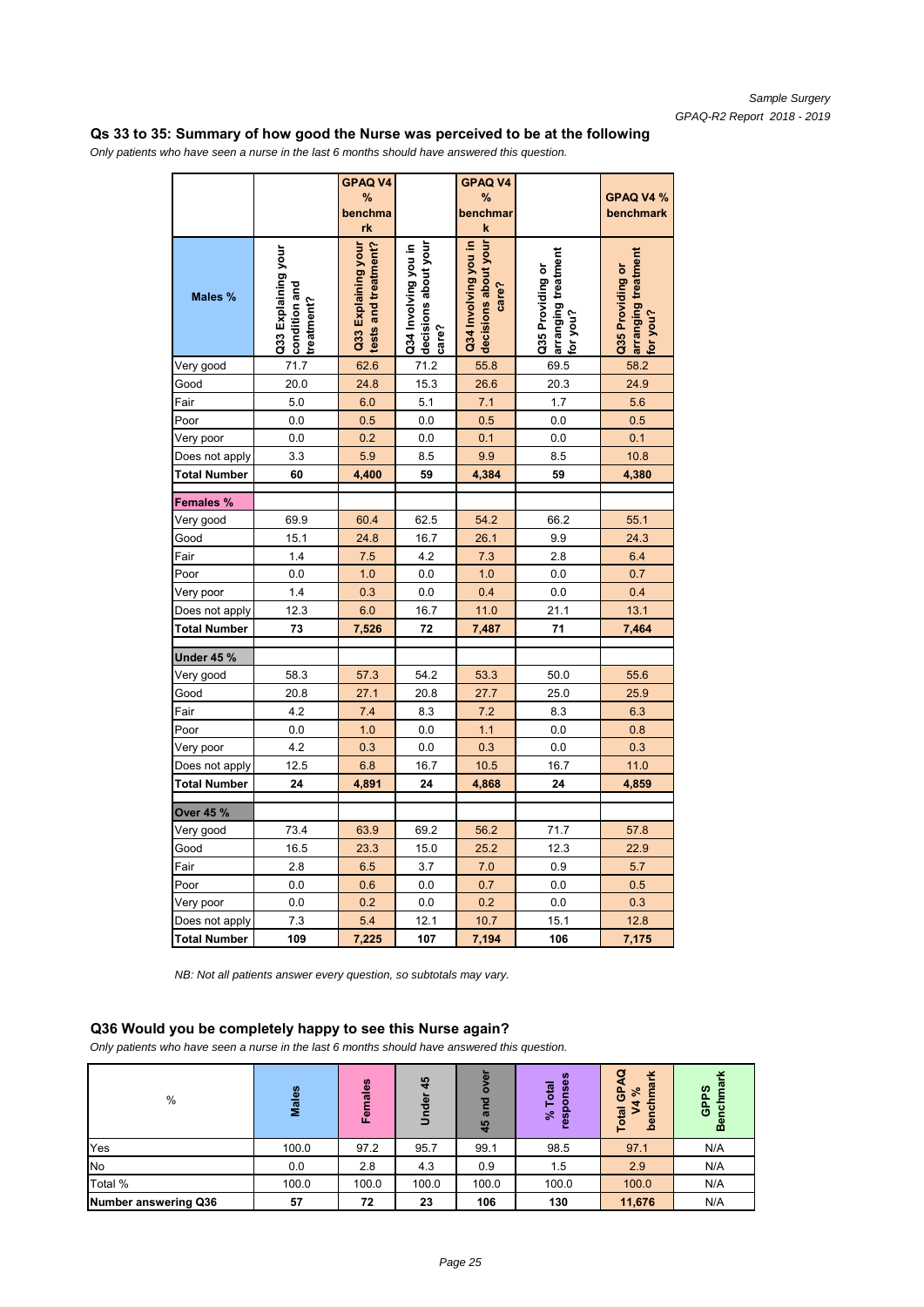**Thinking about the care you get from your doctors and nurses overall, how well does the practice help you to:**

|                  | <b>Number Males</b>       | $%$ of<br>Males     | <b>Number</b><br><b>Females</b> | $%$ of<br>Females | <b>Total Number</b> | % of Total | <b>GPAQ V4</b><br><b>Total No</b> | GPAQ V4 %<br>benchmark |
|------------------|---------------------------|---------------------|---------------------------------|-------------------|---------------------|------------|-----------------------------------|------------------------|
| Very well        | 75                        | 93.8                | 100                             | 93.5              | 175                 | 93.6       | 13,789                            | 85.0                   |
| Unsure           | 5                         | 6.3                 | 5                               | 4.7               | 10                  | 5.3        | 1.783                             | 11.0                   |
| Not very well    | $\Omega$                  | 0.0                 |                                 | 0.9               |                     | 0.5        | 246                               | 1.5                    |
| Does not apply   | 0                         | 0.0                 |                                 | 0.9               |                     | 0.5        | 408                               | 2.5                    |
|                  |                           | 100.0               |                                 | 100.0             |                     | 100.0      |                                   | 100.0                  |
| Total number / % | 80                        |                     | 107                             |                   | 187                 |            | 16,226                            |                        |
|                  |                           |                     |                                 |                   |                     |            |                                   |                        |
|                  | <b>Number Under</b><br>45 | $%$ of<br>Under 45s | <b>Number</b><br>45 and<br>over | % of over<br>45s  | <b>Total Number</b> | % of Total | <b>GPAQ V4</b><br><b>Total No</b> | GPAQ V4 %<br>benchmark |
| Very well        | 34                        | 89.5                | 141                             | 94.6              | 175                 | 93.6       | 13,789                            | 85.0                   |
| Unsure           | 3                         | 7.9                 | 7                               | 4.7               | 10                  | 5.3        | 1,783                             | 11.0                   |
| Not very well    | $\mathbf{0}$              | 0.0                 |                                 | 0.7               | 1                   | 0.5        | 246                               | 1.5                    |
| Does not apply   |                           | 2.6                 | $\mathbf{0}$                    | 0.0               | 1                   | 0.5        | 408                               | 2.5                    |
|                  |                           | 100.0               |                                 | 100.0             |                     | 100.0      |                                   | 100.0                  |

# **Q37 Understand your health problems**

## **Q38 Cope with your health problems**

|                  | <b>Number Males</b> | $%$ of<br>Males     | <b>Number</b><br><b>Females</b> | $%$ of<br>Females | <b>Total Number</b> | % of Total | <b>GPAQ V4</b><br><b>Total No</b> | GPAQ V4 %<br><b>benchmark</b> |
|------------------|---------------------|---------------------|---------------------------------|-------------------|---------------------|------------|-----------------------------------|-------------------------------|
| Very well        | 73                  | 91.3                | 96                              | 89.7              | 169                 | 90.4       | 13,295                            | 82.4                          |
| Unsure           | 6                   | 7.5                 | 5                               | 4.7               | 11                  | 5.9        | 1,920                             | 11.9                          |
| Not very well    | 0                   | 0.0                 |                                 | 0.9               |                     | 0.5        | 333                               | 2.1                           |
| Does not apply   |                     | 1.3                 | 5                               | 4.7               | 6                   | 3.2        | 589                               | 3.6                           |
|                  |                     | 100.0               |                                 | 100.0             |                     | 100.0      |                                   | 100.0                         |
| Total number / % | 80                  |                     | 107                             |                   | 187                 |            | 16,137                            |                               |
|                  |                     |                     |                                 |                   |                     |            |                                   |                               |
|                  | Number Under<br>45  | $%$ of<br>Under 45s | <b>Number</b><br>45 and<br>over | % of over<br>45s  | <b>Total Number</b> | % of Total | <b>GPAQ V4</b><br><b>Total No</b> | GPAQ V4 %<br><b>benchmark</b> |
| Very well        | 32                  | 84.2                | 137                             | 91.9              | 169                 | 90.4       | 13,295                            | 82.4                          |
| Unsure           | 4                   | 10.5                | 7                               | 4.7               | 11                  | 5.9        | 1,920                             | 11.9                          |
| Not very well    | $\Omega$            | 0.0                 |                                 | 0.7               |                     | 0.5        | 333                               | 2.1                           |
| Does not apply   | $\overline{2}$      | 5.3                 | 4                               | 2.7               | 6                   | 3.2        | 589                               | 3.6                           |
|                  |                     | 100.0               |                                 | 100.0             |                     | 100.0      |                                   | 100.0                         |

#### **Q39 Keep yourself healthy**

|                  | <b>Number Males</b> | $%$ of<br>Males     | <b>Number</b><br><b>Females</b> | $%$ of<br>Females | <b>Total Number</b> | % of Total | <b>GPAQ V4</b><br><b>Total No</b> | <b>GPAQ V4 %</b><br>benchmark |
|------------------|---------------------|---------------------|---------------------------------|-------------------|---------------------|------------|-----------------------------------|-------------------------------|
| Very well        | 70                  | 87.5                | 89                              | 84.8              | 159                 | 85.9       | 12,073                            | 75.2                          |
| Unsure           | 5                   | 6.3                 | 10                              | 9.5               | 15                  | 8.1        | 2,581                             | 16.1                          |
| Not very well    | 0                   | 0.0                 | 0                               | 0.0               | 0                   | 0.0        | 406                               | 2.5                           |
| Does not apply   | 5                   | 6.3                 | 6                               | 5.7               | 11                  | 5.9        | 988                               | 6.2                           |
|                  |                     | 100.0               |                                 | 100.0             |                     | 100.0      |                                   | 100.0                         |
| Total number / % | 80                  |                     | 105                             |                   | 185                 |            | 16,048                            |                               |
|                  |                     |                     |                                 |                   |                     |            |                                   |                               |
|                  | Number Under<br>45  | $%$ of<br>Under 45s | <b>Number</b><br>45 and<br>over | % of over<br>45s  | <b>Total Number</b> | % of Total | <b>GPAQ V4</b><br><b>Total No</b> | <b>GPAQ V4 %</b><br>benchmark |
| Very well        | 30                  | 78.9                | 129                             | 87.8              | 159                 | 85.9       | 12,073                            | 75.2                          |
| Unsure           | 6                   | 15.8                | 9                               | 6.1               | 15                  | 8.1        | 2,581                             | 16.1                          |
| Not very well    | 0                   | 0.0                 | 0                               | 0.0               | 0                   | 0.0        | 406                               | 2.5                           |
| Does not apply   | $\overline{2}$      | 5.3                 | 9                               | 6.1               | 11                  | 5.9        | 988                               | 6.2                           |
|                  |                     | 100.0               |                                 | 100.0             |                     | 100.0      |                                   | 100.0                         |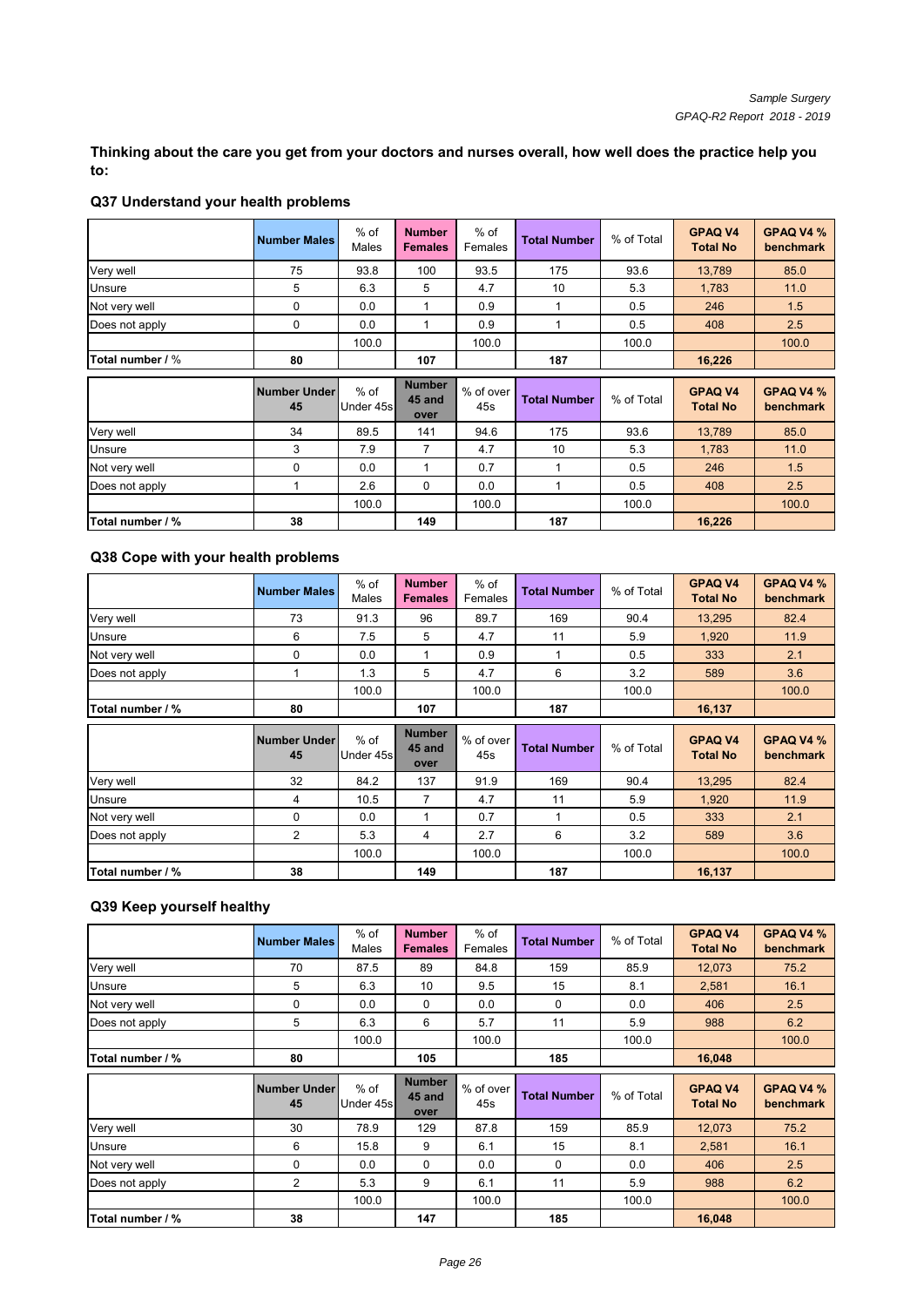|                     | Males<br>Number | Females<br>Number | Number Under<br>45 | and<br>45<br>ā<br>Number<br>š | Number<br>responses<br><b>Total</b> | of total<br>$\overline{\mathcal{S}}$ | V4%<br>benchmark<br>GPAQ | <b>Benchmark</b><br>GPPS |
|---------------------|-----------------|-------------------|--------------------|-------------------------------|-------------------------------------|--------------------------------------|--------------------------|--------------------------|
| Excellent           | 63              | 83                | 26                 | 120                           | 146                                 | 78.5                                 | 45.9                     |                          |
| Very good           | 15              | 21                | 11                 | 25                            | 36                                  | 19.4                                 | 34.6                     | 51%                      |
| Good                | 2               |                   | 0                  | 3                             | 3                                   | 1.6                                  | 14.0                     | 38%                      |
| Satisfactory        | 0               |                   | $\Omega$           | 4                             | 4                                   | 0.5                                  | 4.6                      | 7%                       |
| Poor                | 0               | $\Omega$          | $\Omega$           | 0                             | $\Omega$                            | 0.0                                  | 0.8                      | 3%                       |
| Very poor           | 0               | $\Omega$          | $\Omega$           | 0                             | 0                                   | 0.0                                  | 0.2                      | 1%                       |
| Total %             |                 |                   |                    |                               |                                     | 100.0                                | 100.0                    | 100%                     |
| <b>Total number</b> | 80              | 106               | 37                 | 149                           | 186                                 |                                      | 16,287                   |                          |

#### **Q40 Overall, how would you describe your experience of your GP surgery?**



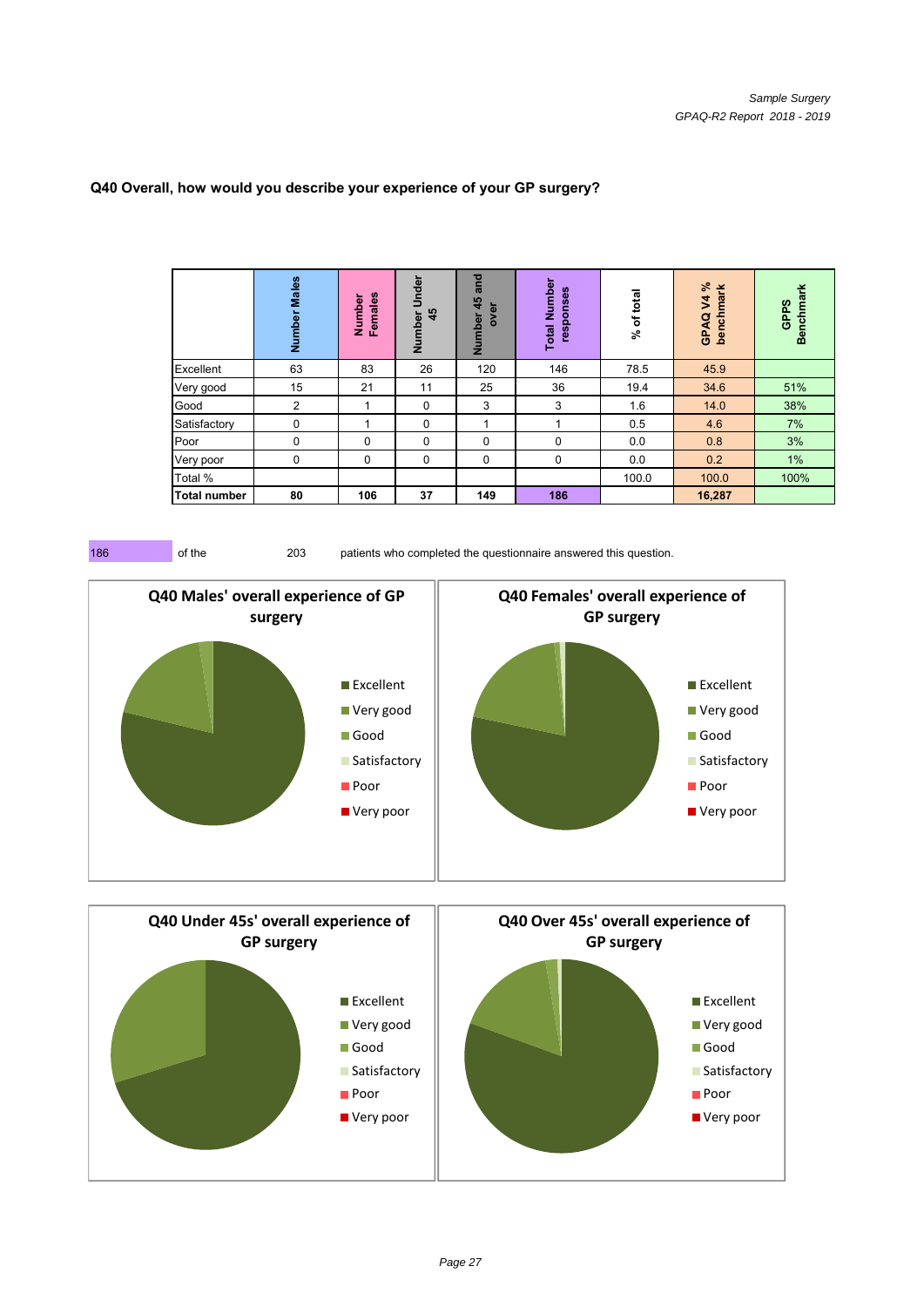# **Friends and Family Test**

**Q41 How likely are you to recommend your GP surgery to friends and family if they need similar care or treatment?**

|                               | Number Males | Females<br>Number | 45<br>Number Under | and<br>Number 45<br>over | <b>Total Number</b><br>responses | % of total |
|-------------------------------|--------------|-------------------|--------------------|--------------------------|----------------------------------|------------|
| <b>Extremely likely</b>       | 67           | 94                | 29                 | 132                      | 161                              | 86.6       |
| Likely                        | 9            | 12                | 8                  | 13                       | 21                               | 11.3       |
| Neither likely nor unlikely   | 3            | $\mathbf 0$       | $\mathbf 1$        | $\overline{2}$           | 3                                | 1.6        |
| Unlikely                      | $\mathbf 0$  | $\overline{0}$    | $\mathbf{0}$       | $\mathbf{0}$             | $\mathbf 0$                      | 0.0        |
| <b>Extremely unlikely</b>     | $\mathbf 0$  | $\mathbf{0}$      | $\mathbf{0}$       | $\mathbf{0}$             | $\mathbf{0}$                     | 0.0        |
| Don't know                    | 1            | 0                 | 0                  | 1                        | 1                                | 0.5        |
| Total %                       |              |                   |                    |                          |                                  | 100.0      |
| <b>Total number responses</b> | 80           | 106               | 38                 | 148                      | 186                              |            |
| <b>FFT NPS Scores:</b>        | 81.0         | 88.7              | 73.7               | 88.4                     | 85.4                             |            |

186 of the 203 patients who completed the questionnaire answered this question.

The scoring methodology is based on the underlying 'Net Promoter Score' calculation, which was considered to be the most effective at delivering the benefits of the Friends and Family Test calculated as follows to give a score between -100 and +100:<br>Proportion of respondants<br>"extremely likely" to<br>"unlikely" or "oxtromely unlikely" to proport

Proportion of respondants "extremely likely" to recommend

Proportion of respondants "neither likely nor unlikely" "unlikely" or "extremely unlikely" to recommend

However there is a move to present the scores as percentages of those who would, or would not recommend:

| Q41 FFT                       | Number<br>Males | Females<br>Number | Under 45<br>Number | 45<br>over<br>Number<br>and | sesuodse.<br>Number<br>Total | % of total |
|-------------------------------|-----------------|-------------------|--------------------|-----------------------------|------------------------------|------------|
| <b>Extremely likely</b>       | 67              | 94                | 29                 | 132                         | 161                          | 86.6       |
| Likely                        | 9               | 12                | 8                  | 13                          | 21                           | 11.3       |
| Neither likely nor unlikely   | 3               | 0                 | 1                  | $\overline{2}$              | 3                            | 1.6        |
| Unlikely                      | $\mathbf 0$     | $\Omega$          | $\Omega$           | $\Omega$                    | $\Omega$                     | 0.0        |
| Extremely unlikely            | 0               | $\Omega$          | $\overline{0}$     | $\Omega$                    | $\overline{0}$               | 0.0        |
| Don't know                    | 1               | 0                 | 0                  | 1                           | 1                            | 0.5        |
| Total %                       |                 |                   |                    |                             |                              | 100.0      |
| <b>Total number responses</b> | 80              | 106               | 38                 | 148                         | 186                          |            |
|                               |                 |                   |                    |                             |                              |            |
| Recommend (%)                 | 95.0            | 100.0             | 97.4               | 98.0                        | 97.8                         |            |
| Not recommend (%)             | 0.0             | 0.0               | 0.0                | 0.0                         | 0.0                          |            |

FFT results as a percentage of respondents who would/would not recommend the service to their friends and family

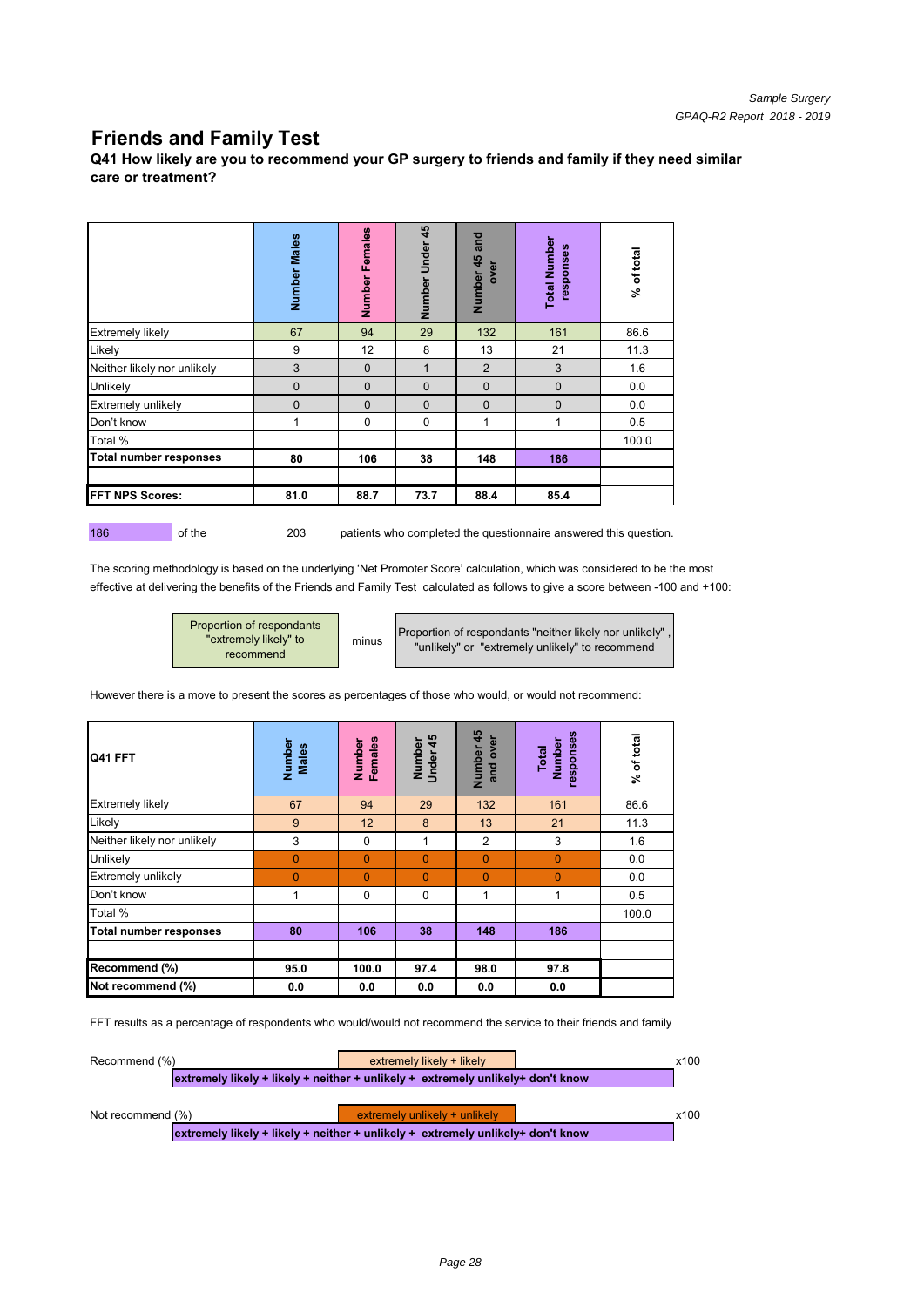## **Benchmarks**

|                                                                     | <b>Male</b>  | <b>Female</b> | <b>Your practice</b><br>overall | <b>GPAQ-R</b><br><b>National</b><br>benchmark |
|---------------------------------------------------------------------|--------------|---------------|---------------------------------|-----------------------------------------------|
|                                                                     |              |               |                                 |                                               |
| <b>Number of Questionnaires</b>                                     | 80           | 108           | 203                             | 17,145                                        |
| IGP                                                                 |              |               |                                 |                                               |
| Q1 Putting you at ease?                                             | 94.7         | 97.4          | 96.4                            | 92.8                                          |
| Q2 Being polite and considerate?                                    | 96.2         | 98.1          | 97.1                            | 94.6                                          |
| Q3 Listening to you?                                                | 95.0         | 96.5          | 96.0                            | 93.7                                          |
| Q4 Giving you enough time?                                          | 95.0         | 96.3          | 95.8                            | 91.5                                          |
| Q5 Assessing your medical condition?                                | 93.4         | 94.0          | 94.0                            | 91.5                                          |
| Q6 Explaining your condition and treatment?                         | 94.3         | 95.0          | 94.7                            | 91.1                                          |
| Q7 Involving you in decisions about your care?                      | 94.1         | 95.9          | 95.1                            | 90.5                                          |
| Q8 Providing or arranging treatment for you?                        | 96.4         | 97.6          | 97.3                            | 92.0                                          |
|                                                                     |              |               |                                 |                                               |
| Q9 Confidence that the GP is honest and trustworthy?                | 100.0        | 99.5          | 99.8                            | 95.7                                          |
| Q10 Confidence that the dr will keep your information confidential? | 100.0        | 99.5          | 99.8                            | 97.0                                          |
| Q11 Would you be completely happy to see this GP again?             | 100.0        | 100.0         | 99.5                            | 98.8                                          |
|                                                                     |              |               |                                 |                                               |
| <b>Nurse</b>                                                        |              |               |                                 |                                               |
| Q30 Putting you at ease?                                            | 94.9         | 94.9          | 94.8                            | 90.3                                          |
| Q31 Giving you enough time?                                         | 92.8         | 95.5          | 94.2                            | 89.2                                          |
| Q32 Listening to you?                                               | 93.2<br>92.2 | 94.4          | 93.8                            | 89.6                                          |
| Q33 Explaining your condition and treatment?                        |              | 93.4          | 92.7                            | 88.8                                          |
| Q34 Involving you in decisions about your care?                     | 93.1         | 92.5          | 92.7                            | 87.6                                          |
| Q35 Providing or arranging treatment for you?                       | 93.5         | 95.1          | 94.2                            | 88.9                                          |
| Q36 Would you be completely happy to see this Nurse again?          | 100.0        | 97.2          | 98.5                            | 97.1                                          |
| <b>Practice</b>                                                     |              |               |                                 |                                               |
| Q12 How helpful do you find the receptionists at your practice?     | 94.3         | 95.4          | 95.0                            | 89.1                                          |
| Q13 How easy is it to get through to the practice on the phone?     | 84.8         | 83.5          | 83.9                            | 68.8                                          |
| Q14 How easy is it to speak to a doctor or nurse on the phone?      | 88.2         | 83.1          | 85.2                            | 69.9                                          |
| Q17 How easy to book ahead?                                         | 79.9         | 79.8          | 79.7                            | 70.9                                          |
| Q21 How do you rate how quickly you were seen (partic dr)           | 86.7         | 87.3          | 87.1                            | 70.7                                          |
| Q23 How do you rate how quickly you were seen (any dr)              | 91.0         | 89.7          | 90.2                            | 75.0                                          |
| Q25 How do you rate how long you waited                             | 77.9         | 84.0          | 80.9                            | 67.8                                          |
| Q37 Understand your health problems                                 | 96.9         | 96.7          | 96.8                            | 92.8                                          |
| Q38 Cope with your health problems                                  | 96.2         | 96.6          | 96.4                            | 91.7                                          |
| Q39 Keep yourself healthy                                           | 96.7         | 94.9          | 95.7                            | 88.7                                          |
| Q40 Overall, how would you describe your experience?                | 95.3         | 95.1          | 95.2                            | 83.9                                          |

*Practice benchmarks 10 points or more above the national benchmark are highlighted in yellow Practice benchmarks 5 points or more above the national benchmark are highlighted in Practice benchmarks 5 points or more below the national benchmark are highlighted in pale green Practice benchmarks 10 points or more below the national benchmark are highlighted in* 

| vellow      |
|-------------|
| pale yellow |
| pale green  |
| reen        |

*Ditto Male/Female with respect to overall practice benchmarks.*

*Caution: Where numbers are not split equally between comparison groups, results may appear skewed.*

NB Benchmarks are averages, and as such should be treated with caution and in context.